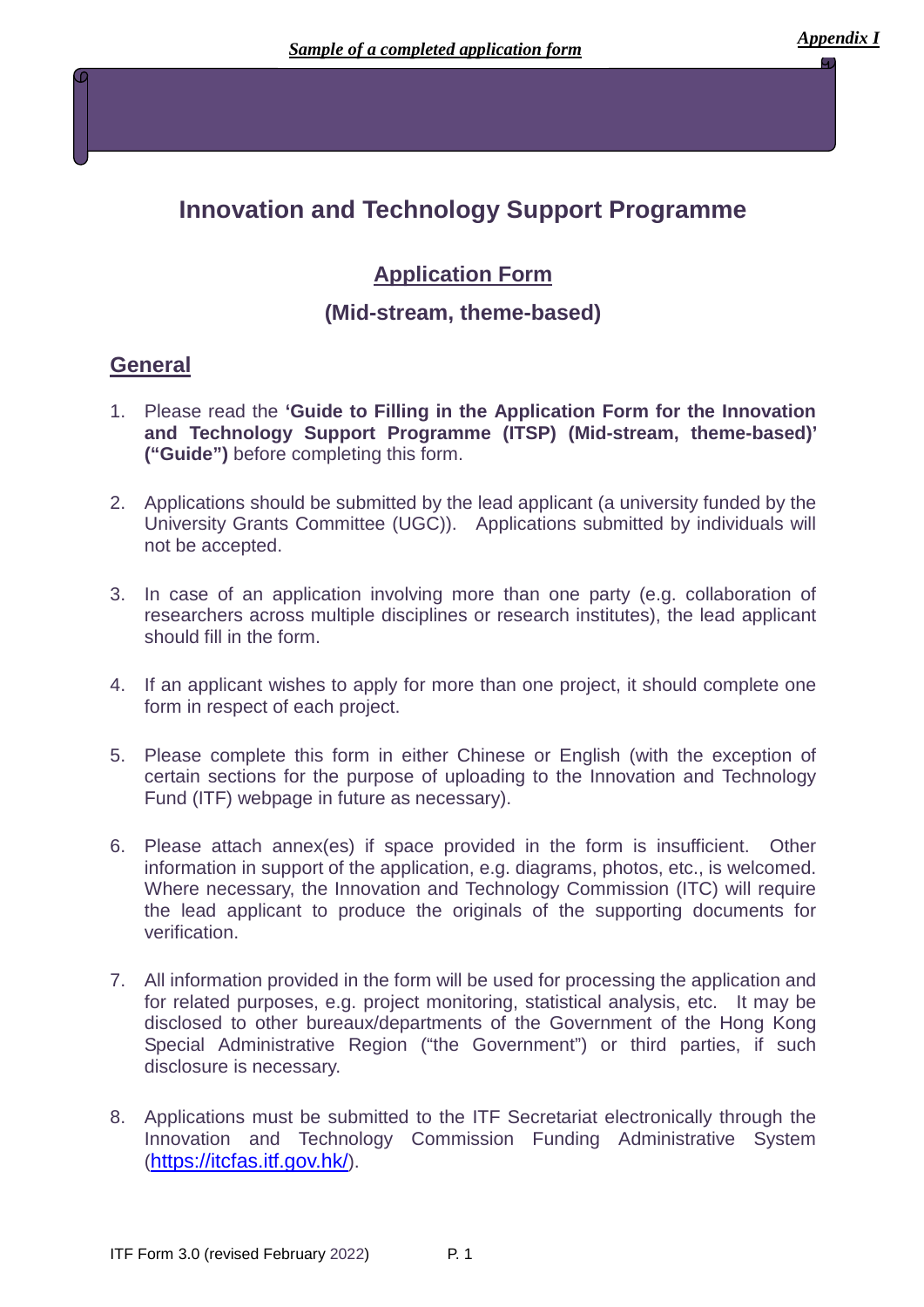- 9. In the event of any inconsistency between this form and the Guide mentioned in paragraph 1 above on the one hand, and the agreement to be signed between the Government and the lead applicant (and each co-applicant for collaboration projects) in relation to the approved project on the other, the latter will prevail.
- 10. This form is divided into the following sections: -

| Part A | The Applicant                          |
|--------|----------------------------------------|
| Part B | The Project                            |
| Part C | <b>Assessments</b>                     |
| Part D | <b>Attachments for the Application</b> |
| Part F | <b>Declaration</b>                     |

| <b>Project Title</b> | (Chi) 用於節能建築的智能自適應控制及監控系統                                                                   |
|----------------------|---------------------------------------------------------------------------------------------|
|                      | (Eng) Smart Adaptive Control and Monitoring<br><b>System for Energy-efficient Buildings</b> |
| Lead Applicant Note  | (Chi) 香港研發大學                                                                                |
|                      | (Eng) Hong Kong R&D University                                                              |

--------------------------------------------------------------------------------------------------------------------------------------------------

#### *Note:*

*1. The lead applicant must be a university funded by the UGC.*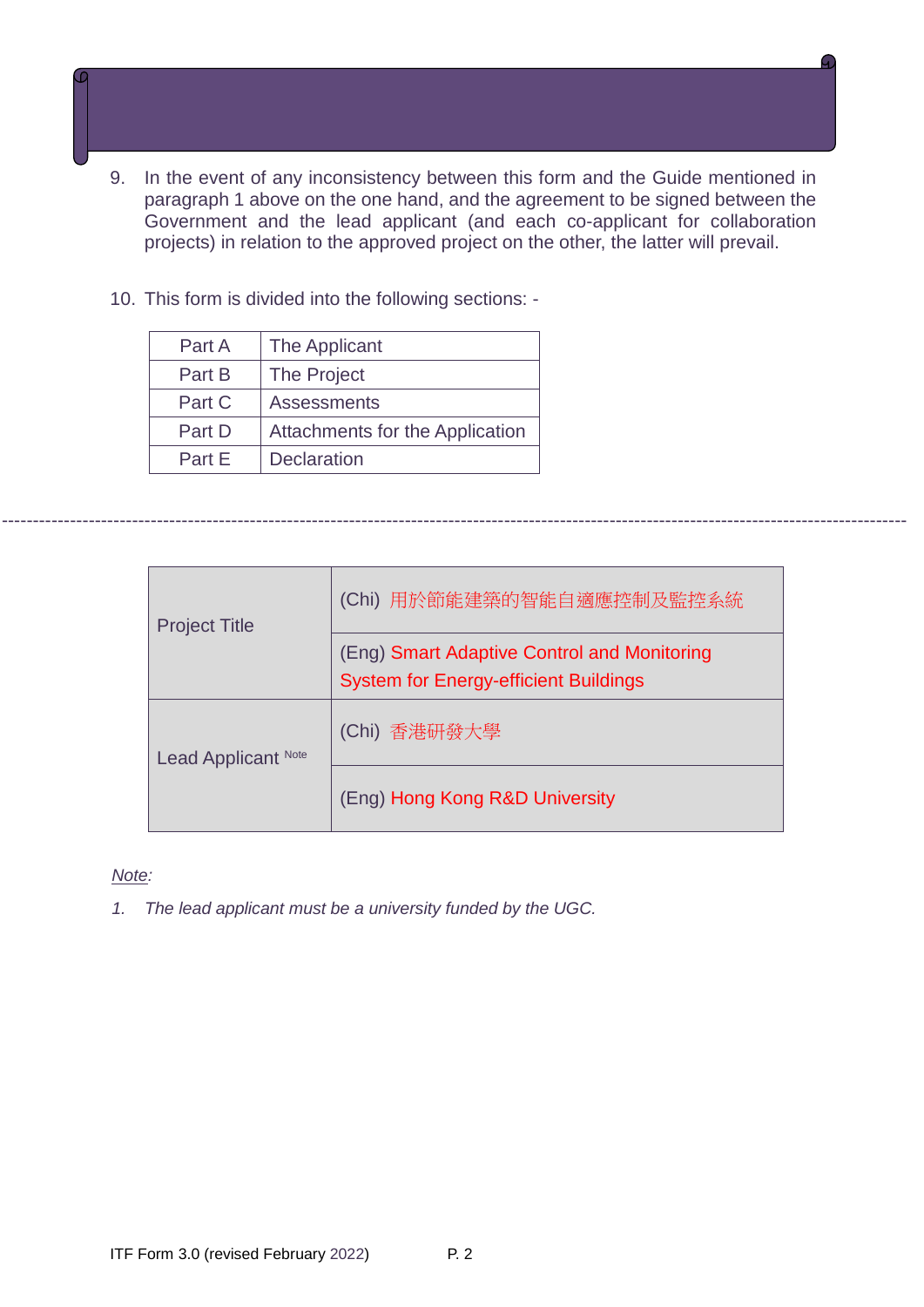## **I. Information on Lead Applicant**

For applications involving more than one party, the lead applicant should fill in this form and provide all necessary information with the consent of parties concerned.

### **Lead Applicant**

- City University of Hong Kong (CityU)
- O Hong Kong Baptist University (HKBU)
- Lingnan University (LU)
- The Chinese University of Hong Kong (CUHK)
- **University**  The Education University of Hong Kong (EdUHK)
- ☑ **funded by the UGC**^
- The Hong Kong Polytechnic University (PolyU)
- The Hong Kong University of Science and Technology (HKUST)
- The University of Hong Kong (HKU)
- Others, please specify Hong Kong R&D University
- *^ Please refer to the website of UGC [\(www.ugc.edu.hk\)](http://www.ugc.edu.hk/) for an up-to-date list of universities. Please select (by putting in '*√*') where appropriate.*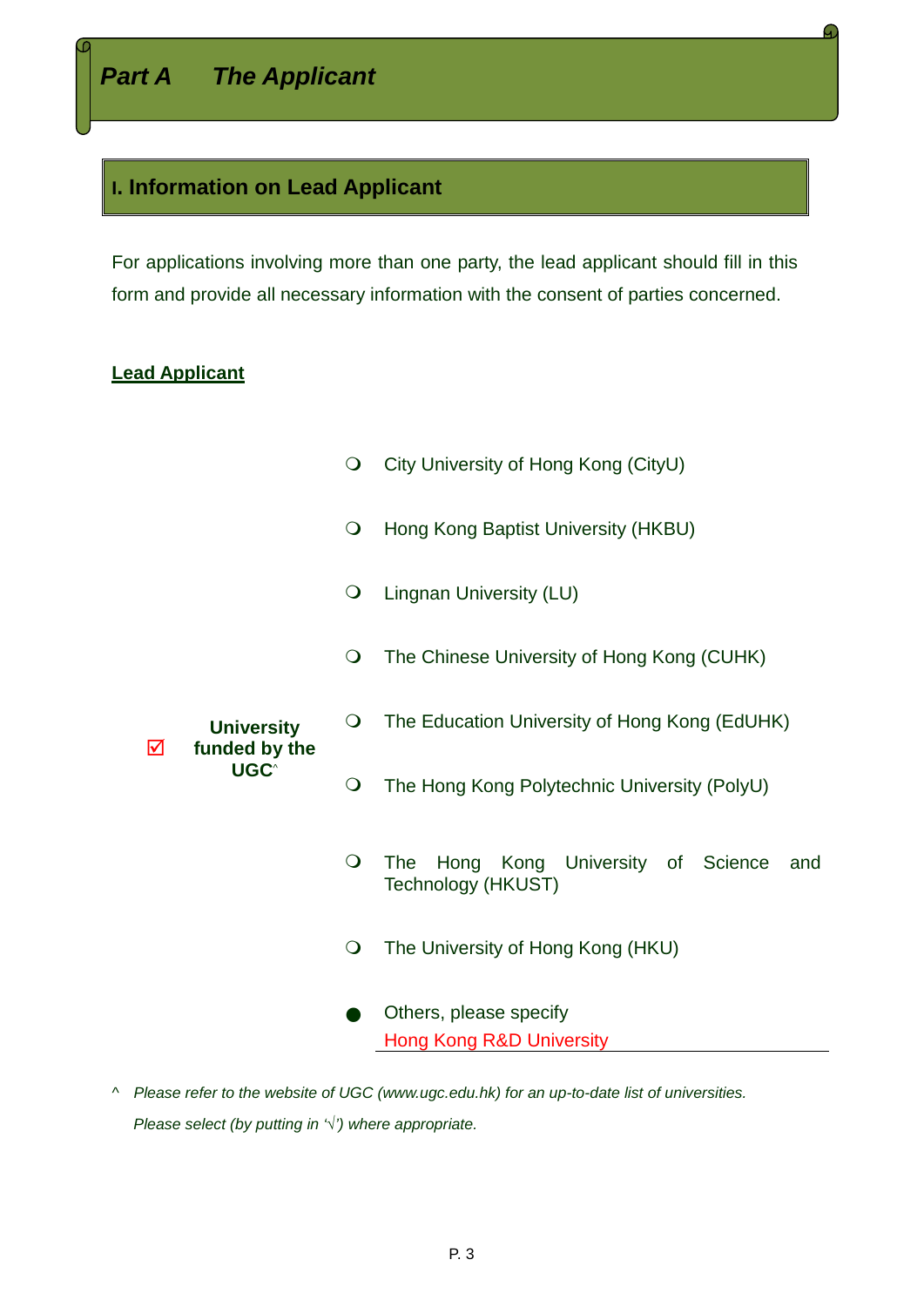## **Key Contact Person(s) Assigned by the Lead Applicant Note**

# **1. Project Coordinator – on technical matters**

| <b>Name</b>       | (Chi) | 陳大文 教授                                                          |  |  |
|-------------------|-------|-----------------------------------------------------------------|--|--|
|                   | (Eng) | Prof. Tai-man CHAN                                              |  |  |
| <b>Post Title</b> |       | <b>Chair Professor of Computer Science</b>                      |  |  |
| Department/Unit   |       | <b>Department of Computer Science</b>                           |  |  |
| Address           | (Chi) |                                                                 |  |  |
|                   | (Eng) | Rm 111, ABC Engineering Building, HK R&D University,<br>Kowloon |  |  |
| Tel               |       | +852-2111-1111<br>+852-2222-2222<br>Fax:                        |  |  |
| E-mail            |       | tmchan@hkrdu.edu.hk                                             |  |  |

#### **2. Administrative Coordinator – on administrative matters**

| <b>Name</b>       | Mr. CHAN Siu-ming                                   |            |                |  |  |
|-------------------|-----------------------------------------------------|------------|----------------|--|--|
| <b>Post Title</b> | Director, Office of Knowledge Transfer and Research |            |                |  |  |
| Address           | Rm 222, DEF Building, HK R&D University, Kowloon    |            |                |  |  |
|                   |                                                     |            |                |  |  |
| Tel               | +852-2333-3333                                      | <b>Fax</b> | +852-2444-4444 |  |  |
| F-mail            | smchan@hkrdu.edu.hk                                 |            |                |  |  |

*Note: Please provide details of two key contact persons, one to be responsible for overseeing the carrying out of the R&D project (e.g. technical matters) and the other to be responsible for handling administrative matters. The lead applicant may choose to designate one person to be in charge of both.*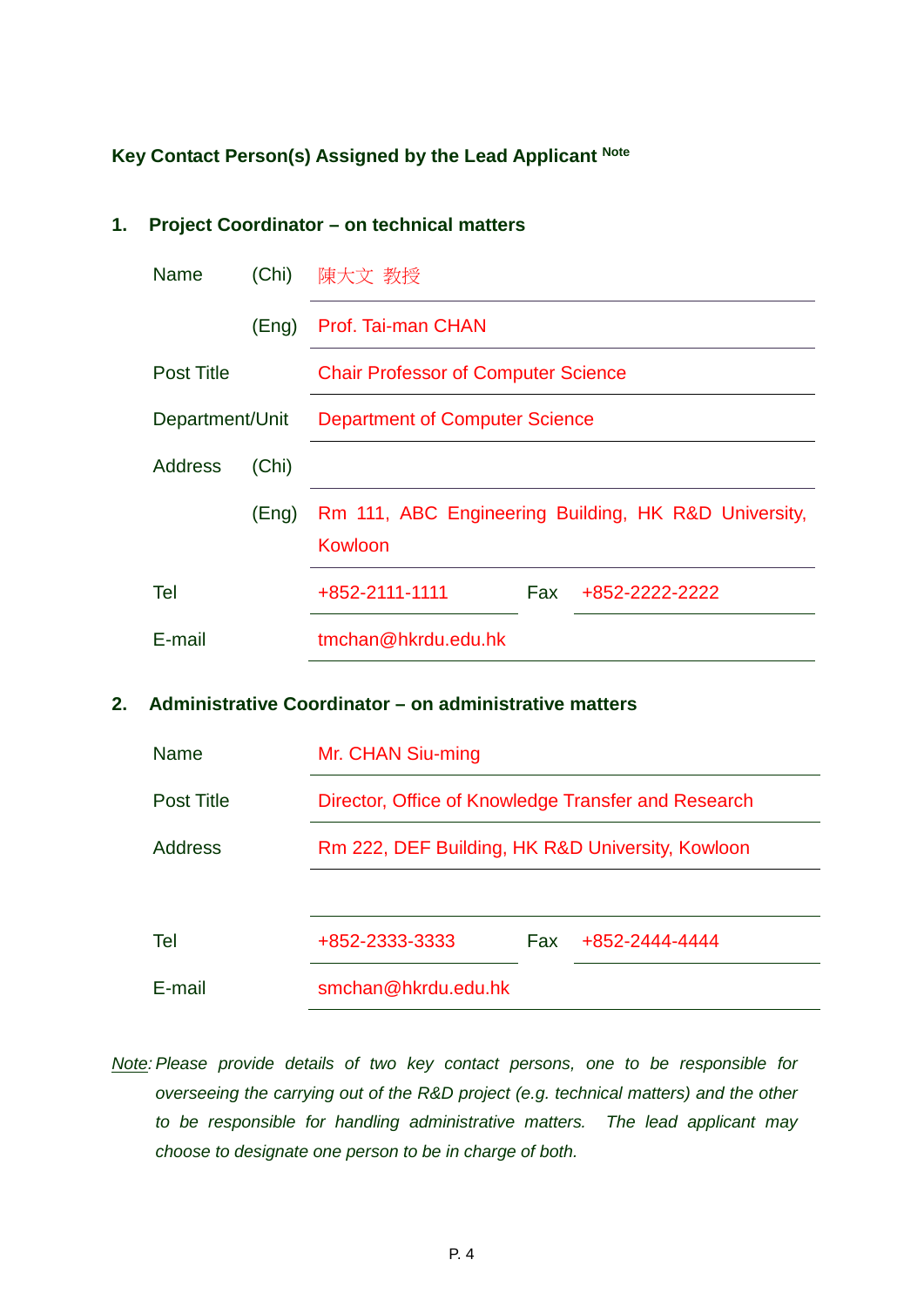# **II. Information on Co-applicant(s)/Sponsor(s)/ Supporting Party(ies)**

**Co-applicant(s)** *(only applicable to collaboration projects involving multiple disciplines or research institutes. A co-applicant can be a different unit of the same university, or a different local/non-local university/research institute)* **Note**

**Sponsor(s)** *(only applicable to projects involving sponsorship)* **Note**

### **Supporting Party(ies) Note**

|                 |                                                    | Name                      | Type <sup>^</sup> | <b>Contact Person</b><br>(Post Title,<br>Department/Unit,<br>Tel No, Fax No and<br>E-mail) |
|-----------------|----------------------------------------------------|---------------------------|-------------------|--------------------------------------------------------------------------------------------|
|                 | Government<br>departments/ public<br>bodies<br>(官) |                           |                   |                                                                                            |
|                 |                                                    | ABC (HK) Ltd              | $\overline{2}$    | Dr. Grace CHOW                                                                             |
|                 |                                                    |                           |                   | <b>CEO</b>                                                                                 |
|                 |                                                    |                           |                   | 2555-5556                                                                                  |
| In Hong<br>Kong |                                                    |                           |                   | 2666-6667                                                                                  |
|                 |                                                    |                           |                   | ceo@abc.com.hk                                                                             |
|                 | Companies/ industry<br>or trade associations       |                           |                   |                                                                                            |
|                 | (產)                                                | <b>XYZ Industries Ltd</b> | $\overline{2}$    | Dr. Mary WONG                                                                              |
|                 |                                                    |                           |                   | <b>CEO</b>                                                                                 |
|                 |                                                    |                           |                   | 2555-5557                                                                                  |
|                 |                                                    |                           |                   | 2666-6668                                                                                  |
|                 |                                                    |                           |                   | ceo@xyz.com.hk                                                                             |
|                 |                                                    |                           |                   |                                                                                            |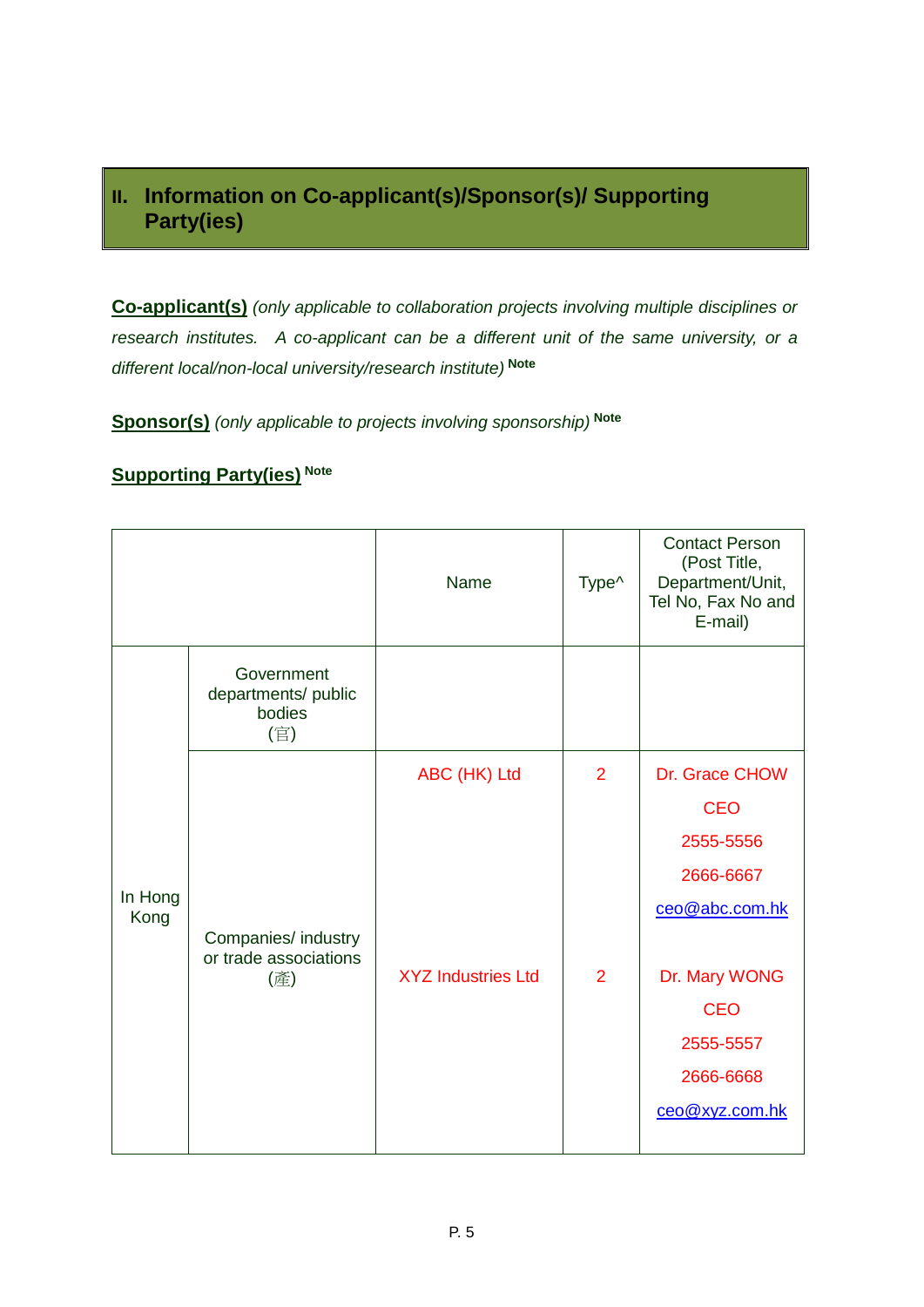| <b>Universities</b><br>(學)                                                       | <b>Hong Kong Scientific</b><br><b>University</b>                           | $\mathbf{1}$ | Prof. John LAM<br>Professor,<br>Department of<br>Electronic<br>Engineering<br>2888-8888<br>2999-9999<br>johnlam@hksu.edu<br><u>.hk</u>                                              |
|----------------------------------------------------------------------------------|----------------------------------------------------------------------------|--------------|-------------------------------------------------------------------------------------------------------------------------------------------------------------------------------------|
| Other research<br>institutes<br>(研)                                              |                                                                            |              |                                                                                                                                                                                     |
| Others (e.g. charitable<br>trusts or prominent<br>personalities in the<br>field) | <b>HK ABC Association</b><br><b>Jockey Club</b><br><b>Charitable Trust</b> | 3<br>3       | Dr. Siu-ming<br><b>WONG</b><br><b>Director</b><br>2555-5555<br>2666-6666<br>smwong@hkabc.or<br>$\mathbf{g}$<br>Ms. Jane TSE<br><b>CFO</b><br>2555-5565<br>2666-6676<br>cfo@hkjc.org |
|                                                                                  |                                                                            |              |                                                                                                                                                                                     |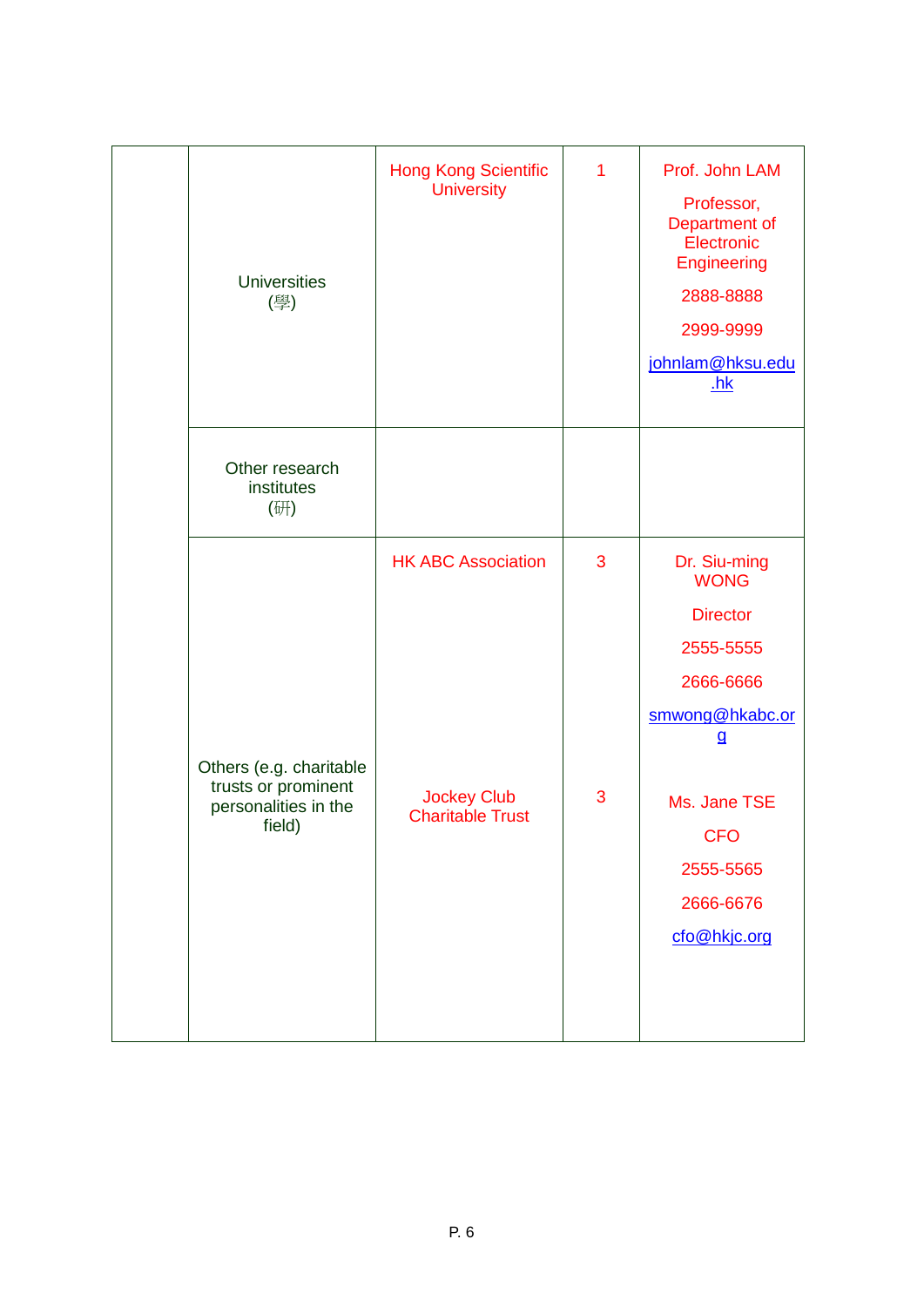|                         |                                                                                  | Name | Type^ | <b>Contact Person</b><br>(Post Title,<br>Department/Unit,<br>Tel No, Fax No and<br>E-mail) |
|-------------------------|----------------------------------------------------------------------------------|------|-------|--------------------------------------------------------------------------------------------|
|                         | Government<br>departments/ public<br>bodies<br>(官)                               |      |       |                                                                                            |
| Outside<br>Hong<br>Kong | Companies/ industry<br>or trade associations<br>(產)                              |      |       |                                                                                            |
|                         | <b>Universities</b><br>(學)                                                       |      |       |                                                                                            |
|                         | Other research<br>institutes<br>(研)                                              |      |       |                                                                                            |
|                         | Others (e.g. charitable<br>trusts or prominent<br>personalities in the<br>field) |      |       |                                                                                            |

*Note: Please provide supporting documents.* 

- $\boxtimes$  Supporting/reference document(s) is/are attached.
- $\boxtimes$  I/We confirm that the sponsor(s) is/are company(ies) and will be user(s) of the project deliverables (only applicable to projects with industry sponsorship).

- *1 - Co-applicant*
- *2 - Sponsor*
- *3 - Supporting party*

*<sup>^</sup> Please indicate the type by -*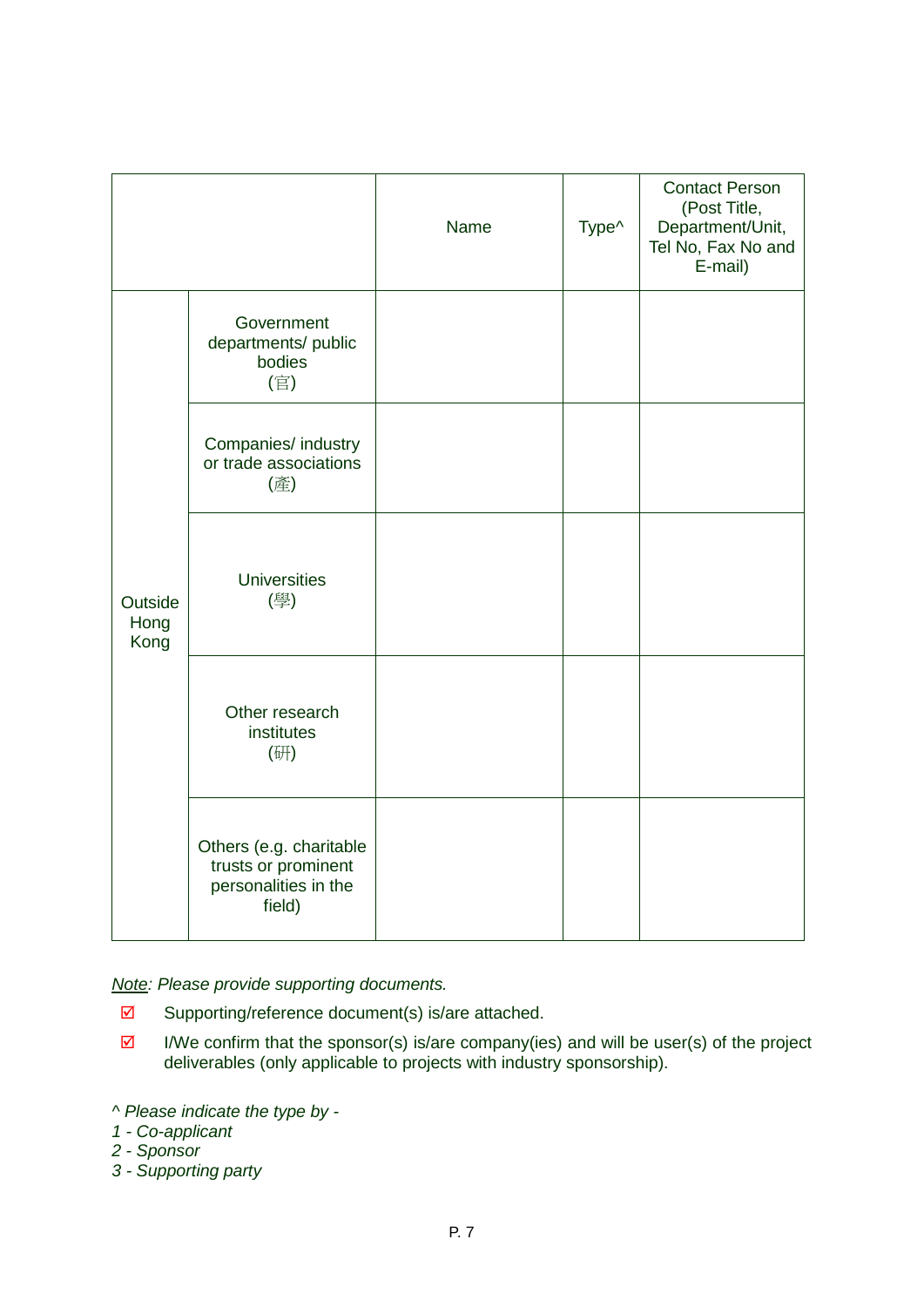Г

|    | <b>I. Key Project Details</b>                                                                                                                        |                                                                          |                                                                                                                                                    |                   |               |     |
|----|------------------------------------------------------------------------------------------------------------------------------------------------------|--------------------------------------------------------------------------|----------------------------------------------------------------------------------------------------------------------------------------------------|-------------------|---------------|-----|
| 1. | <b>Project Title:</b>                                                                                                                                | Adaptive<br><b>Smart</b><br>Control<br><b>Energy-efficient Buildings</b> | and                                                                                                                                                | <b>Monitoring</b> | <b>System</b> | for |
| 2. | Standalone project<br>(funding up to HK\$5M)<br>Type of Project <sup>^</sup><br>$\wedge$ Please select (by putting in $\forall$ ) where appropriate. |                                                                          | $\overline{\phantom{0}}$<br><b>Collaboration project</b><br>involving multiple<br>disciplines or research<br>institutes<br>(funding up to HK\$10M) |                   |               |     |
|    |                                                                                                                                                      |                                                                          |                                                                                                                                                    |                   |               |     |
| 3. | Total Project Cost (HK\$'000):<br>4,355.375                                                                                                          |                                                                          |                                                                                                                                                    |                   |               |     |
|    | Amount of Total Financial Contribution including<br>Industry Sponsorship, if any (HK\$'000) Note:                                                    |                                                                          | 500.000                                                                                                                                            |                   |               |     |
|    | Amount of ITF Funding Sought (HK\$'000):                                                                                                             |                                                                          | 3,855.375                                                                                                                                          |                   |               |     |
| 4. | <b>Schedule of the Project Period</b>                                                                                                                |                                                                          |                                                                                                                                                    |                   |               |     |
|    | Commencement Date (dd/mm/yyyy):                                                                                                                      |                                                                          | 01/04/2023                                                                                                                                         |                   |               |     |
|    | 31/03/2025<br>Completion Date (dd/mm/yyyy):                                                                                                          |                                                                          |                                                                                                                                                    |                   |               |     |
|    | 24<br><b>Duration of the Project Period</b><br>(no. of months, max. 36 months):                                                                      |                                                                          |                                                                                                                                                    |                   |               |     |

 $\mathbf \Omega$ 

٦

*Note:*

*Industry sponsorship is not mandatory.*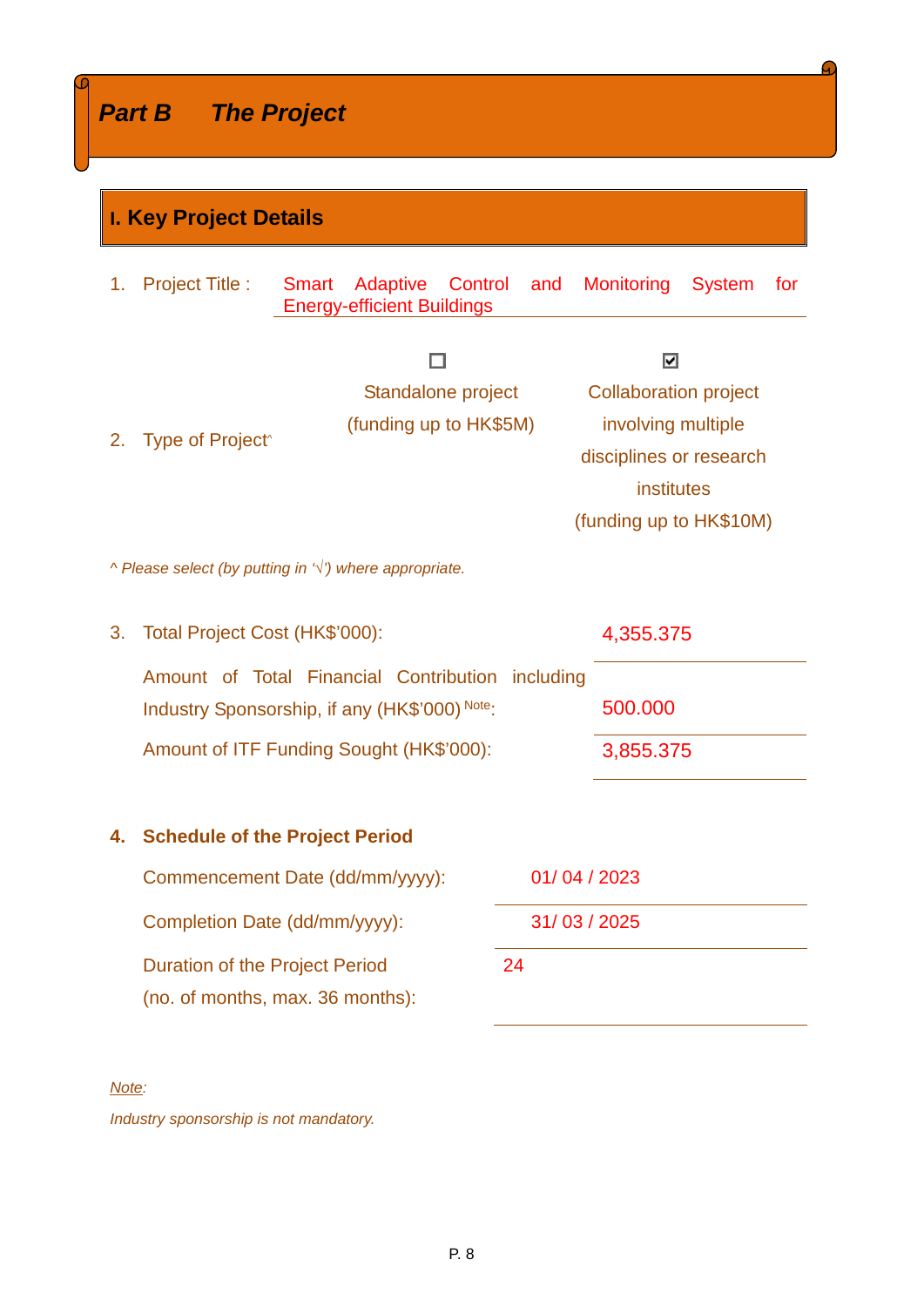#### **5. Related Information**

- (a) Whether previous research has been done in relation to the proposed R&D work?
	- **Ø** Yes.

Please list previous projects and funding obtained e.g. ITF, UGC/Research Grants Council (RGC) (in particular the Areas of Excellence (AoE) Scheme, Theme-based Research Scheme (TRS) and Collaborative Research Fund (CRF)), Environment and Conservation Fund (ECF), etc.

| Project Reference No.                    | <b>Project Particulars</b>                                                                                                                      | <b>Funding Obtained</b> |
|------------------------------------------|-------------------------------------------------------------------------------------------------------------------------------------------------|-------------------------|
| <b>ITSP</b> Seed Project<br>(ITS/999/19) | Novel Adaptive Control   ITSP<br>Algorithm of HVAC<br>for<br><b>Energy-efficient Buildings</b>                                                  |                         |
| <b>RGC funded research</b><br>(xxxxxxx)  | <b>Feasibility</b> Study<br><b>on</b><br><b>Closed-loop Control System on</b><br>HVAC by Deep Learning for<br><b>Energy-efficient Buildings</b> | <b>RGC</b>              |

Please see Annex 1 "Technical Background" for more information.

 $\Box$  No.

(b) Has there been/will there be any attempt to seek funding support for this project from sources other than the ITF?

**T** Yes. (Please provide details.)

 $\overline{M}$  No.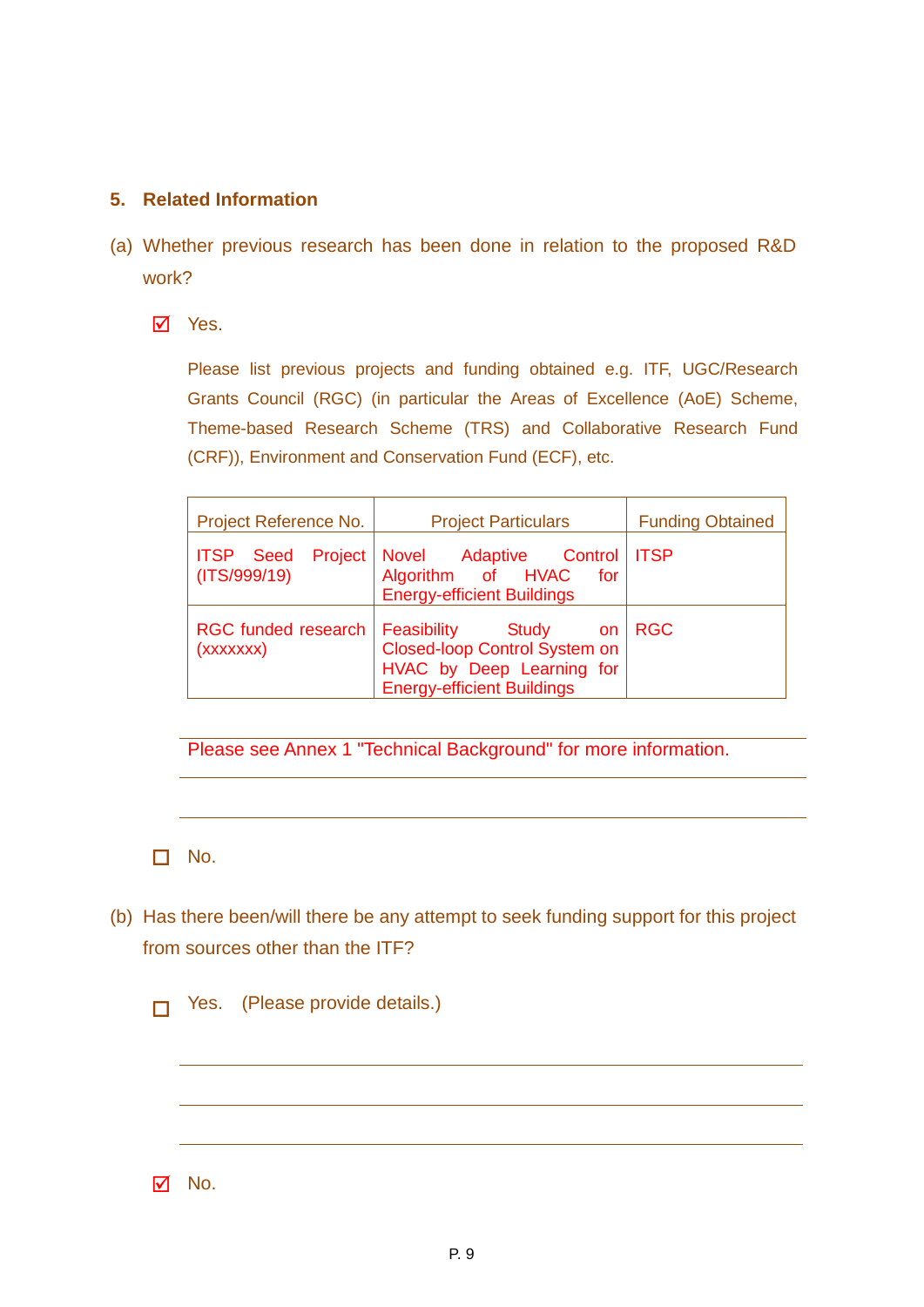# **II. Brief Description of Project Proposal**

#### **1. Research Theme** *^*

#### $\overline{q}$  Green Engineering Technologies

*Green Engineering Technologies cover a wide range of technology areas in the engineering discipline, including renewable energy such as solar and wind energy, third generation semiconductors, remote sensing technology, artificial intelligence, intelligent buildings and smart grids.*

 $\Box$  Therapeutics for the treatment of metabolic diseases

*Therapeutics for the treatment of metabolic diseases refer to research and development of therapeutics such as chemicals, biologics, Chinese medicines, nucleic acids or cellular-based drugs with promising clinical potential for treating human diseases caused by metabolic disorders.*

*^ Please select one of the above by putting in '*√*'.*

Please provide details how this project is relevant to the selected research theme above.

According to the Environment Bureau of Hong Kong government in 2015, about 54% of Hong Kong total annual energy use is in the form of electricity consumption, and buildings account for about 90 % of the city's electricity usage. Therefore, promoting the innovations and technologies to save building energy would be critical to energy saving.

The objective of this project is to develop an integrated smart control system of HVAC (Heating, Ventilation and Air Conditioning) for energy efficient buildings. Together with the information collected by the environmental sensors, HVAC would be adaptively controlled to meet thermal comfort requirement with reduced carbon emission. The proposed solution would create sustainable energy efficient buildings.

Key technology areas in this project include artificial intelligence-based data analytics, power efficient environmental sensor design, and advanced computational modelling techniques for design would be developed. The project is relevant to the research theme of ITSP (Mid-stream, theme-based).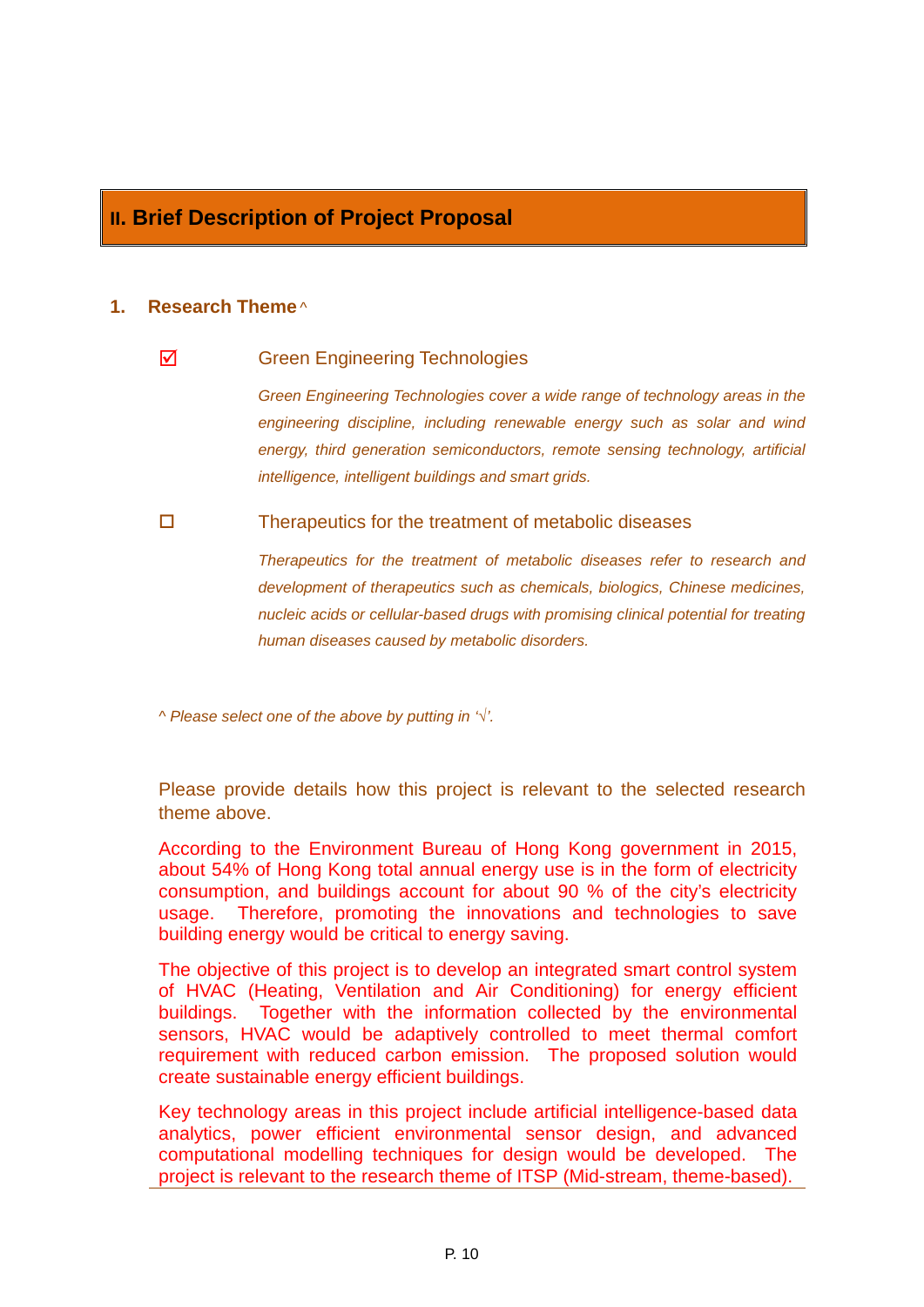## **2. Project Summary** (no more than 200 words)

(Please provide a summary of the project objectives, R&D methodology involved, impact and benefits, etc.)

(Chi)

本項目將開發用於可持續節能建築的新一代智能控制及管理監控系統的技術。研 發的技術將有效增加建築的能源使用效率及減低二氧化碳排放量,並能達到合適 的熱舒滴度。本項目涉及一系列的技術,包括具有低成本環境傳感器,暖涌空調 智能自適應節能控制系統及基於人工智能技術的數據分析技術。

這研究可以用作可節能建築的技術開發平台,支持香港政府 2015 年倡議的 2015 - 2025+節能計劃。

(Ref: https://www.enb.gov.hk/sites/default/files/pdf/EnergySavingPlanTc.pdf)

(Eng)

This project would develop an integrated smart control and monitoring system technology to improve the energy efficiency and reduce the carbon footprint of a building. A series of technologies, including low cost environmental sensors, smart adaptive energy efficient control for HVAC (Heating, Ventilation and Air Conditioning) and artificial intelligence-based data analytics would be involved in this project.

The proposed technological solution in this project would bridge the gap between the fundamental studies and the practical engineering, by the novel but technically feasible and cost-effective technology solutions, in order to contribute to the technological upgrading of industries.

This research can serve as a platform for further developing science and technology in this important area and support the development of Hong Kong government's 2015 - 2025+ Energy Saving Plan.

(Ref: https://www.enb.gov.hk/sites/default/files/pdf/EnergySavingPlanEn.pdf)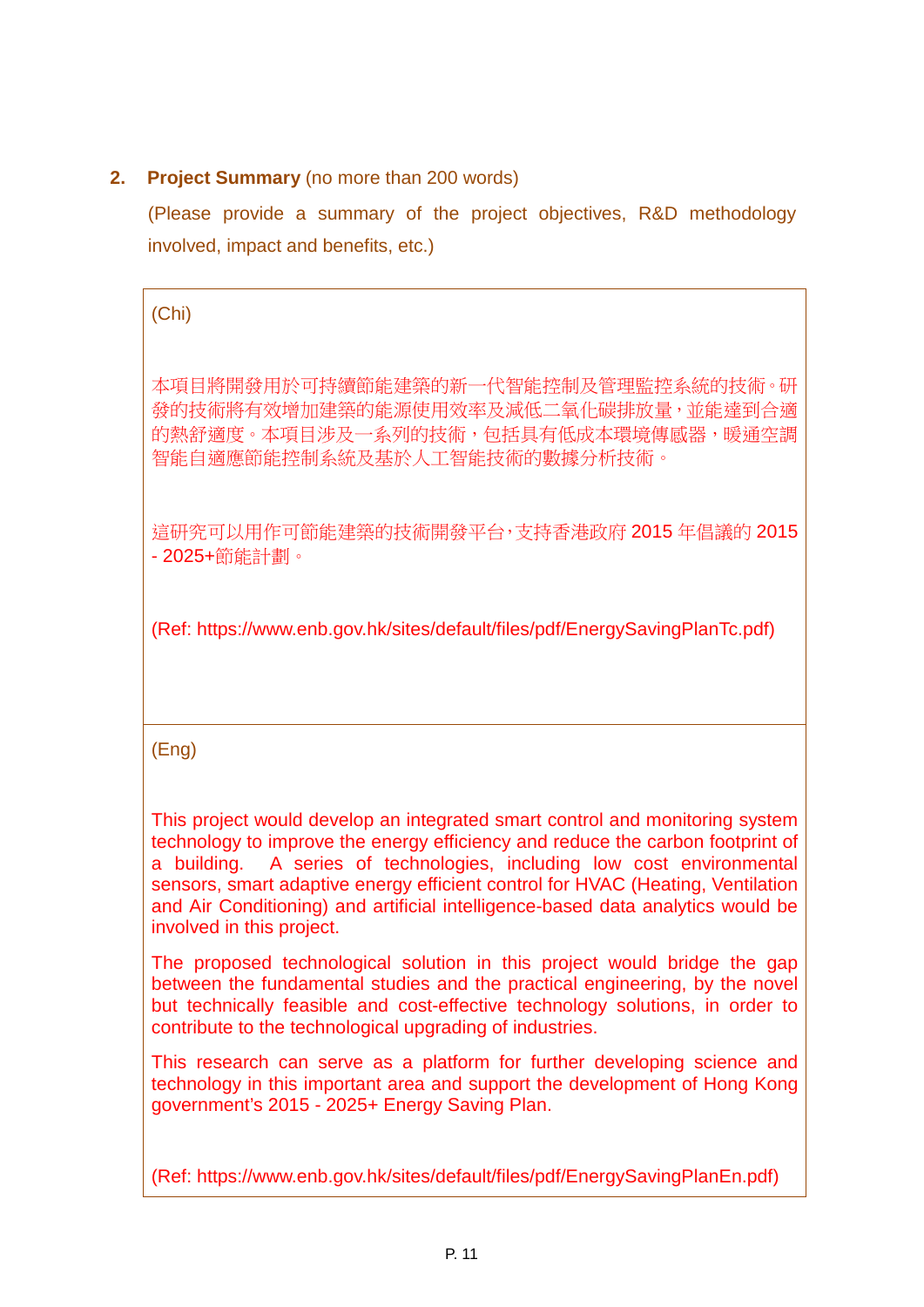#### **3. Project Deliverables** (no more than 300 words)

(Please provide a brief description of the R&D output in both qualitative and quantitative terms and the timeframe required for achieving it.)

- 1. Design, fabrication and evaluation of different environmental sensors (i.e., pressure sensor, humidity sensor, flow sensor and temperature sensor) with wireless connectivity
- 2. Design of PID control for HVAC
- 3. Development of open-loop building model for adaptive control system
- 4. Deployment of sensors to monitor the demo room
- 5. Development of closed-loop building model for smart control system
- 6. Deployment and evaluation of the smart control system with sensors for HVAC in the demonstration room

Please see Annex 2 "Specifications of the deliverables" for more information.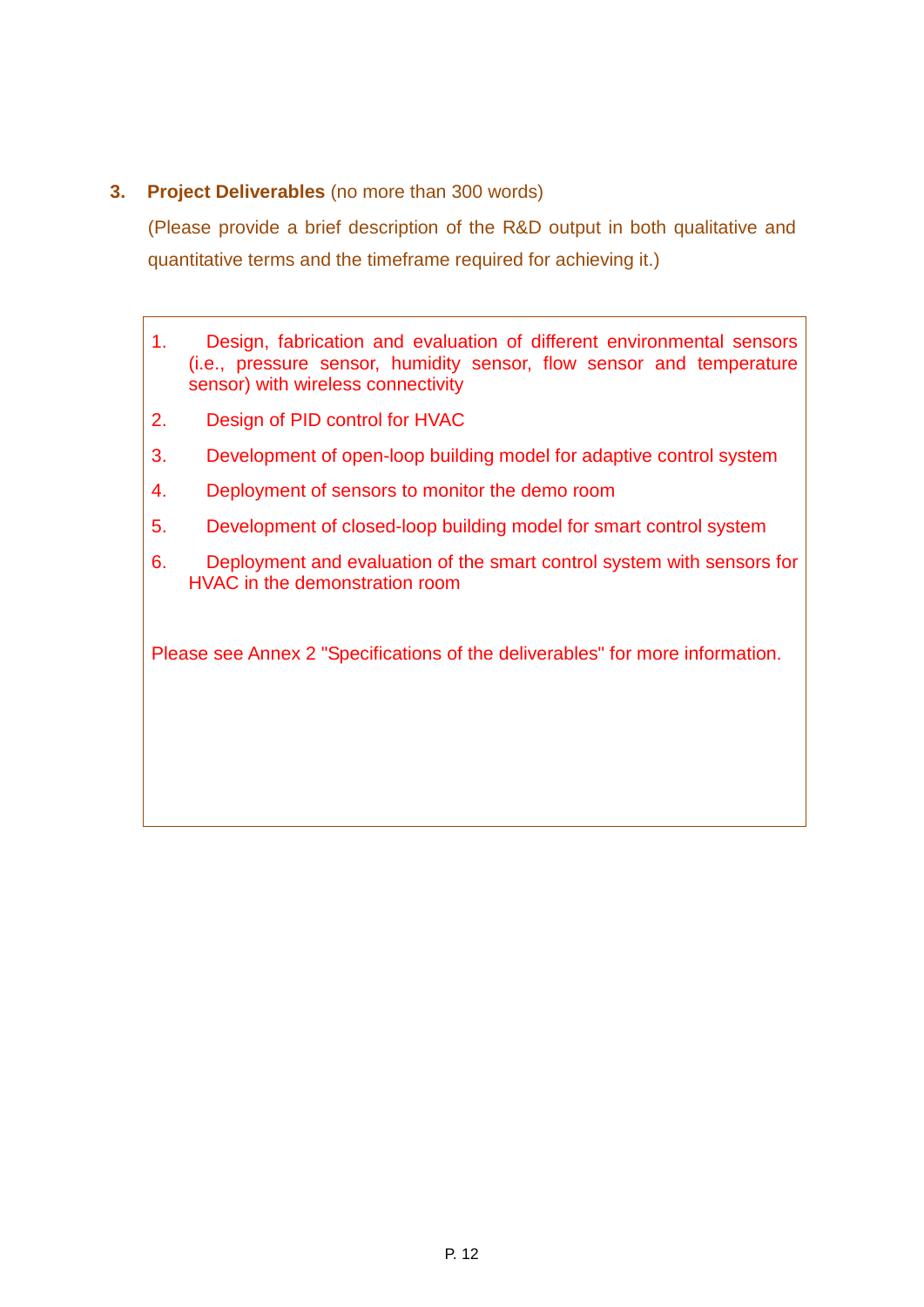#### **4. Wider Total Effect**

Please provide details on whether this project is related to other projects (ITF or non-ITF; previous or on-going) to create synergy and a wider total effect, e.g. three different projects to combat water pollution at a certain location.

There was a completed Seed project (12 Aug 2020 - 11 Aug 2021) about the adaptive control algorithm of HVAC for energy-efficient buildings. These projects can create synergy in providing the framework of the smart control algorithm of HVAC, with the data collected from those environmental sensors, for satisfactory thermal comfort in indoor area with reduced carbon emission.

#### **5. Location of R&D work**

Please provide details on the geographical location(s) where the R&D work will be undertaken: local vs. outside Hong Kong with the name(s) and place(s) of the research institute(s).

| Location       | Name/Place of each<br><b>Research Institute</b>        | Percentage of<br>R&D work to be<br>Undertaken Note | Percentage of<br><b>R&amp;D Expenditure</b><br>(i.e. net of<br>overheads) to be<br>Spent Note |
|----------------|--------------------------------------------------------|----------------------------------------------------|-----------------------------------------------------------------------------------------------|
| Local          | <b>Hong Kong R&amp;D University</b>                    | 80%                                                | 80%                                                                                           |
|                | <b>Scientific</b><br>Kong<br>Hong<br><b>University</b> | 20%                                                | 20%                                                                                           |
| <b>Outside</b> |                                                        |                                                    |                                                                                               |
| Hong Kong      |                                                        |                                                    |                                                                                               |

*Note: The majority of the R&D work of the project should be conducted within the territory of Hong Kong. However, up to 50% of the R&D work of a project can be conducted (and relevant expenditure incurred) in the Mainland. Where certain R&D tasks need to be conducted outside Hong Kong (other than the Mainland), prior approval from ITC must be sought with justifications.*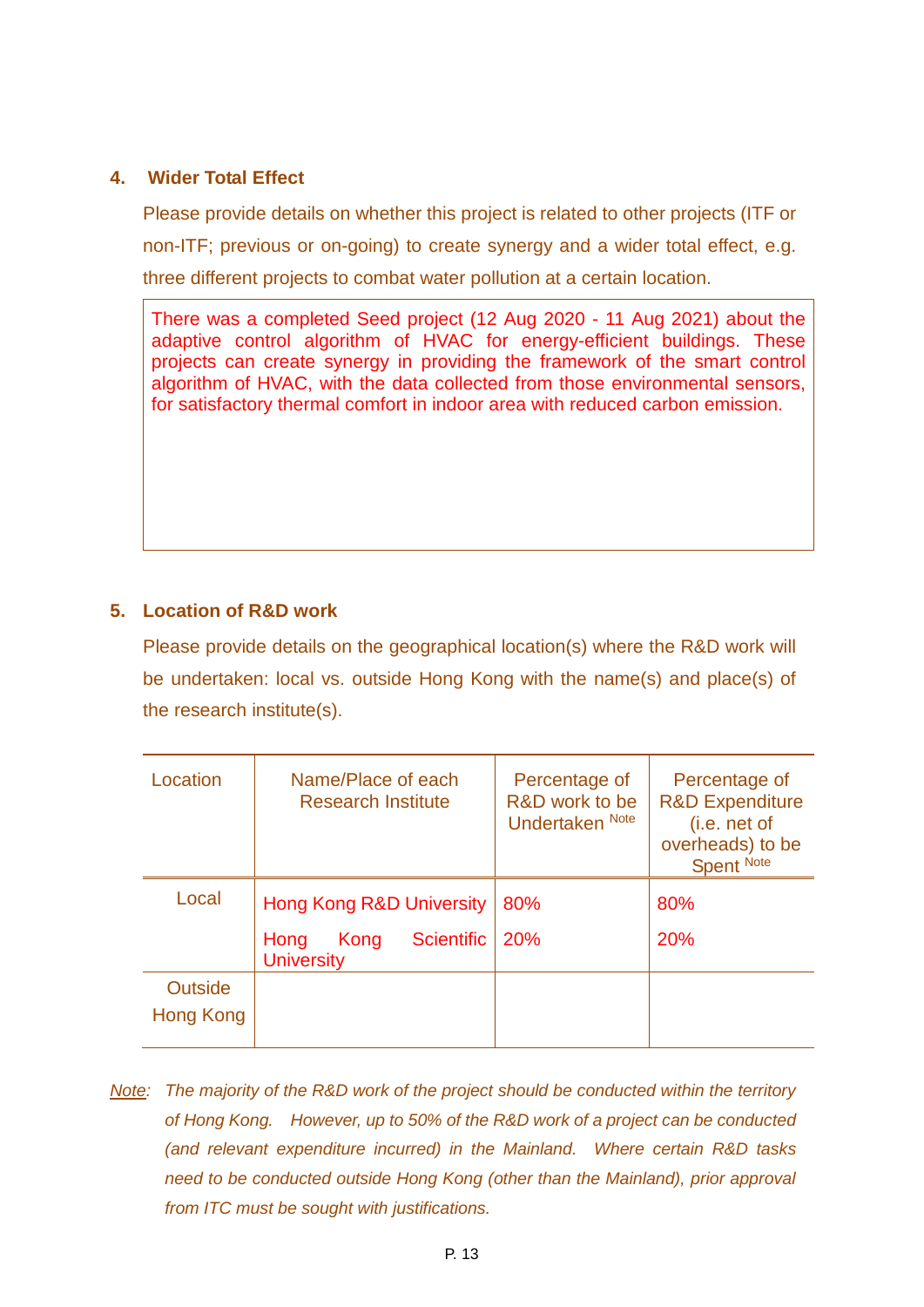### **6. Project Milestones**

Please set out the key milestones at different stages of implementation (including R&D work conducted by each co-applicant(s), if any).

Proposed Commencement Date: 01/ 04 / 2023

|                                                                           | <b>Calendar Date</b><br>(dd/mm/yy) | <b>Work Progress</b><br>(in quantity and quality where possible,<br>with start/end date of each item;<br>excluding administrative activities such<br>as staff recruitment and equipment<br>procurement)                                                                                                                                                                                                                                                                                                                                                                                                                         |
|---------------------------------------------------------------------------|------------------------------------|---------------------------------------------------------------------------------------------------------------------------------------------------------------------------------------------------------------------------------------------------------------------------------------------------------------------------------------------------------------------------------------------------------------------------------------------------------------------------------------------------------------------------------------------------------------------------------------------------------------------------------|
| 1 <sup>st</sup> Project Milestone:<br>$(12th$ month from<br>commencement) | 31/03/24                           | Deliverable 1:<br>Design of different environmental<br>sensors (i.e., pressure sensor,<br>humidity sensor, flow sensor and<br>temperature sensor) with wireless<br>connectivity<br>[01/04/2023 to 31/08/2023]<br><b>Fabrication of different</b><br>environmental sensors<br>[01/09/2023 to 31/31/2023]<br><b>Evaluation of different</b><br>environmental sensors<br>[01/01/2024 to 31/03/2024]<br>Deliverable 2: Design of PID control<br>for HVAC<br>[01/04/2023 to 31/08/2023]<br>Deliverable 3: Development<br><b>of</b><br>open-loop<br>building<br>model<br>for<br>adaptive control system<br>[01/09/2023 to 31/03/2024] |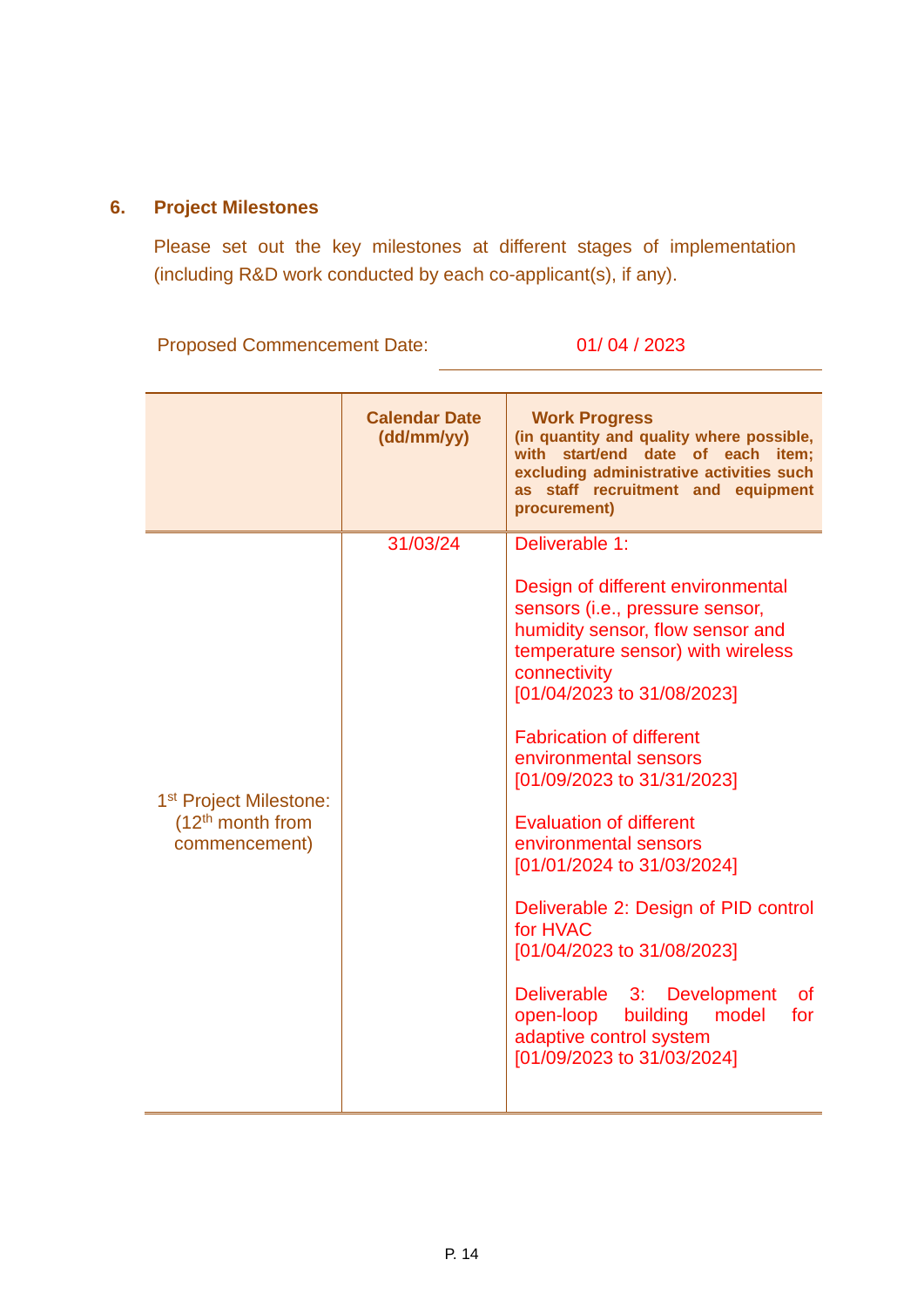| 2 <sup>nd</sup> Project Milestone:<br>$(24th$ month from<br>commencement)           | 31/03/25 | 4: Deployment<br><b>Deliverable</b><br><b>of</b><br>sensors to monitor the demo room<br>[01/04/2024 to 30/09/2024]<br>Deliverable 5: Development<br>of of<br>closed-loop building model for smart<br>control system<br>[01/10/2024 to 31/03/2025]<br>Deliverable 6: Deployment<br>and<br>evaluation of the smart control<br>the<br>system with<br>sensors<br>in.<br>demonstration room<br>[01/10/2024 to 31/03/2025]<br>see Annex 4 "Project<br>Please<br>Implementation Plan" for<br>more<br>information. |
|-------------------------------------------------------------------------------------|----------|------------------------------------------------------------------------------------------------------------------------------------------------------------------------------------------------------------------------------------------------------------------------------------------------------------------------------------------------------------------------------------------------------------------------------------------------------------------------------------------------------------|
| 3 <sup>rd</sup> Project Milestone:<br>(36 <sup>th</sup> month from<br>commencement) |          |                                                                                                                                                                                                                                                                                                                                                                                                                                                                                                            |

Proposed Completion Date: 31/03/25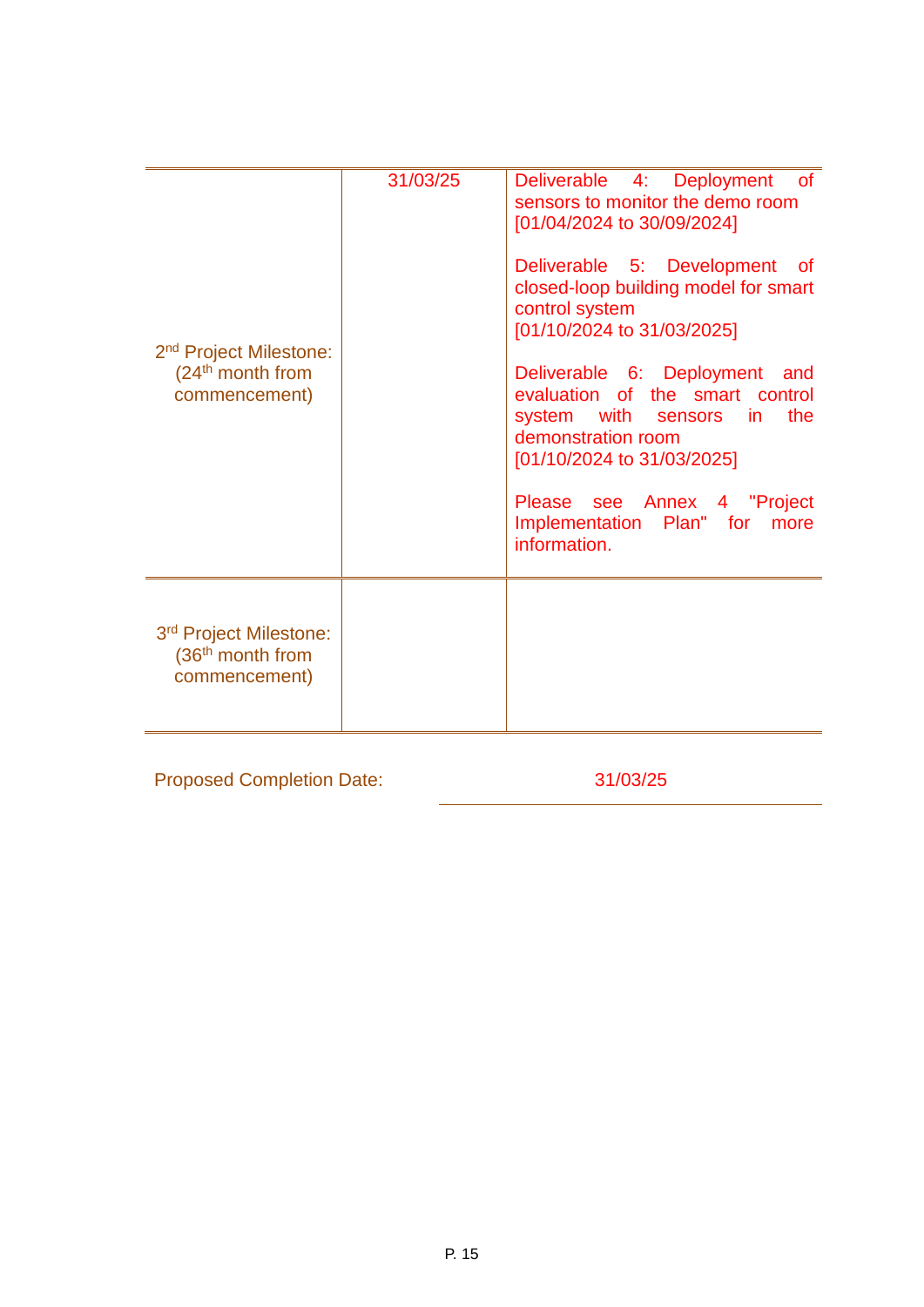## **I. Innovation and Technology Component**

*Please refer to the assessment framework in Part C of the Guide.*

1. Please provide details on how the project pertains to applied research (e.g. expected project outcomes and impacts, merits of the proposed collaborative efforts (for collaboration projects only), background leading to the project, rationale and innovation of the proposed R&D, comparative analysis and supporting data, etc.). If there are supporting documents, such as background information, preliminary results, diagrams and figures with detailed legends etc., they can be included as annexes to be submitted with this application form.

The extreme global climate change has currently become a very critical issue which is resulted by the global increased emission of carbon dioxide. As electricity consumption of buildings is one of the major contribution of carbon emission in urban areas, it is of paramount importance to develop new energy efficient building technology with low carbon footprint for sustainable development.

Many studies reported that energy consumption of HVAC is the primary energy consumption of buildings, it is highly desirable to implement adaptive control architectures to reduce the energy consumption of HVAC systems without scarifying the user thermal comfort.

Current HVAC control methodologies typically consists of intuitive on/off controllers which take no consideration on high thermal inertia of many HVAC processes, or use simple PID controllers which are not satisfactory to have a converged solution in such complex closed-loop optimization process. On the other hand, the control methods rely on the deployment of many environmental sensors, thus the power consumption of the sensors would be very sensitive to the energy consumption of the overall control system.

Based on the algorithms from a previous funded RGC research, "Feasibility Study on Closed-loop Control System on HVAC by Deep Learning for Energy-efficient Buildings", the team will further investigate the smart control algorithm for energy saving of HVAC, when fulfilling the user thermal comfort inside the building. With the use of data collected from the environmental sensors located in different indoor locations, HVAC would be optimized to offer comfortable wind flow with acceptable temperature. The environmental sensors would be re-designed so that the overall power consumption would be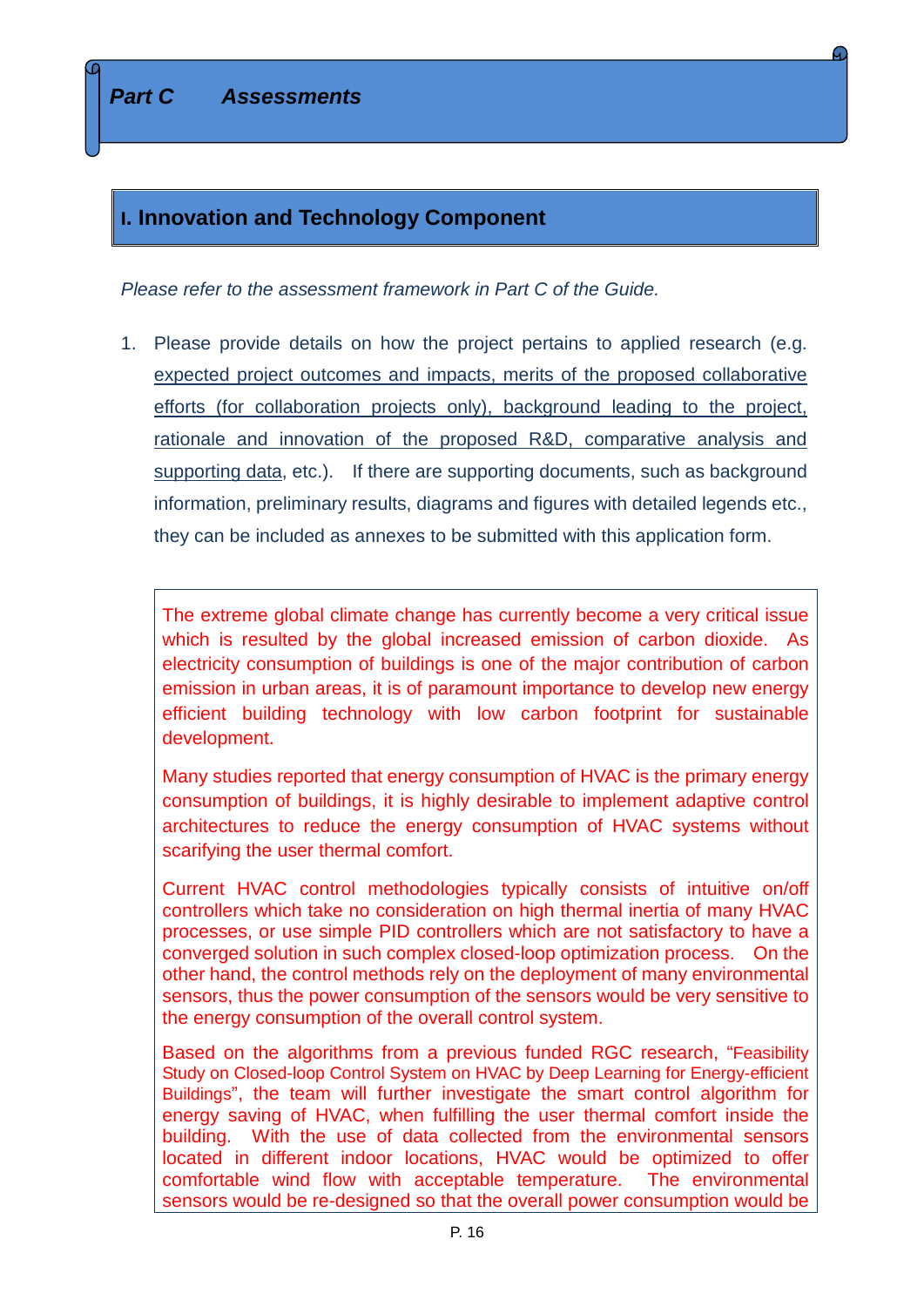# *Part C Assessments*

significantly reduced. Based on preliminary calculation, the overall monitoring system with 20% energy reduction of HVAC would be expected.

c.

Please see Annex 1 "Technical Background", Annex 2 "Specifications of the deliverables" and Annex 4 "Project Implementation Plan" for more information.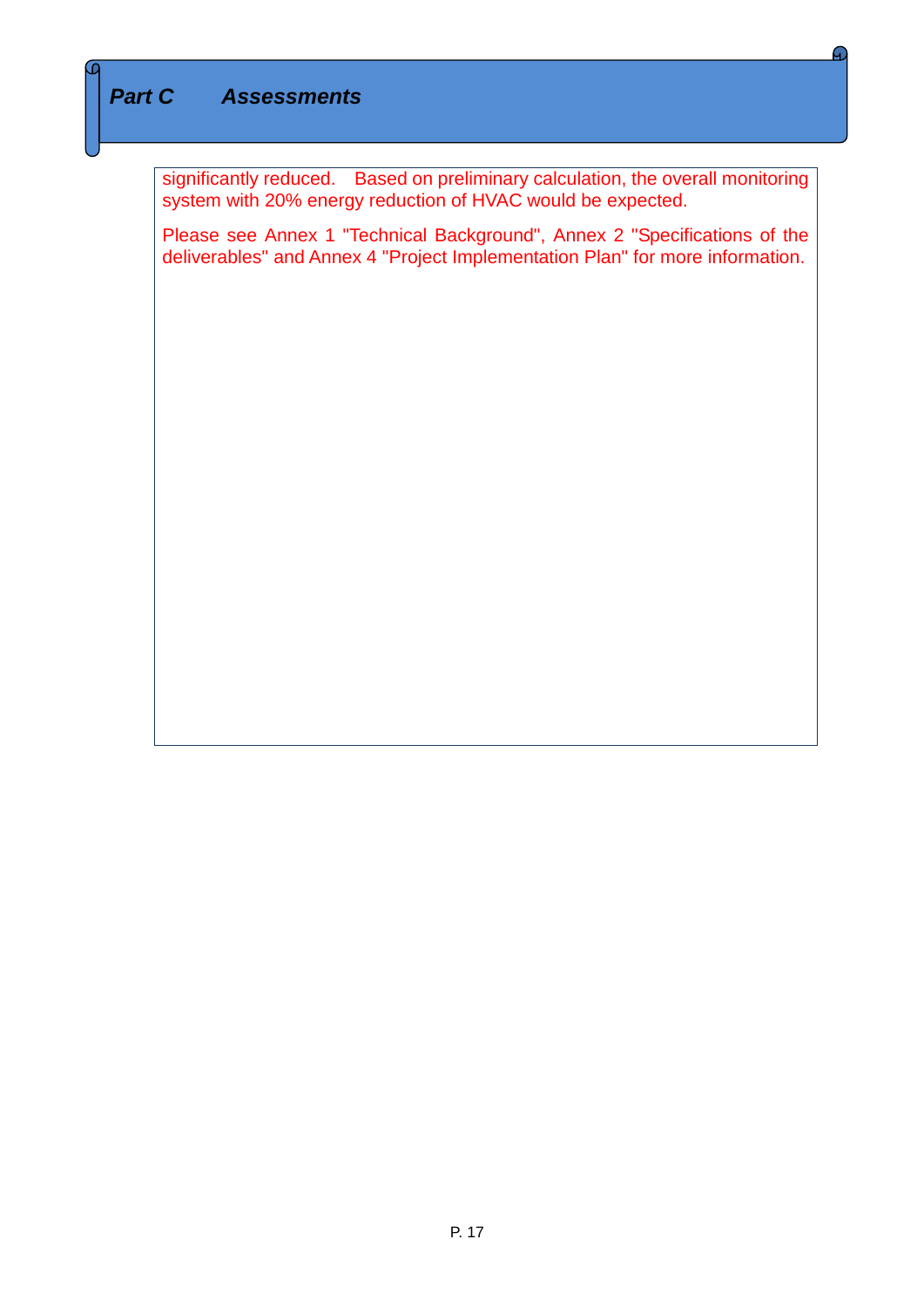2. Please provide details from the following angles as fit:

|     | <b>Area</b>                                                                                                     | <b>Details</b>                                                                                                                                                                                                                                                                                                                                                                                          |
|-----|-----------------------------------------------------------------------------------------------------------------|---------------------------------------------------------------------------------------------------------------------------------------------------------------------------------------------------------------------------------------------------------------------------------------------------------------------------------------------------------------------------------------------------------|
|     | (a) Whether the project will<br>give rise to new<br>technologies or products<br>(global/regional/ Hong<br>Kong) | This project will develop new technologies,<br>including smart adaptive control system for<br>energy efficient building, low-cost power<br>efficient environmental sensors, new data<br>analytics program for customized HVAC<br>control to achieve optimal thermal comfort<br>level for local buildings.                                                                                               |
|     | (b) Whether the project will<br>enhance quality (e.g.<br>capacity, reliability, speed,<br>$etc.$ )              | The smart control and monitoring system can<br>reduce energy consumption of a building.<br>Particularly, the energy consumption of the<br>environmental sensors will be reduced by<br>about 90% due to advanced circuit design<br>technique and customized operation cycle.<br>The HVAC, with the use of the smart control<br>and monitoring system, will save the nominal<br>power consumption by 20%. |
| (c) | Whether the project will<br>render production or<br>application cost more<br>competitive                        | Part of the project would be the sensor<br>development by using a commercial 12-inch<br>CMOS foundry. The production cost would<br>become more competitive by the benefit of<br>reduced fabrication cost of CMOS foundry.                                                                                                                                                                               |
|     | (d) Whether the project will<br>lead to further downstream<br><b>R&amp;D</b> work                               | The project deliverables would enable a<br>for<br>further<br>platform<br>research<br>and<br>development of smart adaptive / monitoring<br>system, with potential IoT sensors<br>and<br>actuator. The platform would facilitate the<br>development of new household monitoring /<br>smart control applications.                                                                                          |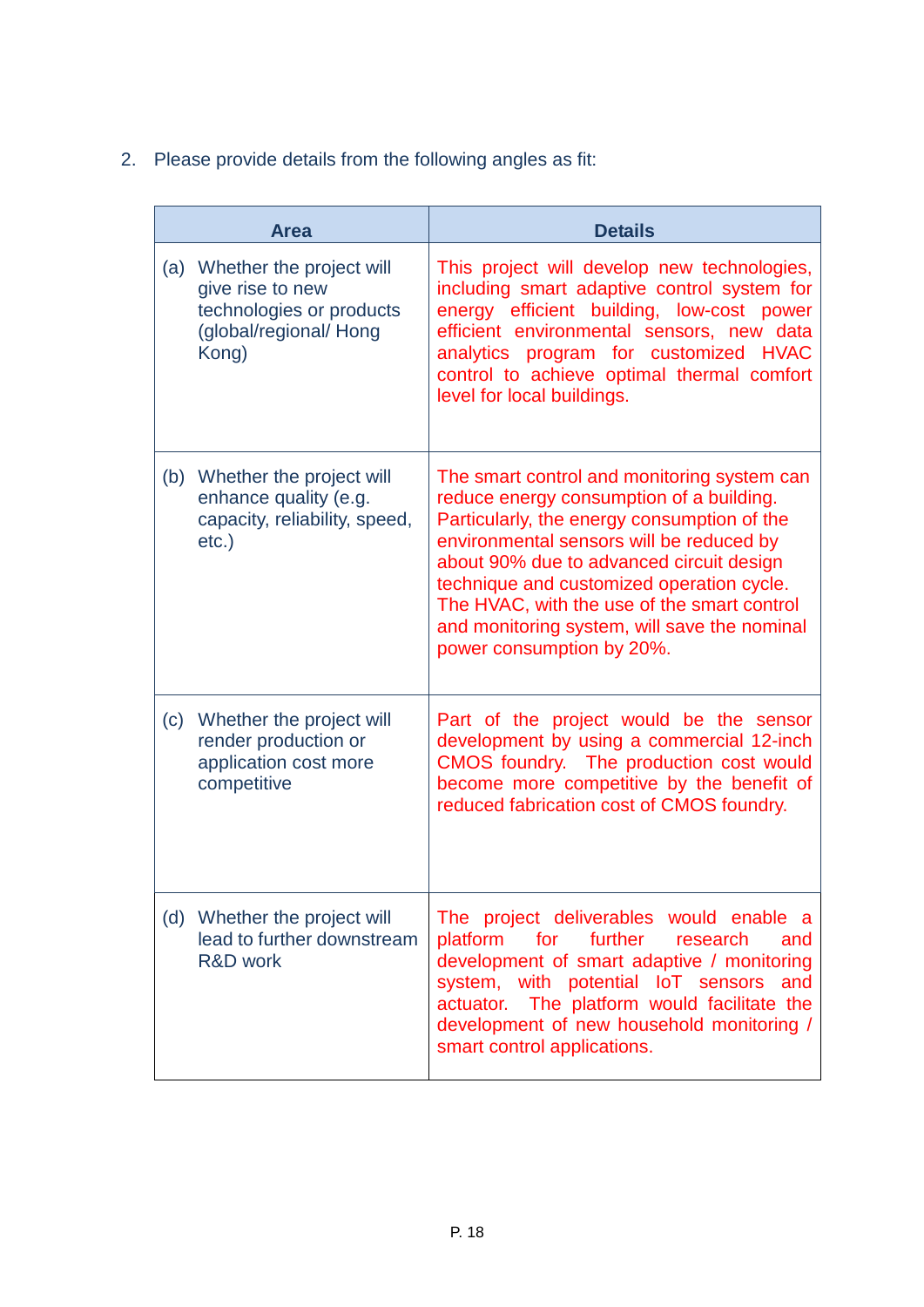| (e) Others | N/A |
|------------|-----|
|            |     |
|            |     |
|            |     |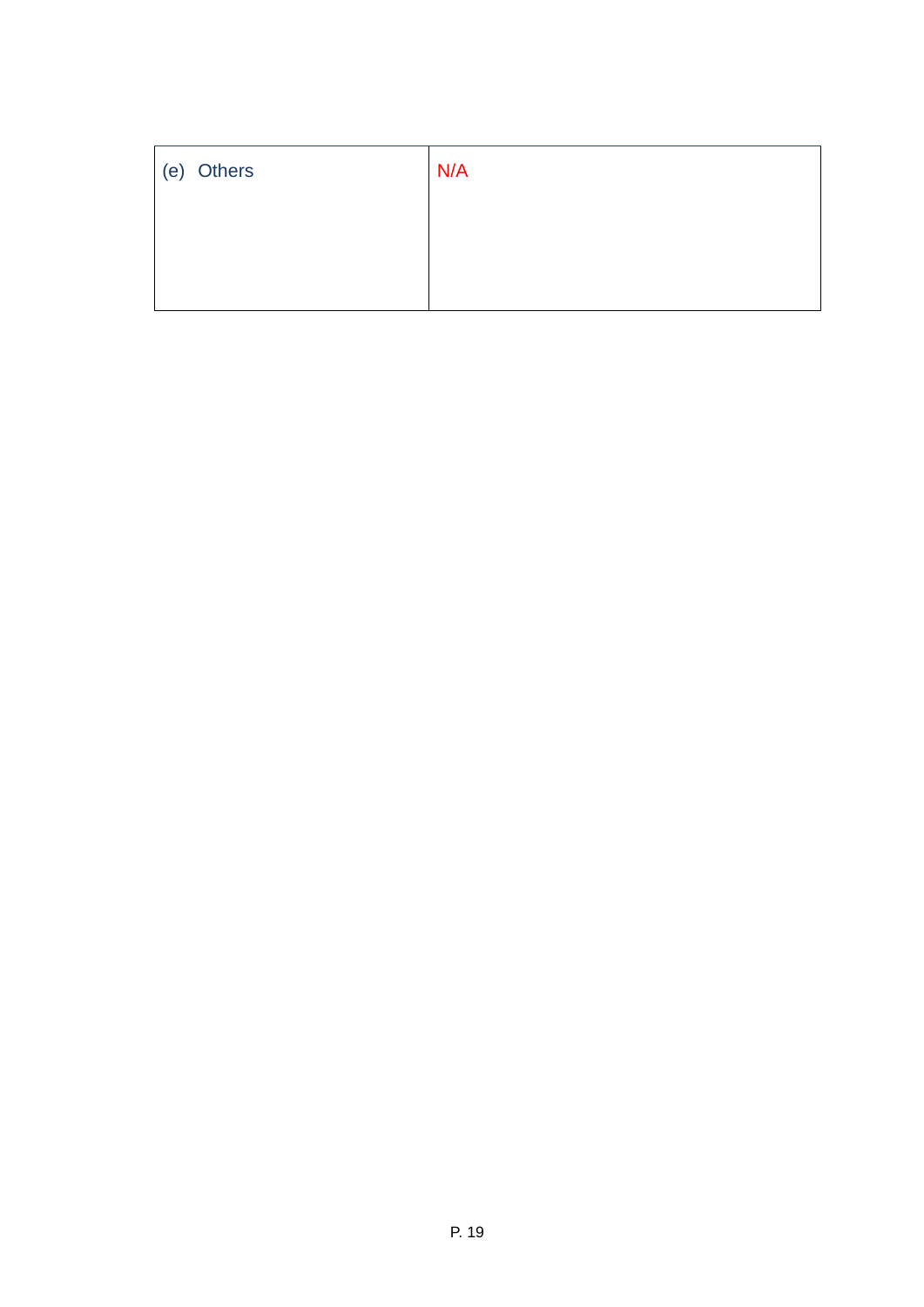# **II. Technical Capability**

1. R&D plan and methodology:

A maximum of five A4 pages in total for the following items shall be provided including:

- a) detailed R&D plan and methodology and the responsible party(ies) for each project milestone set out in Part B.II.6 to justify the viability of the proposal from the technical perspective; and
- b) the technical specifications and targeted results.

The project is divided into two phases.

Phase 1: Sub-system / module design in the first year of the project [01/04/2023 – 31/03/2024]:

1. Design, fabrication and evaluation of environmental sensors with wireless connectivity [01/04/2023 – 31/03/2024]

The team by the Co-applicant, Prof. John LAM will design, fabricate and evaluate various environmental sensors (i.e., pressure sensor, humidity sensor, flow sensor and temperature sensor) for this project. The overall module design with wireless connectivity would be completed by 31/03/2024.

2. Design of PID control for HVAC [01/04/2023 – 31/08/2023]

PID control for the control system of HVAC would be designed. The PID control would be compatible to the building model for adaptive control system.

3. Development of open-loop building model for adaptive control system [01/09/2023 – 31/03/2024]

With the use of the environmental sensors, PID control and HVAC, open-loop building model for adaptive control system would be designed. It would be the baseline of further optimization in the later stage of the project. All necessary user interfaces and application interfaces would be developed for adaptive control algorithm implementation.

Phase 2: Overall smart controlling/ monitoring system, demonstration trial and fine tuning in the second year of the project [01/04/2024 – 31/03/2025]:

4. Deployment of sensors to monitor the demo room [01/04/2024 to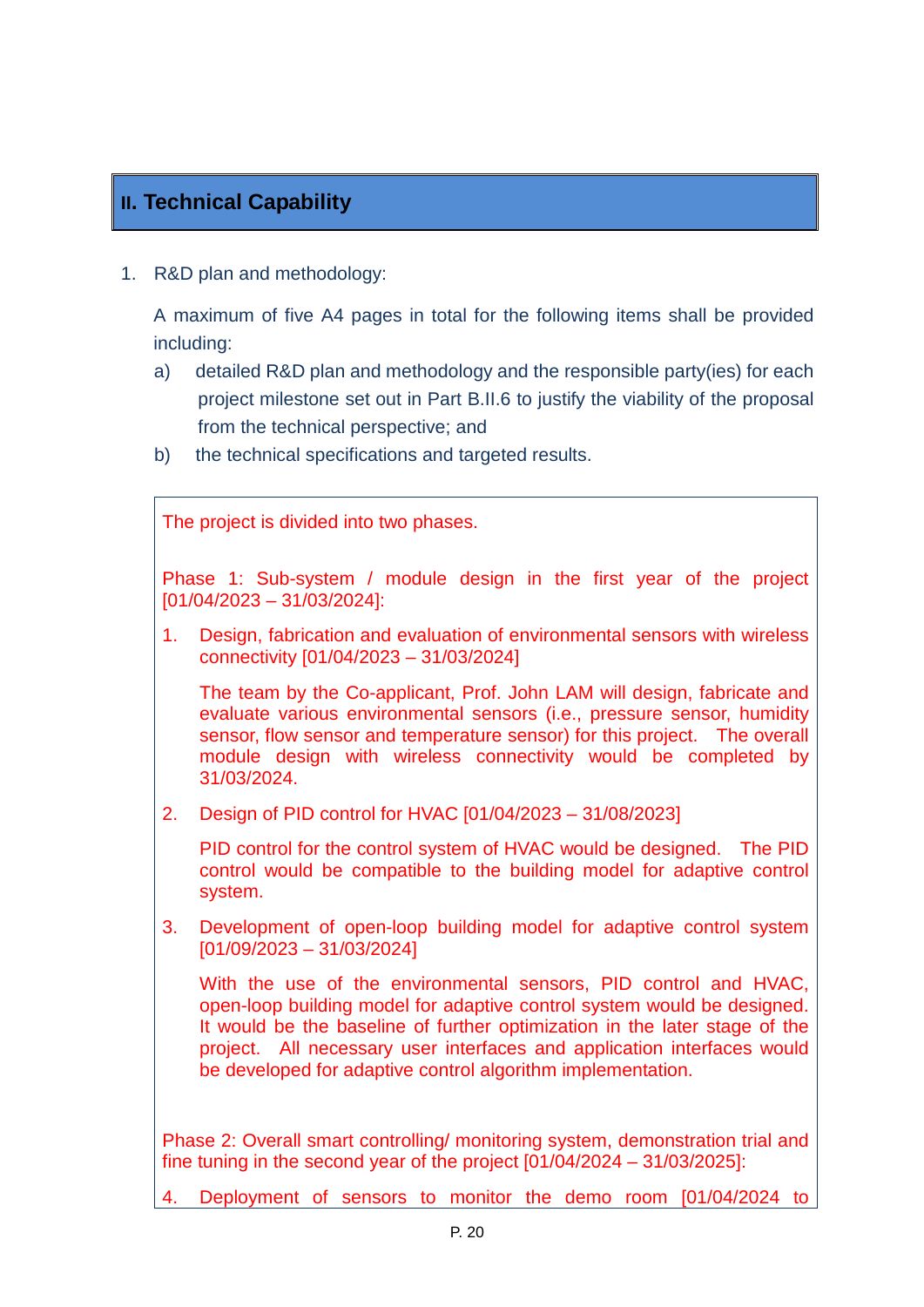30/09/2024]

Preliminary trial test of the environmental sensors would be conducted. Basic trial results would be collected, including the sensor reading at different sensor locations, feedback of user comfort with different activities, etc. The aim of this deployment is to create a database for development of closed-loop building model for smart control system of HVAC.

5. Development of closed-loop building model for smart control system [01/10/2024 to 31/03/2025]

Based on the information collected in project deliverable #4, the infrastructure of the monitoring system would be constructed and closed-loop building model would be setup accordingly for the adaptive control of HVAC and maintaining acceptable user comfort level.

6. Deployment and evaluation of the smart control system with sensors in the demonstration room [01/10/2024 to 31/03/2025]

A thorough demonstration trial of deploying the environmental sensors of two rooms (A classroom: 10m x 15m, a conference room: (30m x 15m). The trial would help to evaluate the energy saving performance of the control system, with different sensor deployment strategies. The control system with different user activities would be evaluated as well. Based on results from the trial, the project team will perform the fine-tuning and the respective follow-up actions if necessary.

Additional Information: Please see Annex 1 "Technical Background", Annex 2 "Specifications of the deliverables" and Annex 4 "Project Implementation Plan" for more information.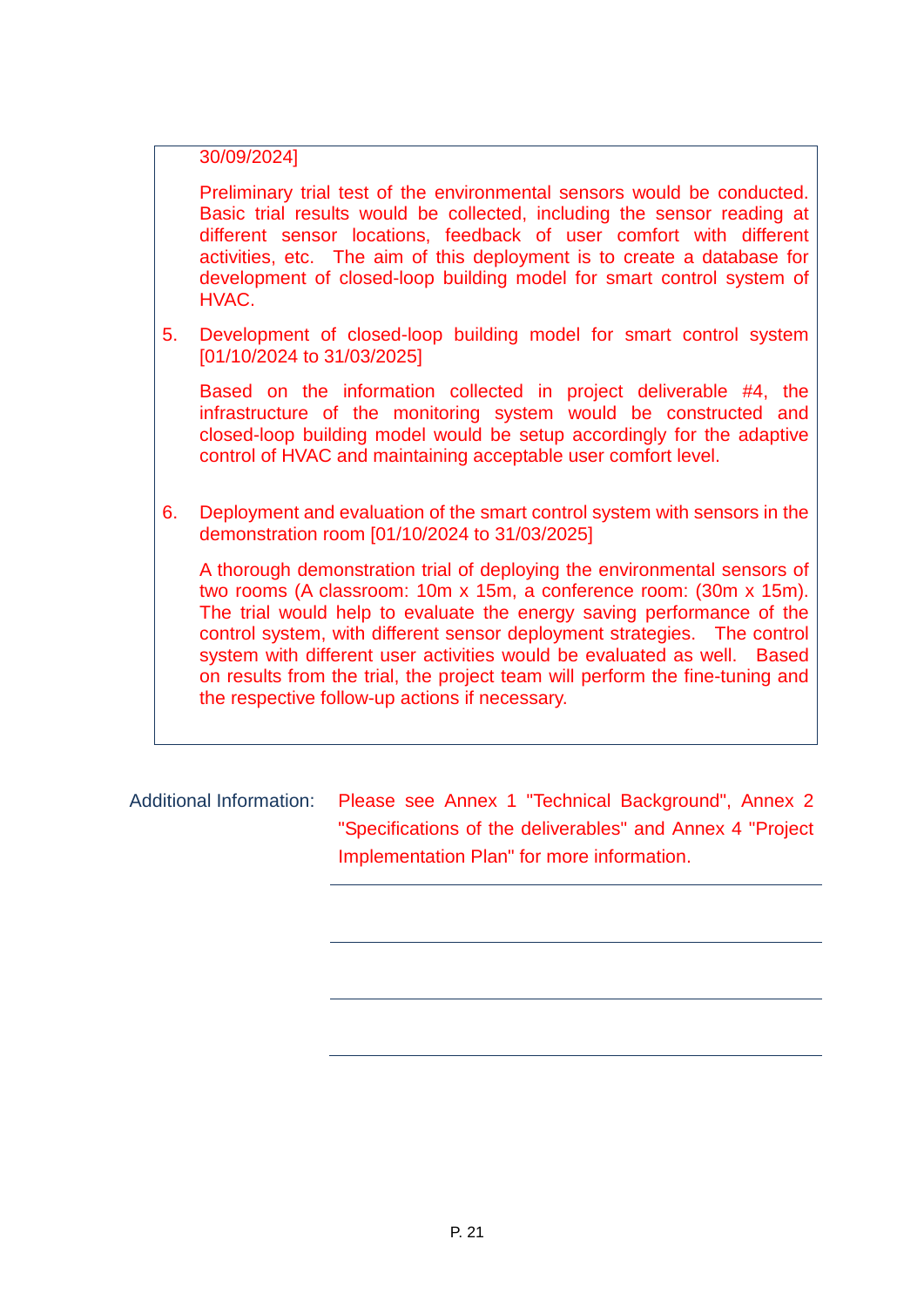2. Background of the Project Coordinator and the research team:

Please provide details on the competence of the Project Coordinator and the research team by providing background, qualifications, experience, track record in previous research (especially ITF), recognition (locally and outside Hong Kong), etc. Please state the role of key members/involved parties in implementing the project. Please include any other information you consider useful to support the application (e.g. industry and academic awards won in the past, endorsement of outstanding experts in the field, etc.).

| Project<br>Coordinator | Prof. Tai-man CHAN (PhD in Computer Science, Harvard) has<br>over 20 years of R&D experience in signal processing,<br>information theory, and digital communication. (Please see CV<br>in Annex 3)<br>Prof. Chan will be the Project Coordinator to manage the<br>project team and to liaise with external parties to conduct the<br>demonstration trial. |
|------------------------|-----------------------------------------------------------------------------------------------------------------------------------------------------------------------------------------------------------------------------------------------------------------------------------------------------------------------------------------------------------|
|                        | [Co-applicant(s), if any]                                                                                                                                                                                                                                                                                                                                 |
|                        | Prof. John LAM (PhD in Electronic Engineering, University of<br>British Columbia) has over 15 years of R&D experience in<br>sensor design by semiconductor technology.                                                                                                                                                                                    |
| <b>Research</b>        | Prof. LAM is the project co-applicant from the Department of<br>Electronic Engineering, Hong Kong Scientific University. He<br>and his project team will provide support in the development<br>and evaluation of various environmental sensors and support<br>the demonstration trial.                                                                    |
| Team                   | [Team members]                                                                                                                                                                                                                                                                                                                                            |
|                        | Dr Peter LI, PhD in Electronic Engineering, Oxford University<br>has over 10 years of R&D experience in software design,<br>machine learning and optimization (Please see CV in Annex 3).<br>Dr Li will be the Deputy Project Coordinator supervising the<br>architecture design of the smart control system.                                             |
|                        | Ms Siu-ling WONG, HKU (First Class Hon.), Stanford University<br>(Research Scholar) has over 15 years of R&D experience in<br>control theory, design and implementation. (Please see CV in<br>Annex 3). Ms Wong will be responsible for the software                                                                                                      |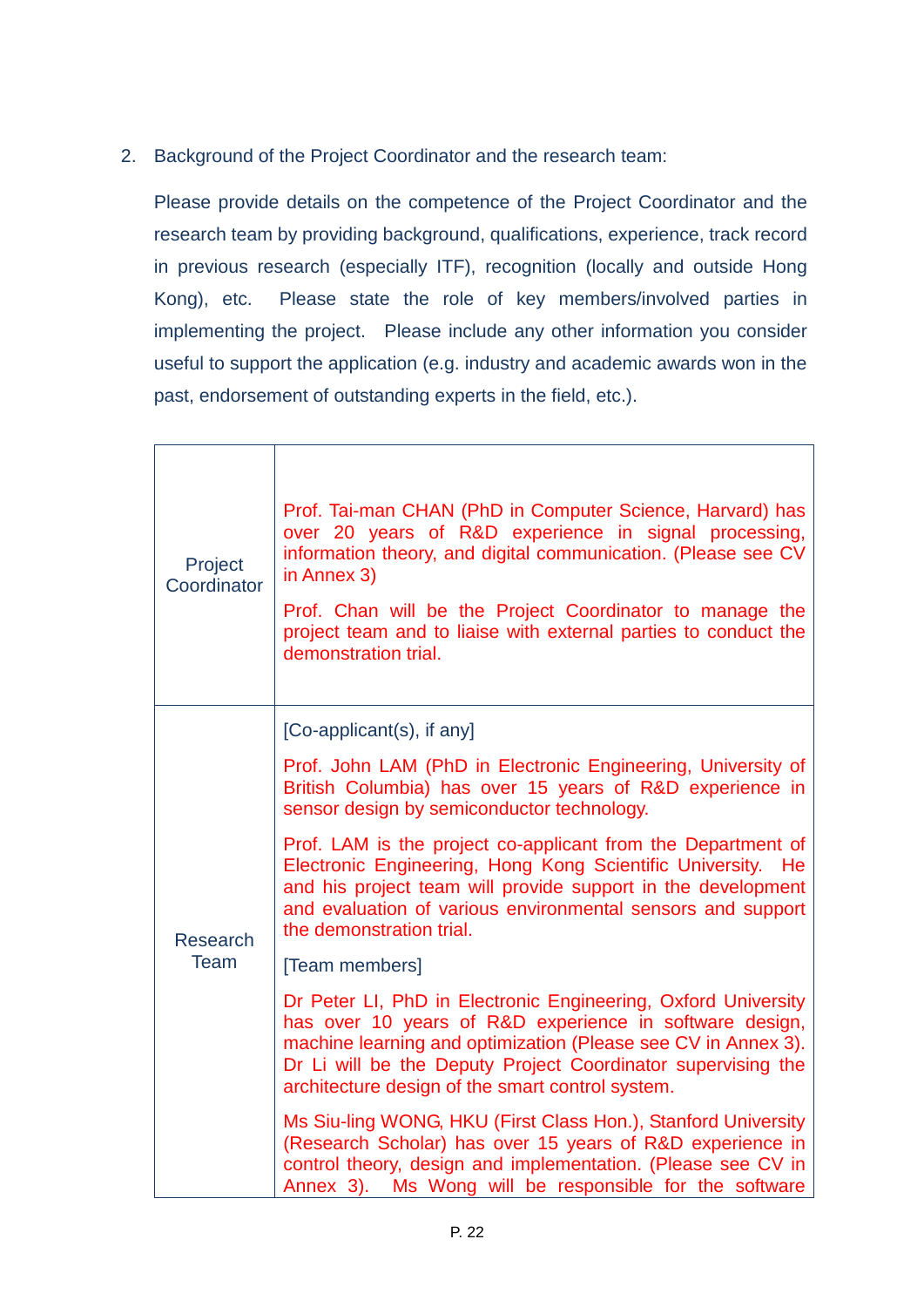| design of the control interface between the smart control<br>system and the HVAC, and support the demonstration trial. |
|------------------------------------------------------------------------------------------------------------------------|
|                                                                                                                        |
|                                                                                                                        |
|                                                                                                                        |
|                                                                                                                        |
|                                                                                                                        |
|                                                                                                                        |
|                                                                                                                        |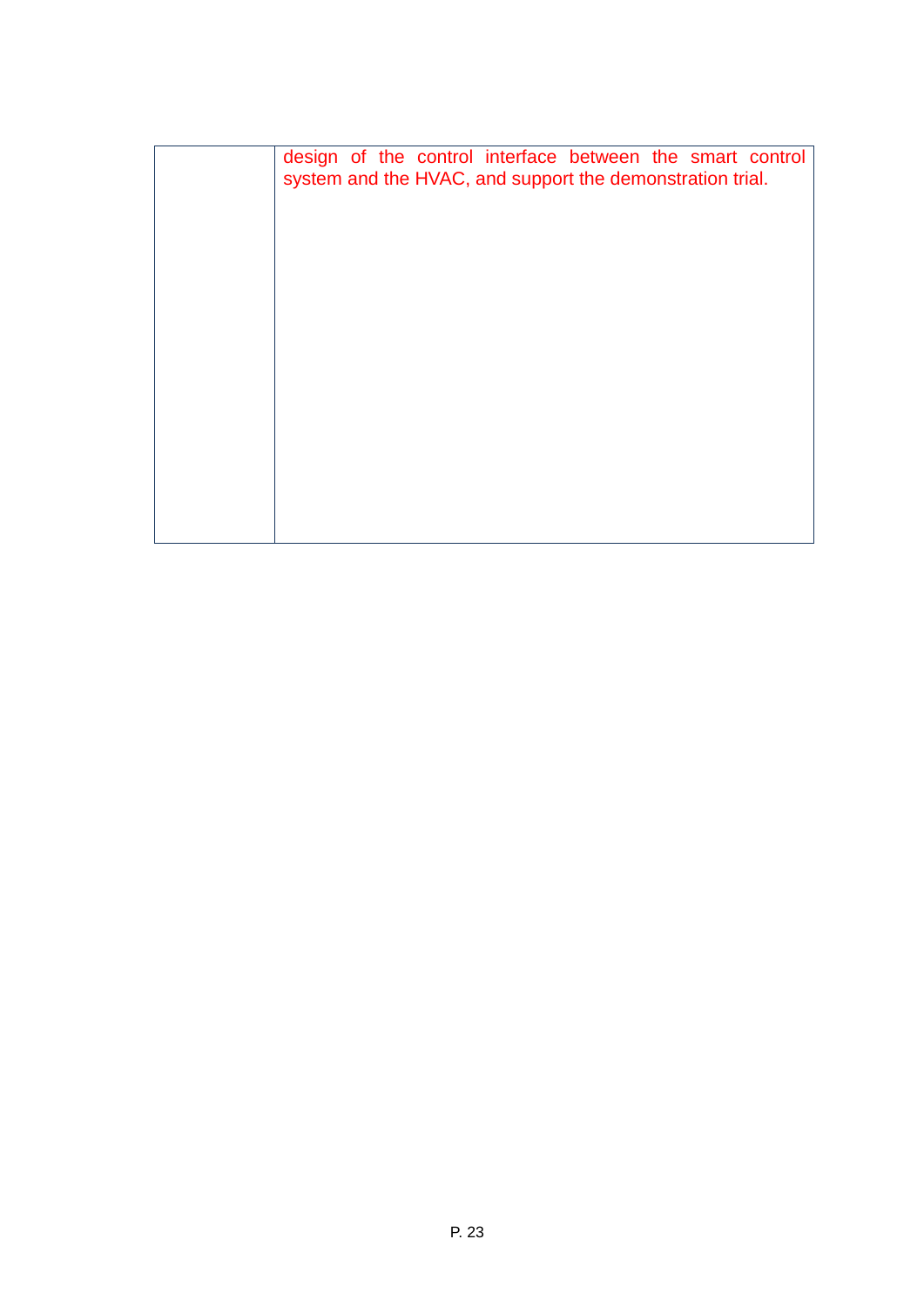# **III. Financial Considerations**

## **A. Project Expenditure**

Please list all the expenditure items to be incurred within the Project Period and provide breakdown of each item in the following sections.

Summary:

|       |                                 | <b>Cost</b><br>(HK\$'000) |
|-------|---------------------------------|---------------------------|
| (i)   | Manpower                        | 2,640.000                 |
| (ii)  | Equipment                       | 60.000                    |
| (iii) | <b>Other Direct Costs</b>       | 382.000                   |
| (iv)  | Co-applicant's Expenditure      | 770.500                   |
| (v)   | <b>Administrative Overheads</b> | 502.875                   |
|       | <b>Total Project Cost (A):</b>  | 4,355.375                 |
|       |                                 | $(i)+(ii)+(iii)+(iv)+(v)$ |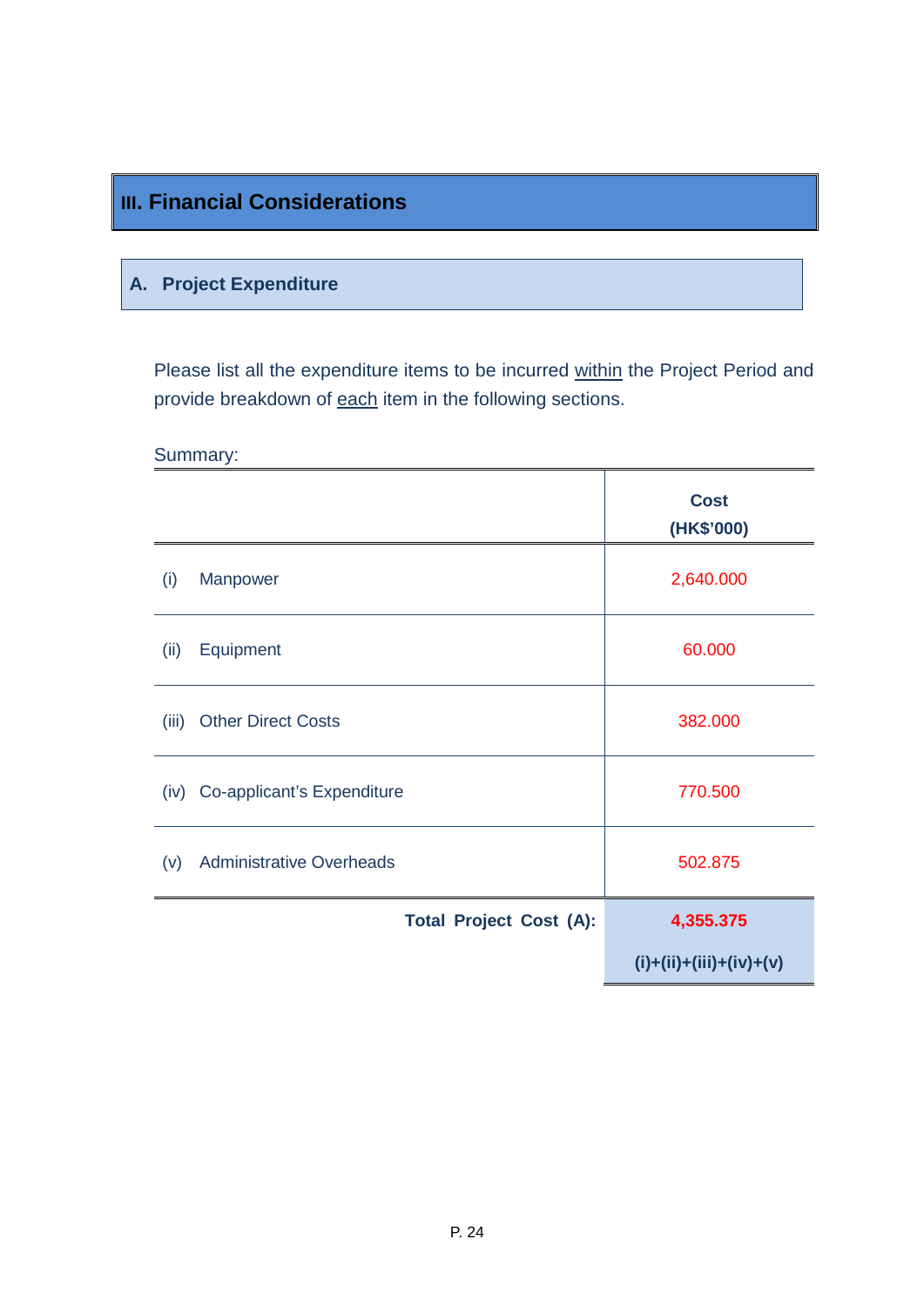### **(i) Manpower**

Please provide details of members in the team in descending order (i.e. more senior members first).

| Post title/<br>rank Note               | No.<br>required | <b>Duration</b><br>(months) | <b>Monthly</b><br>rate or<br>equivalent<br>(HK\$'000) | Total<br>(HK\$'000) | <b>Justifications</b><br>(e.g. qualifications, duties,<br>core R&D work performed<br>for completing project<br>milestones and producing<br>project deliverables with<br>clear articulation to project<br>duration, etc.) |
|----------------------------------------|-----------------|-----------------------------|-------------------------------------------------------|---------------------|--------------------------------------------------------------------------------------------------------------------------------------------------------------------------------------------------------------------------|
| <b>Senior</b><br>research<br>associate | 1               | 24                          | 40.000                                                | 960.000             | Develop, simulate and<br>evaluate the adaptive<br>control system for HVAC.<br>The appointee is not an<br>existing staff of the<br>University.                                                                            |
| Research<br>associate                  | 1               | 24                          | 30.000                                                | 720.000             | Design, simulate and<br>evaluate the<br>environmental sensors.<br>The appointee is not an<br>existing staff of the<br>University.                                                                                        |
| <b>Research</b><br>assistant           | $\overline{2}$  | 24                          | 20.000                                                | 960.000             | Develop, simulate and<br>evaluate the building<br>model for the adaptive<br>control system for HVAC.<br>The appointee is not an<br>existing staff of the<br>University.                                                  |
|                                        | Sub-total A(i): |                             | 2,640.000                                             |                     |                                                                                                                                                                                                                          |

- $\boxtimes$  I/We confirm that the project team members listed in the table above are not existing staff of the lead applicant (and co-applicant(s) for collaboration projects). Any student(s) to be engaged for this project will not be double-funded by both the lead applicant (and co-applicant(s) for collaboration projects) and the ITF for carrying out the same set of responsibilities.
- $\boxtimes$  I/We confirm that the manpower cost covers no other than the salary of project staff, including employer's mandatory contribution to the Mandatory Provident Fund (MPF), contract gratuities, annual salary adjustment (excluding increments and promotions)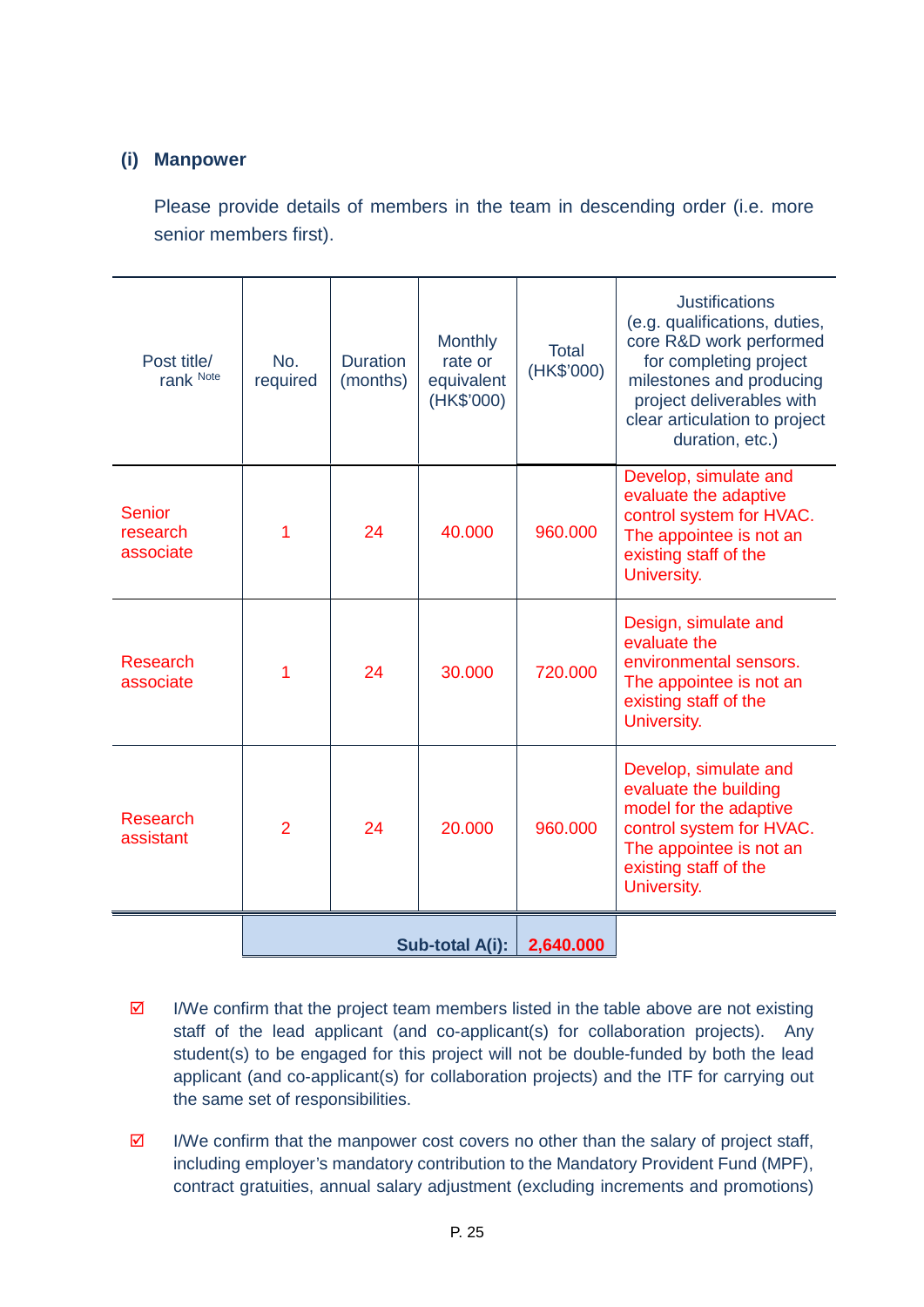and general fringe benefits (e.g. medical) in accordance with the established mechanism of the lead applicant.

*Note: Please indicate (by putting in \*) for Deputy Project Coordinator (if applicable).*

Additional Information: Please see Annex 5 "Budget Justification" for more information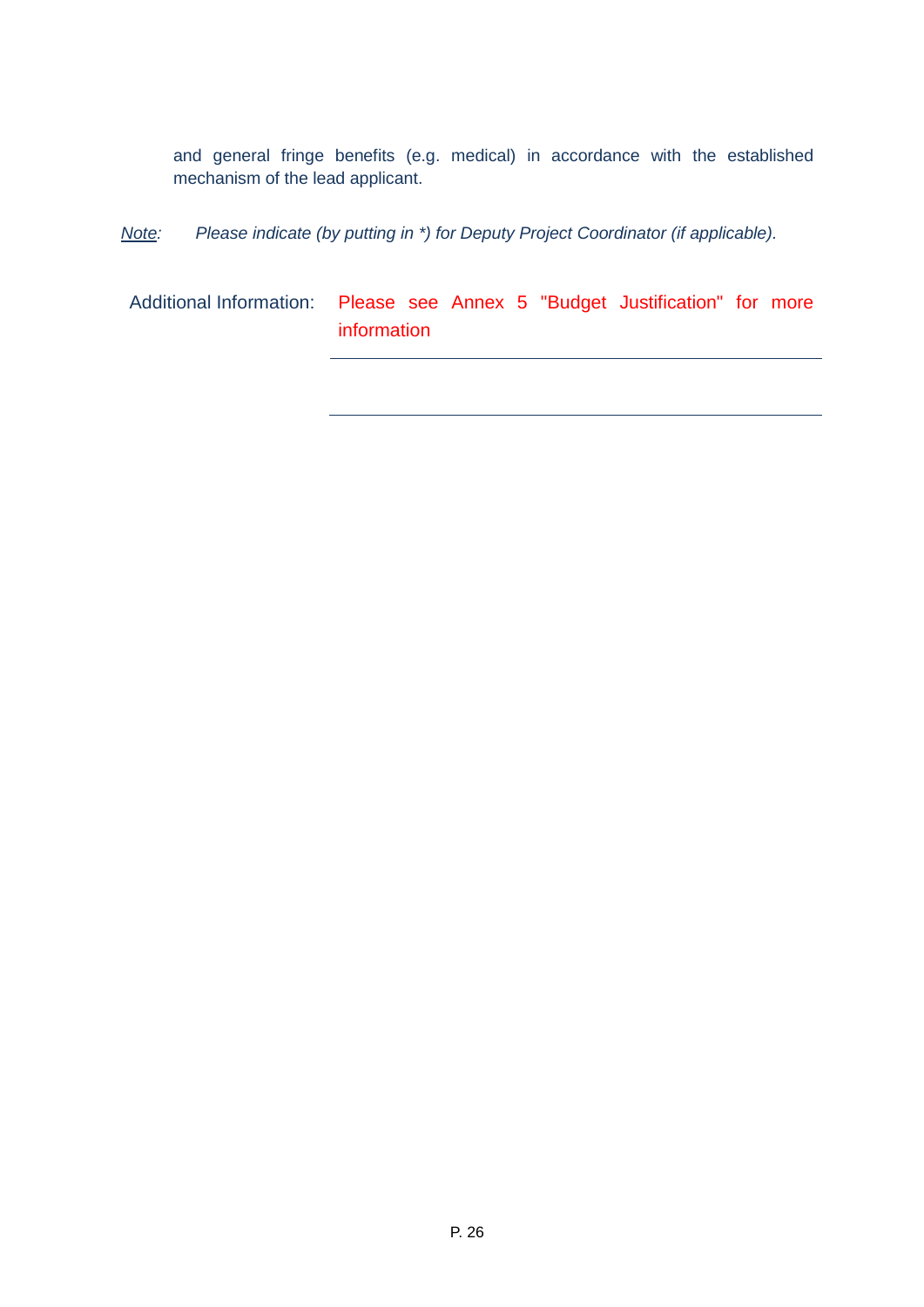## **(ii) Equipment**

| Equipment to be<br>used Note   | Quantity         | Unit cost<br>(HK\$'000) | Total<br>(HK\$'000) | <b>Justifications</b><br>(e.g. why essential for the<br>research, reasons why existing<br>equipment cannot be<br>used/shared for the project; how<br>equipment will be treated after<br>completion of the project, etc.) |
|--------------------------------|------------------|-------------------------|---------------------|--------------------------------------------------------------------------------------------------------------------------------------------------------------------------------------------------------------------------|
| <b>High end</b><br>workstation | $\overline{2}$   | 20,000                  | 40.000              | See Annex 5 "Budget<br>Justification"<br>The University does not have<br>dedicated high end workstations<br>for this project at this moment.                                                                             |
| <b>Oscilloscope</b>            |                  | 20.000                  | 20.000              | See Annex 5 "Budget<br>Justification"<br>The University does not have<br>dedicated oscilloscope for this<br>project at this moment.                                                                                      |
|                                |                  |                         |                     |                                                                                                                                                                                                                          |
|                                | Sub-total A(ii): |                         | 60.000              |                                                                                                                                                                                                                          |

 $\boxtimes$  I/We confirm that the equipment will remain under the ownership of the lead applicant for at least two additional years after the project completion or termination of the project agreement.

#### *Note:*

- *1. Please indicate (by putting in # ) where the equipment is estimated to cost HK\$500,000 or above per item.*
- *2. Please indicate (by putting in @) where the equipment is to be covered by in-kind contribution.*
- *3. Only cost of new equipment for implementing the project can be charged to ITF.*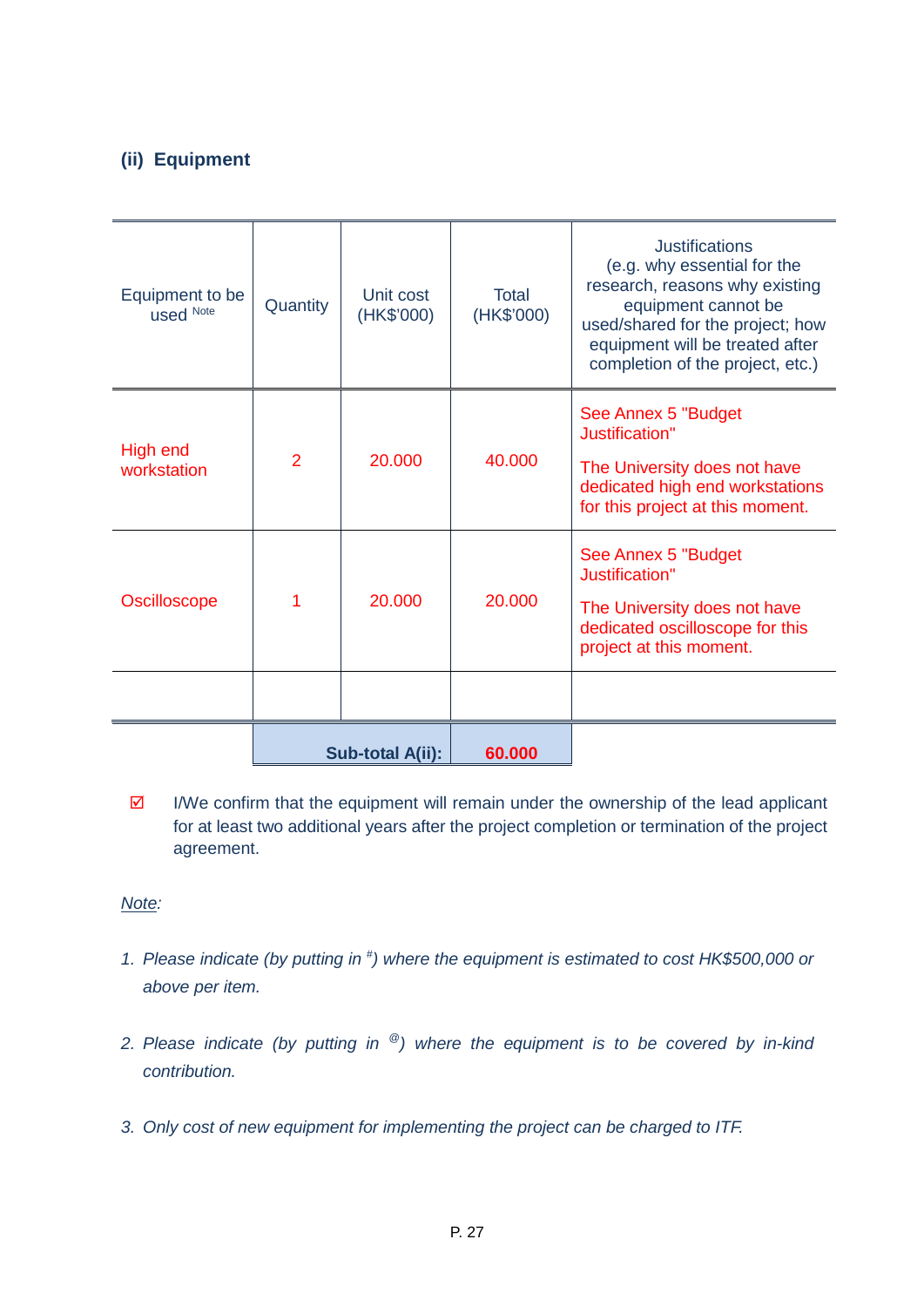| Additional Information: Please see Annex 5 "Budget Justification" for more |             |  |  |  |  |
|----------------------------------------------------------------------------|-------------|--|--|--|--|
|                                                                            | information |  |  |  |  |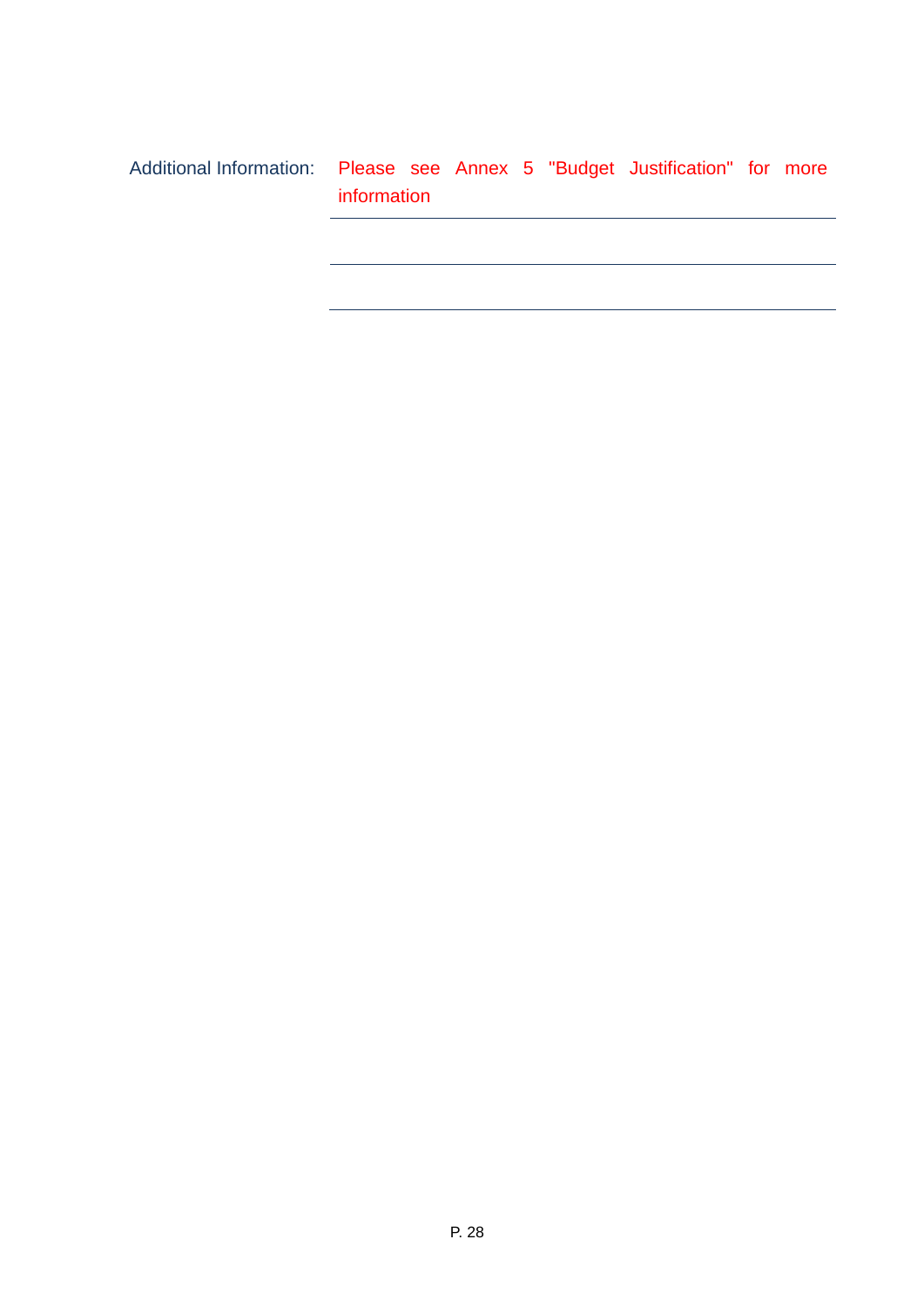## **(iii) Other Direct Costs**

| Item Note                                                               | Quantity       | Unit cost<br>(HK\$'000) | <b>Total</b><br>(HK\$'000) | Justifications (e.g.<br>purposes, scope of<br>service, how it<br>contributes to<br>achievement of<br>results, reasons for<br>the quantity<br>requested, etc.)              |
|-------------------------------------------------------------------------|----------------|-------------------------|----------------------------|----------------------------------------------------------------------------------------------------------------------------------------------------------------------------|
| Electronic components for<br>sensor development and<br>characterization | 1              | 100.000                 | 100.000                    | See Annex 5 "Budget<br>Justification"                                                                                                                                      |
| <b>PID</b> controller                                                   | 1              | 2.000                   | 2.000                      | See Annex 5 "Budget<br>Justification"                                                                                                                                      |
| <b>Patent fee</b>                                                       | $\overline{2}$ | 100.000                 | 200.000                    | It is planned to apply<br>for 2 patents for the<br>deliverables of the<br>project. Please see<br><b>Annex 5 "Budget</b><br><b>Justification</b> " for more<br>information. |
| <b>External audit fee</b>                                               | $\overline{2}$ | 20.000                  | 40.000                     | See Annex 5 "Budget<br>Justification"                                                                                                                                      |
| Conference                                                              | $\overline{2}$ | 20.000                  | 40.000                     | See Annex 5 "Budget<br>Justification"<br>For each conference<br>trip will only support<br>one project team<br>member and economy<br>class airfare will be<br>selected.     |
|                                                                         |                |                         |                            |                                                                                                                                                                            |
|                                                                         |                | Sub-total A(iii):       | 382.000                    |                                                                                                                                                                            |

 $\boxtimes$  I/We confirm that for all travelling, they are at reasonable cost (e.g. economy class fare only if applicable) and are of direct relevance to the project and account for no more than 5% of the total amount of funds requested from ITF; the number of participant is not more than one person from the project team, member of which must be from the lead applicant and/or the co-applicant(s) (if applicable).

*Note:*

- *1. Please indicate (by putting in @) where the consumables are to be covered by in-kind contribution.*
- *2. Project funds cannot be used to cover general administration and office expense.*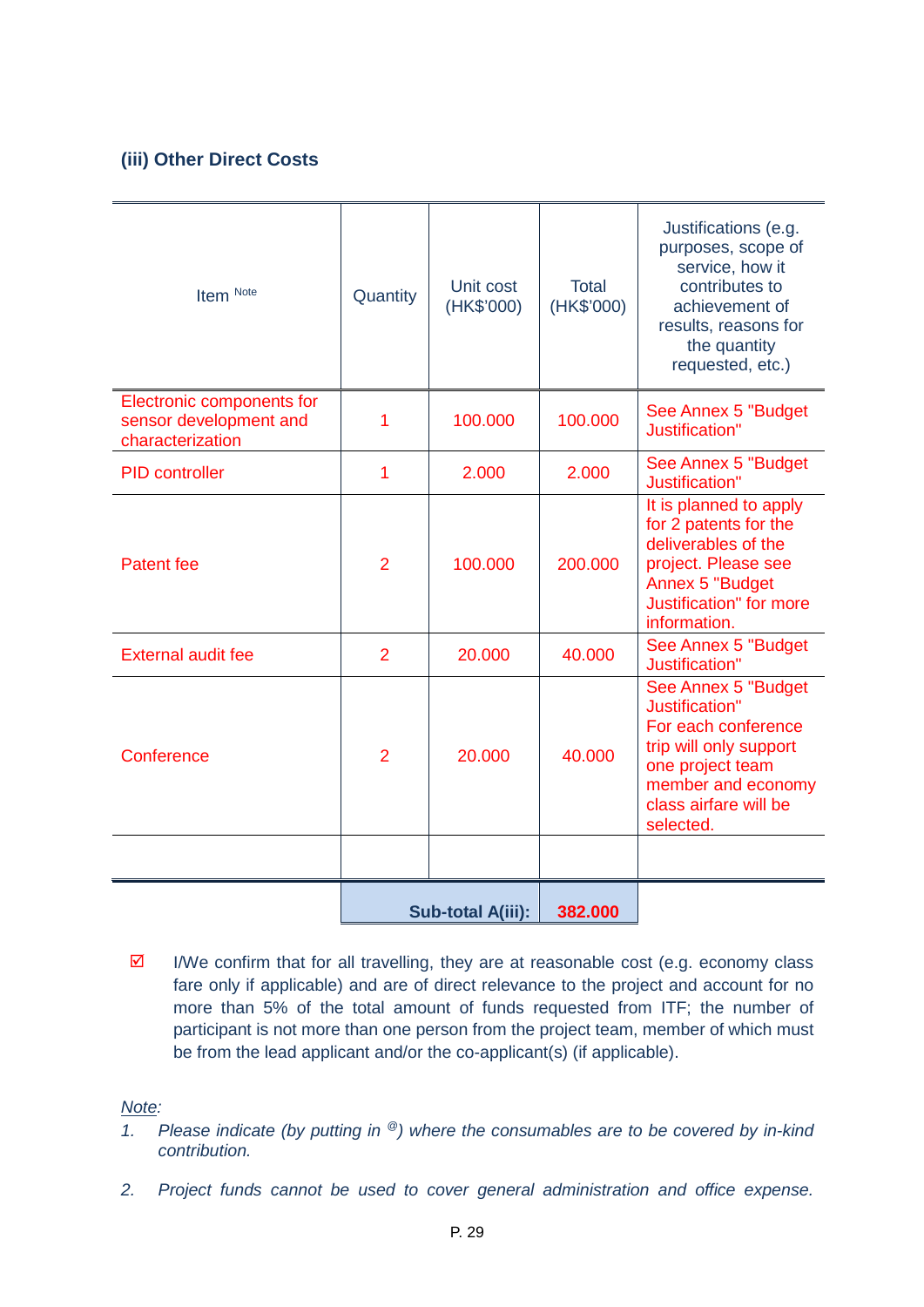*Please refer to the list of unallowable cost items in Part C of the Guide.*

*3. Services provided by the lead applicant (e.g. inter-departmental charges) are generally not allowed to be charged to the ITF. ITC may consider approving the charging of such services provided that they are (a) justifiable on grounds of operational efficiency, reliability and quality of service, etc.; (b) not general or administrative support in nature; and (c) charged at cost. The lead applicant should state clearly which services involve inter-departmental charges (if any), provide justifications and make declarations as those set out in (b) and (c).*

Additional Information: Please see Annex 5 "Budget Justification" for more information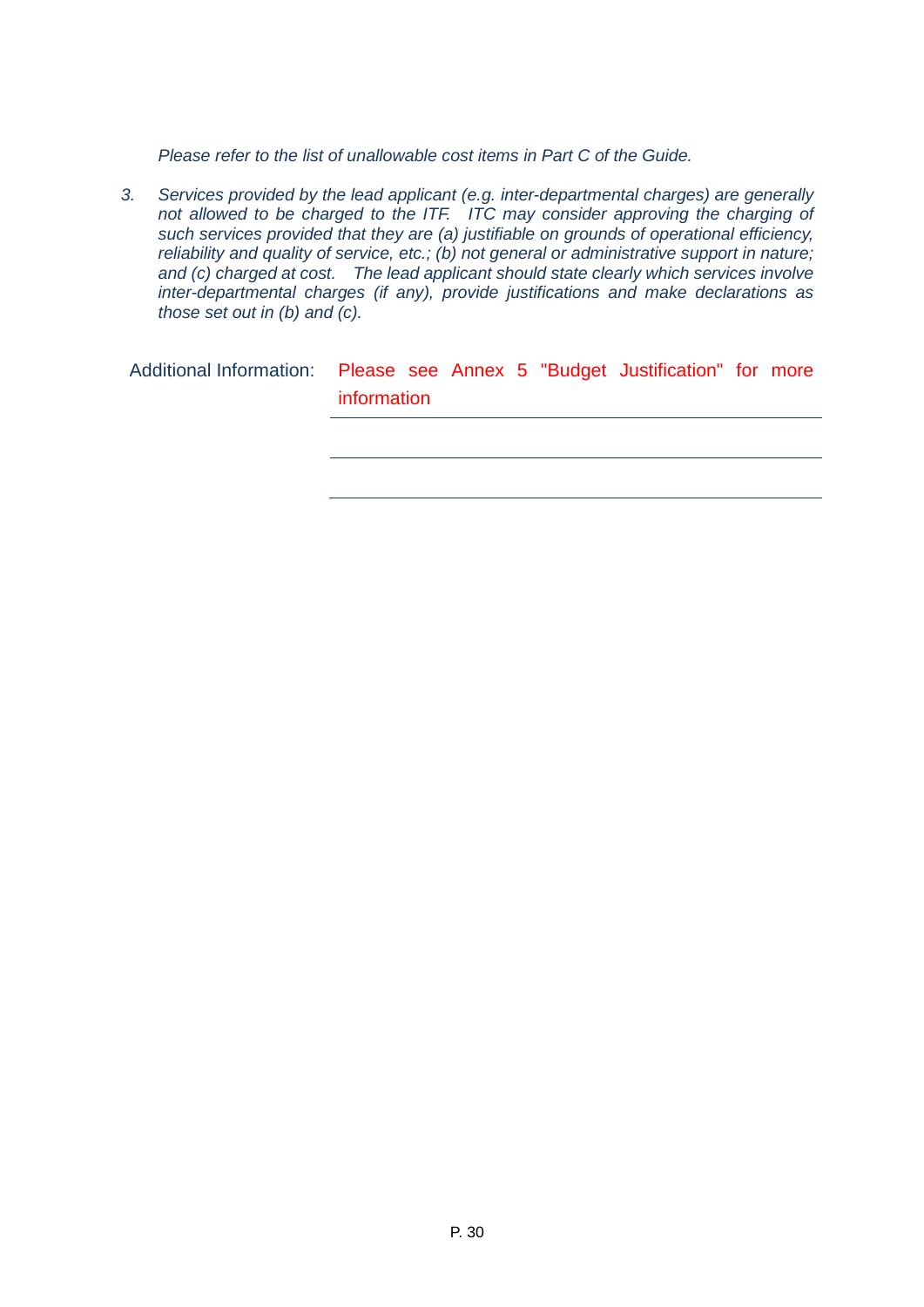#### **(iv) Co-applicant's Expenditure** Note

Please provide a separate annex on the expected R&D work to be undertaken by each co-applicant(s) and a breakdown of the estimated project expenditure which is directly related to such R&D work with justifications.

| Item                                   | Total<br>(HK\$'000) |
|----------------------------------------|---------------------|
| Expenditure incurred by Co-applicant 1 | 770.500             |
| Expenditure incurred by Co-applicant 2 |                     |
| Sub-total A(iv):                       | 770.500             |

*Note: Applicable for collaboration projects only.* 

 $\boxtimes$  An annex/Annexes on co-applicant's expenditure is/are attached. The exchange rate used for conversion of foreign currency, if any, has been quoted in the annex(es).

#### **(v) Administrative Overheads** Note

| Item                                | Total<br>(HK\$'000) |  |
|-------------------------------------|---------------------|--|
| Administrative Overheads met by ITF | 502.875             |  |
| Sub-total A(v):                     | 502.875             |  |

*Note:*

*1. The administrative overheads to be included in the project budget can be up to 15% of the ITF Funding requested (net of overheads).*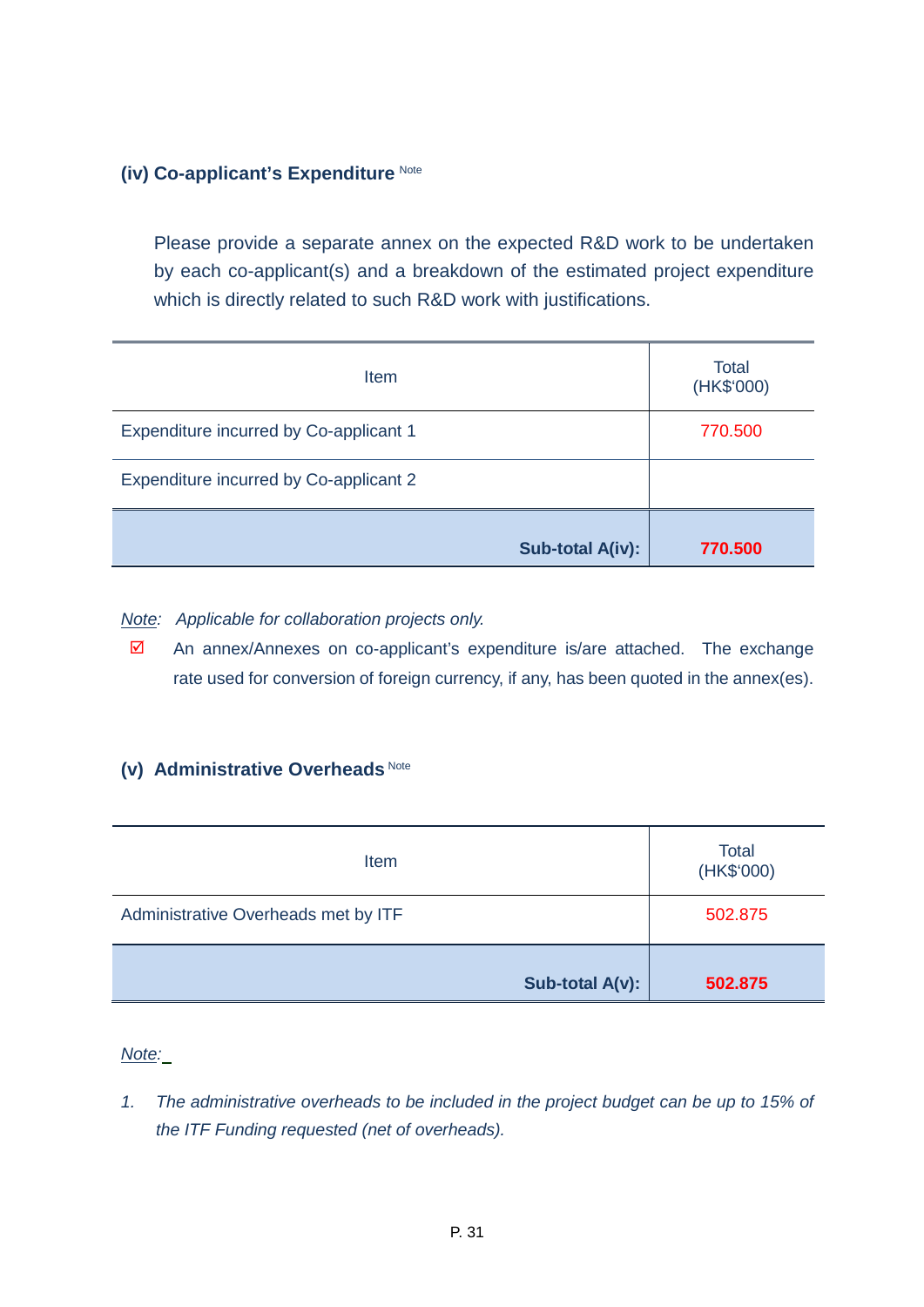## **B. Industry Sponsorship/Other Sources of Financial Contribution**

Industry sponsorship is not mandatory.

Please list all the industry sponsorship and other sources of financial contribution to be received within the Project Period, if any.

| Name of                          | Cash         | In-kind Sponsorship/Contribution                   |            |            |
|----------------------------------|--------------|----------------------------------------------------|------------|------------|
| Sponsor/                         | Sponsorship/ | Details (e.g. description of                       | Cash       | Total      |
| Contributor                      | Contribution | equipment/consumables etc. and basis of            | Equivalent | (HK\$'000) |
|                                  | (HK\$'000)   | conversion to cash value)                          | (HK\$'000) |            |
| <b>ABC</b><br>(HK) Ltd           | 250.000      |                                                    |            | 250.000    |
| <b>XYZ</b><br>Industrie<br>s Ltd | 250,000      |                                                    |            | 250,000    |
|                                  |              | <b>Total Industry Sponsorship/Other Sources of</b> |            |            |
|                                  |              | <b>Financial Contribution (B):</b>                 |            | 500.000    |

## **C. Project Income**

Please list all the estimated income (e.g. licence fees, royalties, etc.) to be received, if any, and provide breakdown of each item and the basis of estimation in the following sections.

#### Summary:

|      | <b>Category</b>                                          | <b>Amount</b><br>(HK\$'000) |
|------|----------------------------------------------------------|-----------------------------|
| (i)  | Estimated Income to be Received During Project Period    |                             |
| (ii) | Estimated Income to be Received After Project Completion | 5,000.000                   |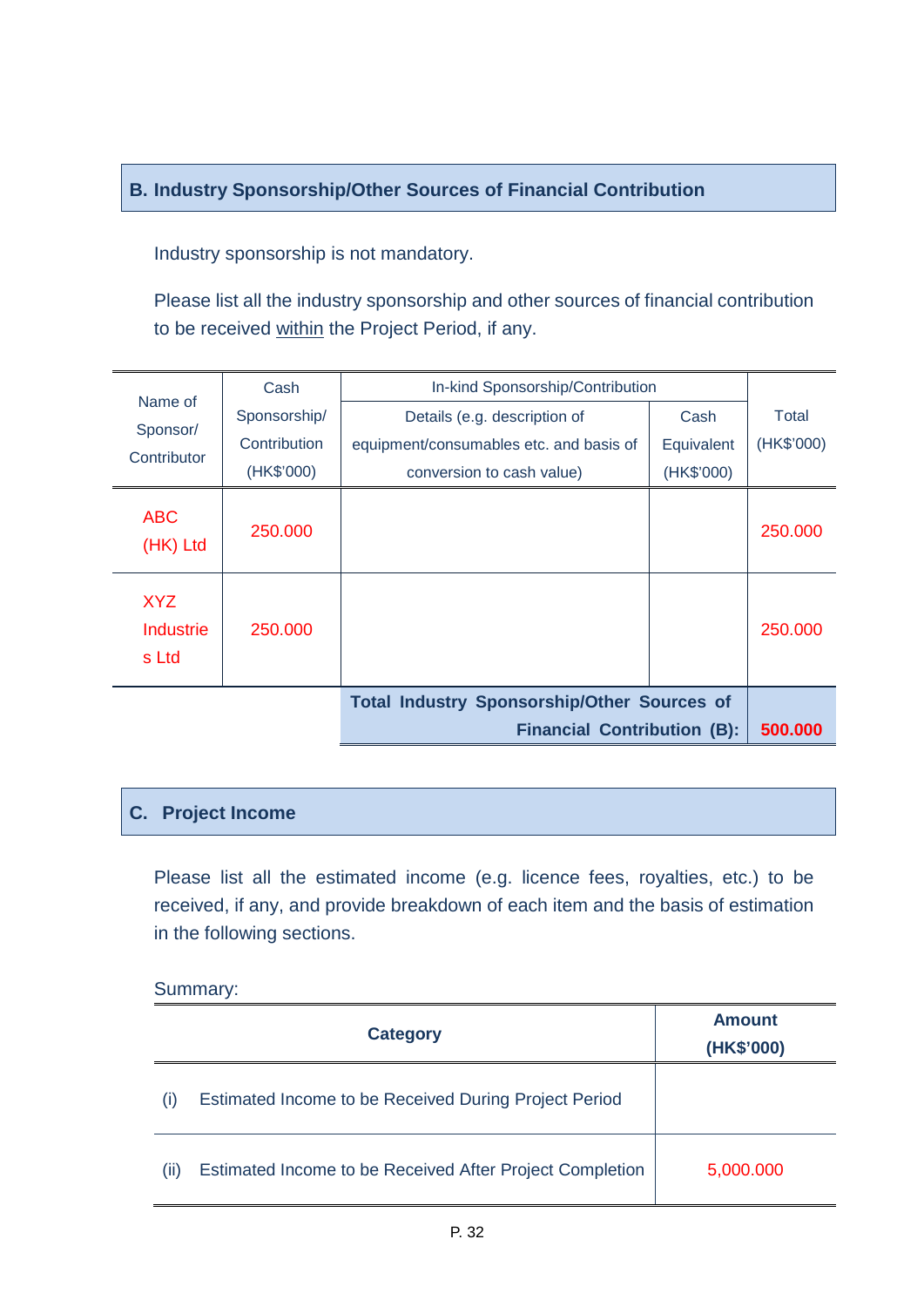**Total Estimated Project Income (C): 5,000.000 (i)+(ii)**

# **(i) Estimated Income to be Received During Project Period**

| <b>Source of</b><br><b>Income</b> | <b>Basis of Projection/Assumptions</b> | <b>Amount</b><br>(HK\$'000) |
|-----------------------------------|----------------------------------------|-----------------------------|
|                                   |                                        |                             |
|                                   |                                        |                             |
|                                   |                                        |                             |
|                                   |                                        |                             |
|                                   | Sub-total C(i):                        |                             |

## **(ii) Estimated Income to be Received After Project Completion**

| Source of<br><b>Income</b> | <b>Basis of Projection/Assumptions</b>           | <b>Amount</b><br>(HK\$'000) |
|----------------------------|--------------------------------------------------|-----------------------------|
| Licensing fee              | Market forecast by ABC (HK) Ltd                  | 2,000.000                   |
|                            | Please see Annex 6 "Target Results and Benefits" |                             |
|                            | for detailed market projection                   |                             |
| Licensing fee              | Market forecast by XYZ Industries Ltd            | 3,000.000                   |
|                            | Please see Annex 6 "Target Results and Benefits" |                             |
|                            | for detailed market projection                   |                             |
|                            | Sub-total C(ii):                                 | 5,000.000                   |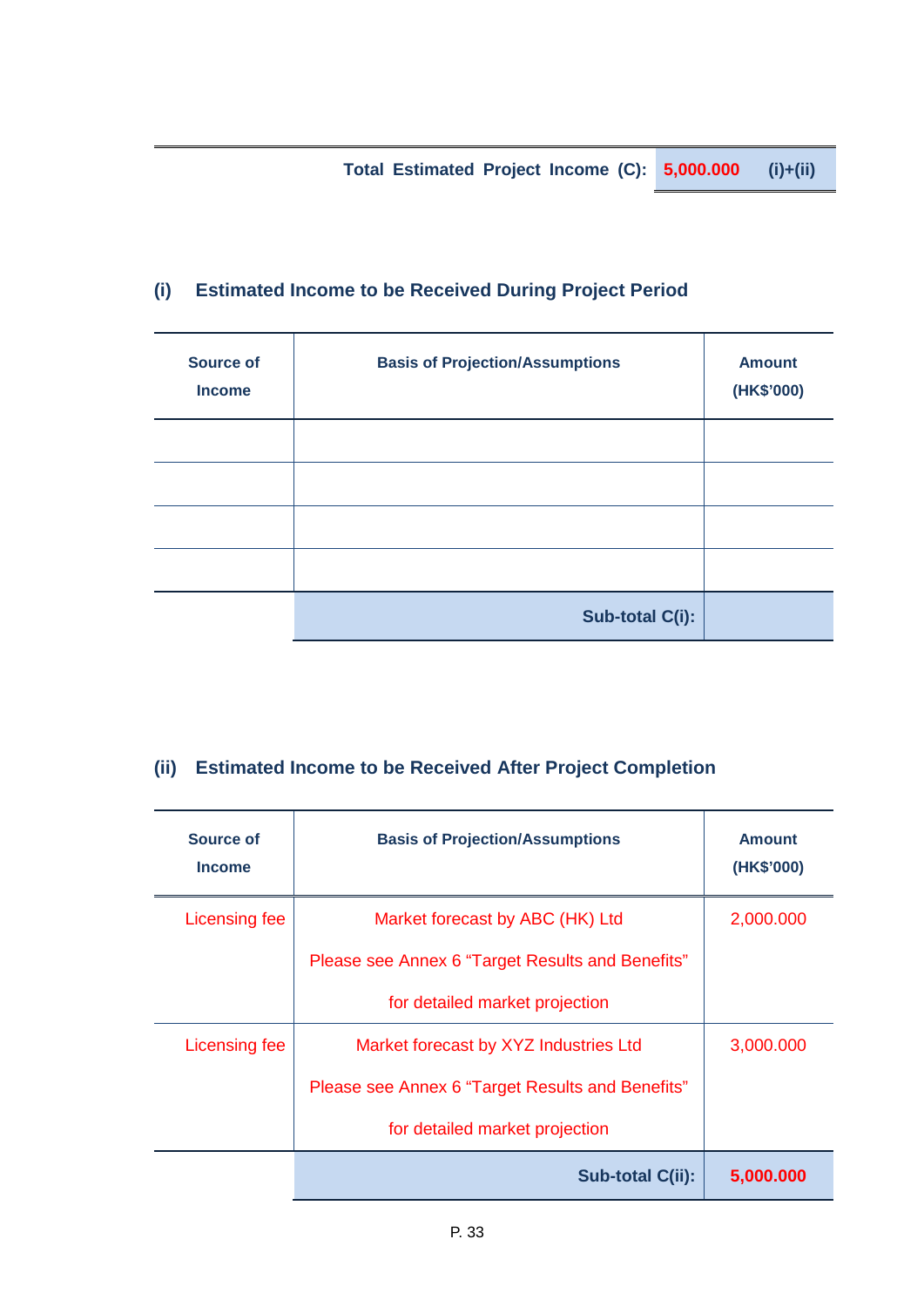# **D. Funding Request**

|                                                                                | <b>Amount</b><br>(HK\$'000)       |
|--------------------------------------------------------------------------------|-----------------------------------|
| <b>Total Project Cost (A):</b>                                                 | 4,355.375                         |
| Total Industry Sponsorship and Other Sources of<br>Financial Contribution (B): | 500,000                           |
| Net Amount of Funding Sought from ITF (D):                                     | 3,855.375<br>$(D) =$<br>$(A)-(B)$ |

| <b>ITF Funding vs. Total Project Cost</b><br>(expressed as a %): | 88.52% | <u>_(D)</u><br>(A) |
|------------------------------------------------------------------|--------|--------------------|
|                                                                  |        |                    |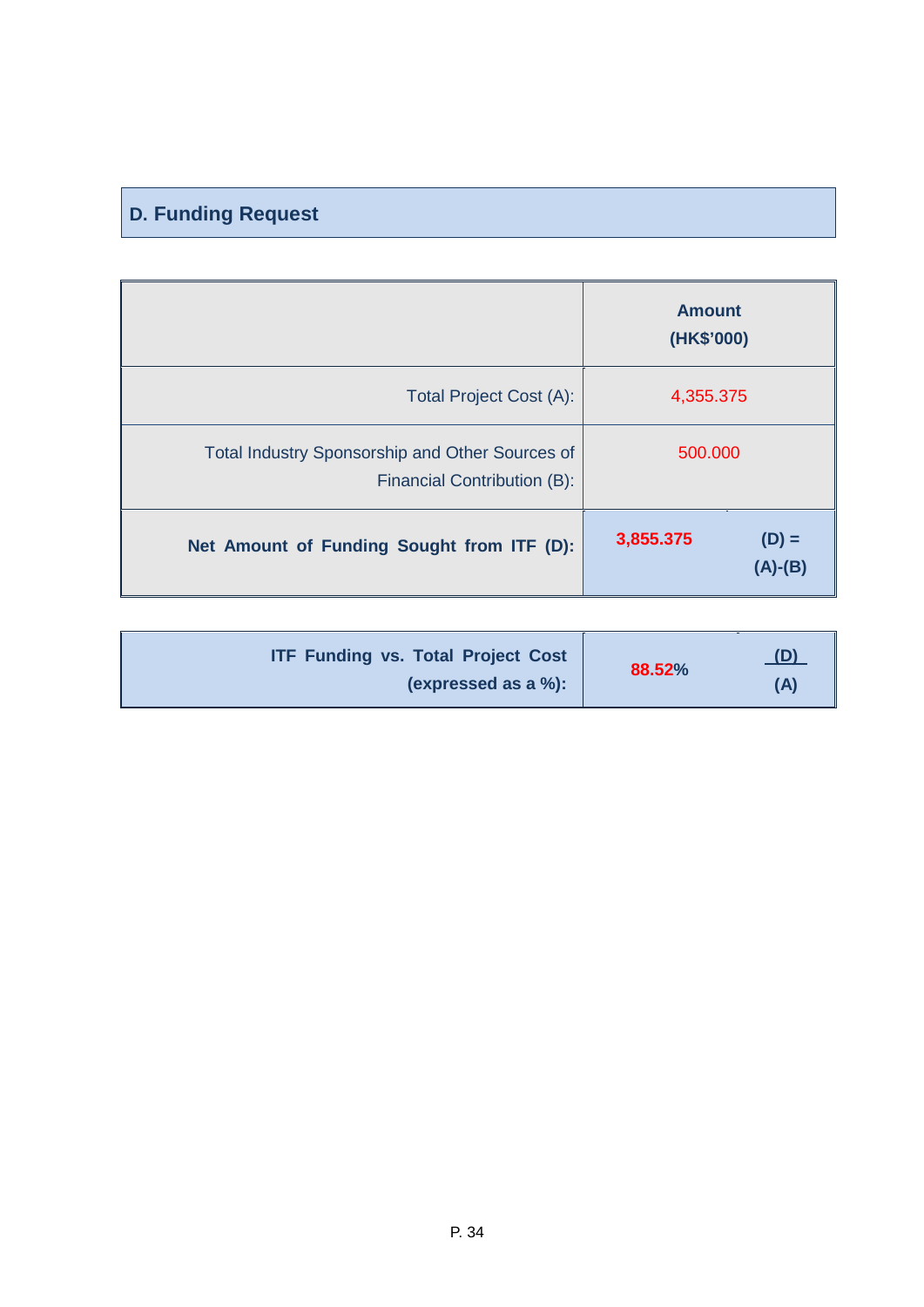# **IV. Plan for Downstream Research and/or Product Development Activities**

1. Please provide an estimate with reference to the scale below: Note

|  |  |  |  |  |  | 1 2 3 4 5 6 7 8 9 10 11 12 |                                                                                                                                                  |
|--|--|--|--|--|--|----------------------------|--------------------------------------------------------------------------------------------------------------------------------------------------|
|  |  |  |  |  |  |                            | Inception of Idea $\circ \circ \circ \circ \circ \circ \circ \circ \circ \circ \circ \circ \circ \circ \circ \circ \circ$ Prototyping and trials |

Please indicate by putting '√' in a circle to show at what stage you are at present. Please indicate by putting '\*' in a circle to show at what stage you will be at upon project completion.

| <b>Stage</b>                | <b>Scale</b> |
|-----------------------------|--------------|
| Inception of idea           | $1 - 2$      |
| Proof of concept            | $3 - 6$      |
| System/process optimisation | $7 - 9$      |
| Prototyping and trials      | $10 - 12$    |

*Note: The scale is not meant to be exhaustive but rather a tool to facilitate understanding of the project.*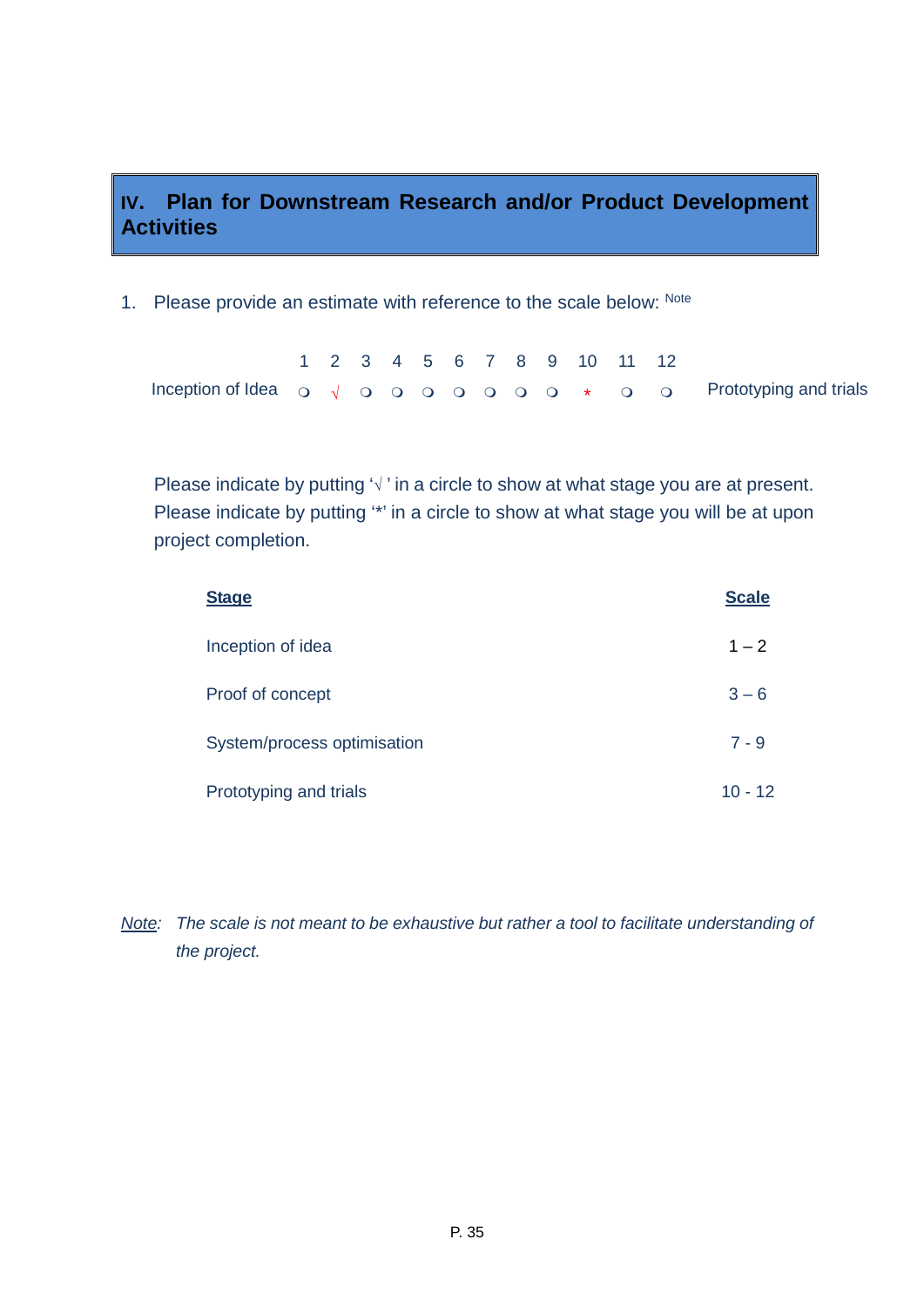2. Please provide information in relation to the expectations of the industry sponsors (if any) on the R&D output and the business plan where appropriate. Please enter N/A if there is no industry sponsorship.

In order to facilitate the technology transfer, regular meetings will be held between the industry sponsors and the research team. In particular, the industry sponsors will provide market information and assistance in turning the R&D output into a commercial package when it is ready for realization/commercialization.

Please see Annex 6 "Target Results and Benefits" for (1) market analysis and customer segmentation, (2) the competitive analysis in assessing the strengths and weaknesses of existing technologies in the market, (3) the market positioning of the proposed system, (4) the SWOT analysis of the project deliverables, and (5) potential technology transfer plan.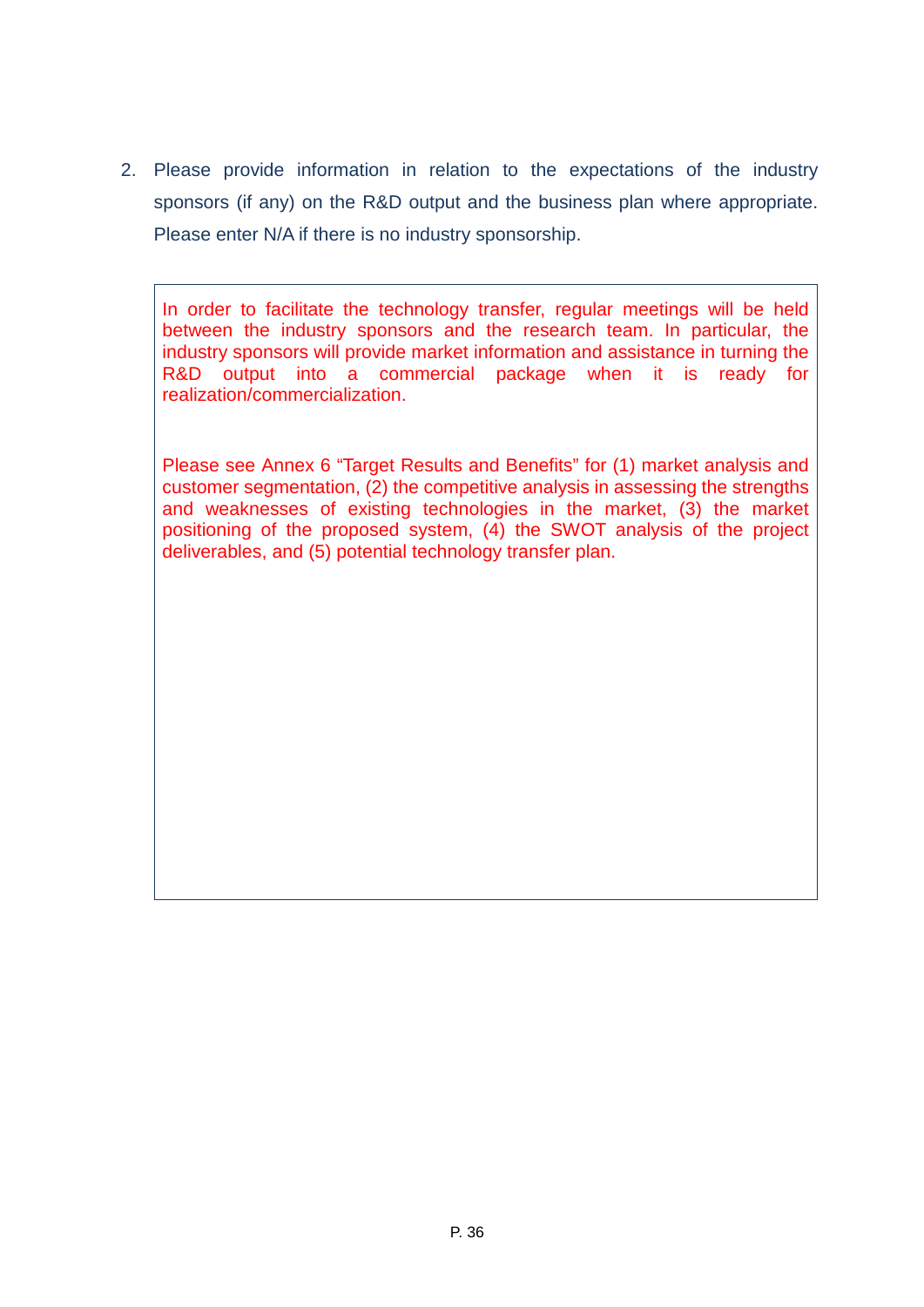- 3. Please elaborate on the overall plan for further downstream research and/or development of new products or services, including activities to be undertaken to:
	- conduct downstream research;
	- through the development of new products or services, realise the application of the R&D deliverables in the public sector i.e. Government Departments, public bodies, trade associations, charitable organisations; and/or
	- turn the R&D results into new products or services for marketing in the commercial world, e.g. target users, marketing strategy including market segmentation and analysis of 4Ps in marketing (Products, Price, Place, Promotion), etc.

Please also provide specific timeframe and details of further downstream research and/or development of new products or services.

The project team intends to conduct downstream research in order to enhance the developed system with additional R&D work targeting smart building applications in the first 6 months after project completion, so as to turn the R&D results into a complete solution for the public sectors and the industry sectors.

Please see Annex 6 "Target Results and Benefits" for (1) market analysis and customer segmentation, (2) the competitive analysis in assessing the strengths and weaknesses of existing technologies in the market, (3) the market positioning of the proposed system, (4) the SWOT analysis of the project deliverables, and (5) potential technology transfer plan.

4. Please provide information in relation to the future positioning of the technology/product in the market and potential industry partners for technology transfer/manufacturing/sales, etc.

Please see Annex 6 "Target Results and Benefits" for (1) market analysis and customer segmentation, (2) the competitive analysis in assessing the strengths and weaknesses of existing technologies in the market, (3) the market positioning of the proposed system, (4) the SWOT analysis of the project deliverables, and (5) potential technology transfer plan.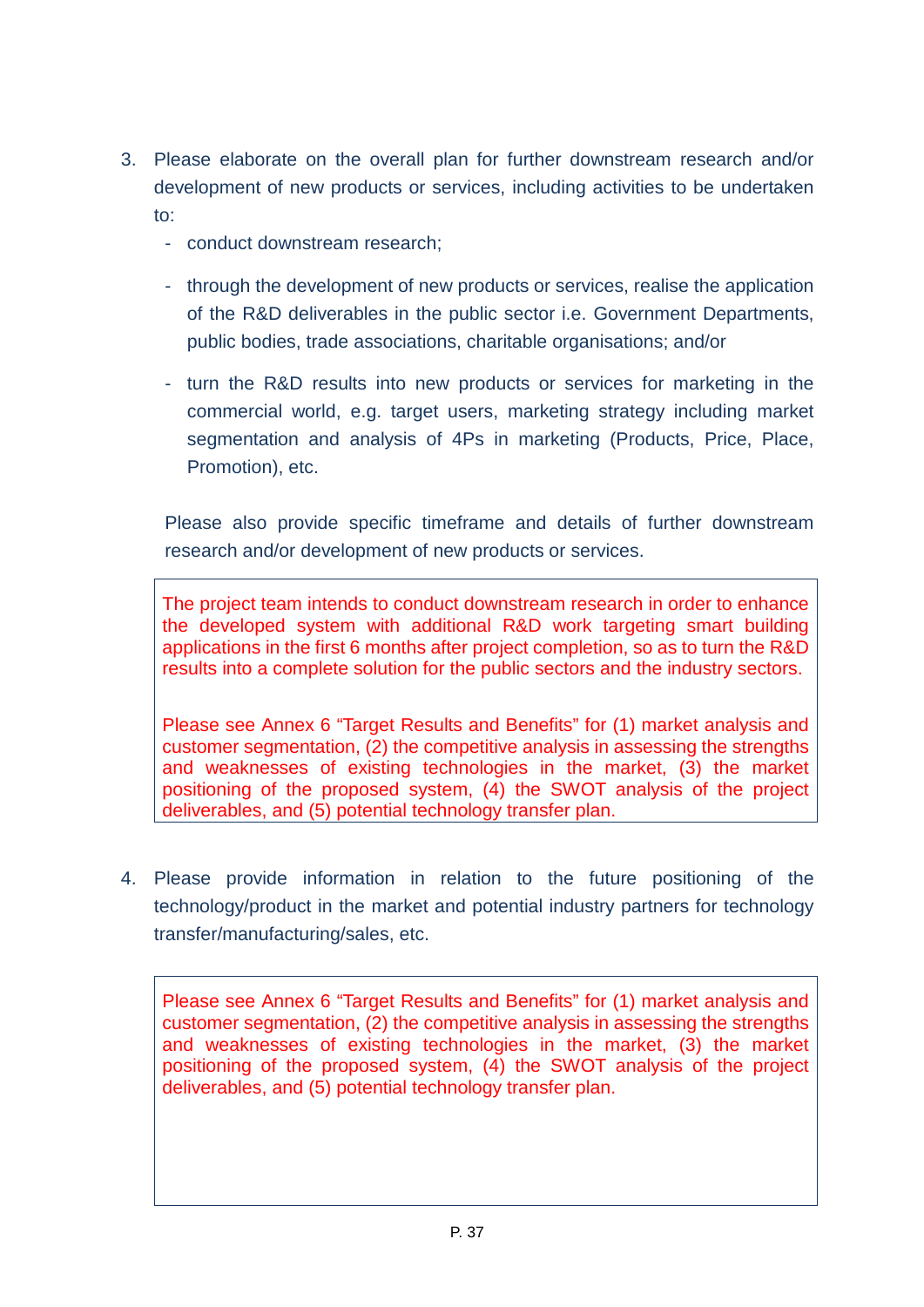5. Please analyse the strengths/weaknesses/opportunities/threats (i.e. SWOT analysis) of the project deliverables.

Please see Annex 6 "Target Results and Benefits" for (1) market analysis and customer segmentation, (2) the competitive analysis in assessing the strengths and weaknesses of existing technologies in the market, (3) the market positioning of the proposed system, (4) the SWOT analysis of the project deliverables, and (5) potential technology transfer plan.

6. Please indicate whether you intend to apply for further phases of funding under the ITF upon completion of this project.

 $\triangleright$  Yes. (Please provide details)

The project team intends to apply for collaborative research projects under ITF to enhance the developed system with additional R&D work targeting industry sectors.

 $\square$  No.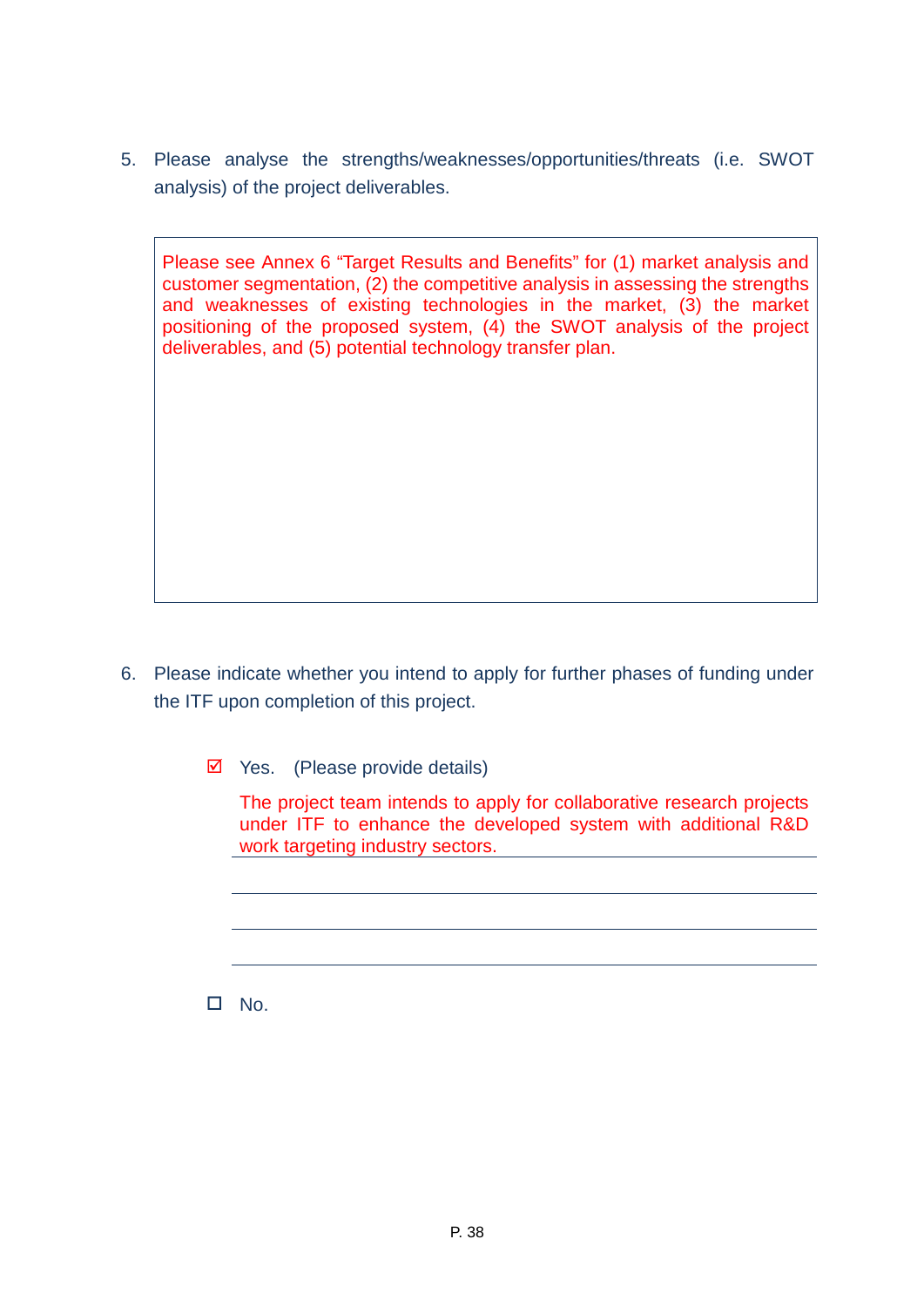# **V. Relevance with Government Policies or in Overall Interest of the Community**

1. Please explain how the R&D project can support major Government initiatives/policies of Hong Kong.

The Government has an initiative to achieve energy saving target for the government buildings before 2030. The proposed solution may facilitate energy efficient building by adaptively control the energy consumption of HVAC with similar thermal comfort level. The project deliverables would be a platform for further research and development of IoT sensor, which would be synergic to this project for more optimizing energy saving under different application scenarios.

(Ref: https://www.enb.gov.hk/sites/default/files/pdf/EnergySavingPlanEn.pdf).

2. Please explain how the R&D project can provide opportunities for training of engineering/scientific/R&D personnel in Hong Kong (or facilitate exchange with R&D personnel outside Hong Kong).

The proposed system can provide training for 4 project members from Hong Kong R&D University and 2 project members from Hong Kong Scientific University in the R&D of data analytics, adaptive control system and sensor design.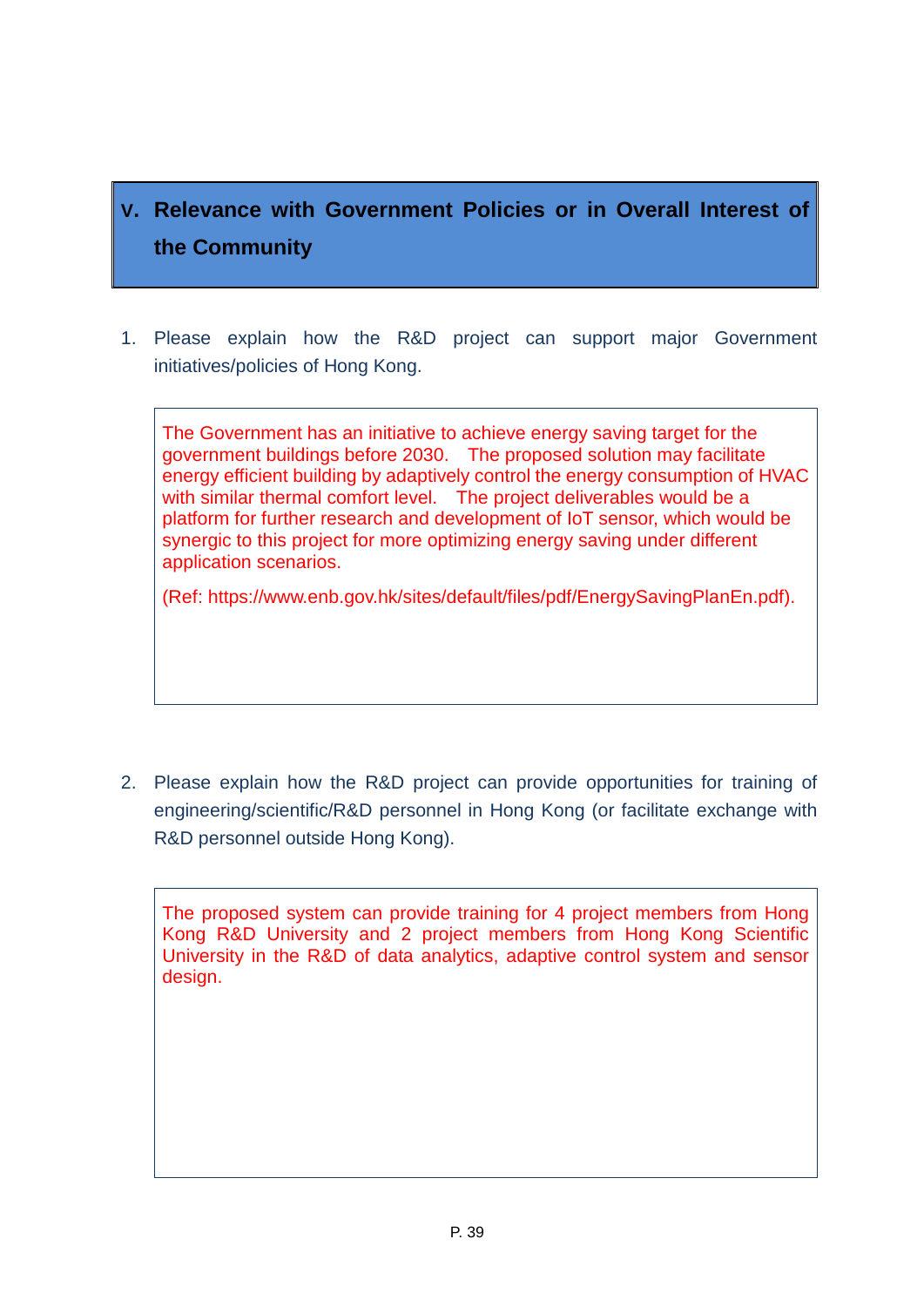3. Please explain how the R&D project can contribute to the upgrading of the industry.

On one hand, the project would train up local engineering and scientific personnel in the areas of adaptive control on IoT, who can then be recruited by the industry to carry out R&D in Hong Kong. On the other hand, the project would be a platform for facilitating further science and technology development in IoT sensors for smart energy efficient building solution, contributing innovative product and novel technological solutions of industries.

4. Please explain how the R&D project can bring social benefit.

There would be significant social benefit of new smart energy efficient buildings. According to the Environment Bureau of Hong Kong government in 2015, about 54% of Hong Kong total annual energy use is in the form of electricity consumption, and buildings account for about 90 % of the city's electricity usage. Therefore, promoting the innovations and technologies to save building energy would be critical to energy saving. This can facilitate the achievement of the target of Energy Saving Plan for the Built Environment 2015~2025+

(Ref: https://www.enb.gov.hk/sites/default/files/pdf/EnergySavingPlanEn.pdf).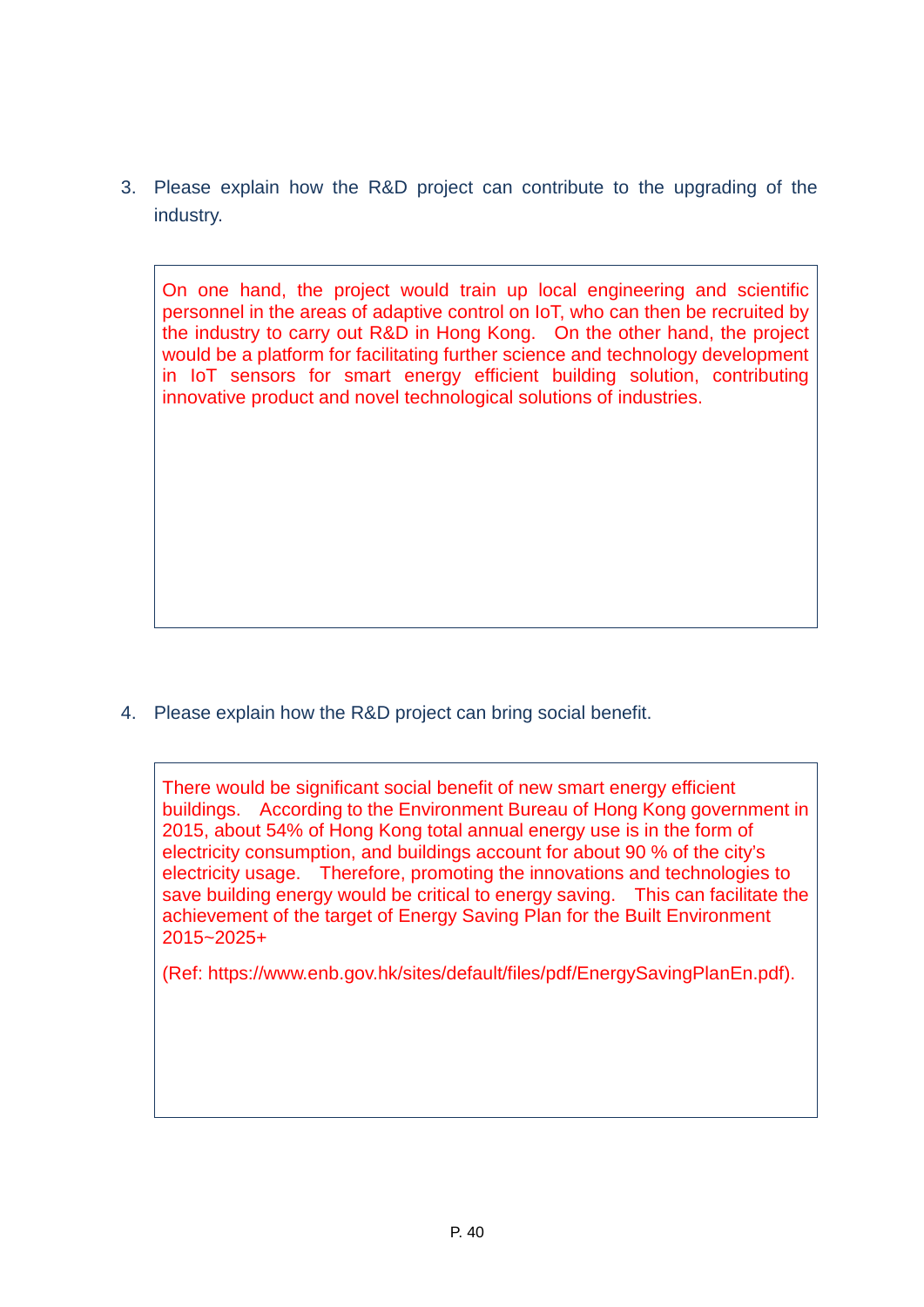# **VI. IP Rights and Benefit Sharing**

- 1. Please explain whether the R&D will lead to patent(s) or the R&D deliverables will be protected by other IP rights.
	- $\boxtimes$  Yes. (Please set out plan for application for grant of patent and whether the R&D deliverables will be patentable) It is planned to apply for 2 patents for the deliverables of the project. Please see Annex 5 "Budget Justification" for more information.

 $\Pi$ . No.

2. Please indicate whether IPs/patents not wholly owned by the lead applicant will be used in the R&D project, and if so, whether consent/licence for use of such IPs/patents has been/will be obtained.

 $\Box$  Yes. (Please provide details)

 $\boxtimes$  No.

3. Please set out the proposed ownership and/or right to use the IPs of the deliverables arising from the current project.

The IPs generated from this project will be vested with the Hong Kong R&D University. Unrestricted use of the technology would be allowed for relevant Government departments.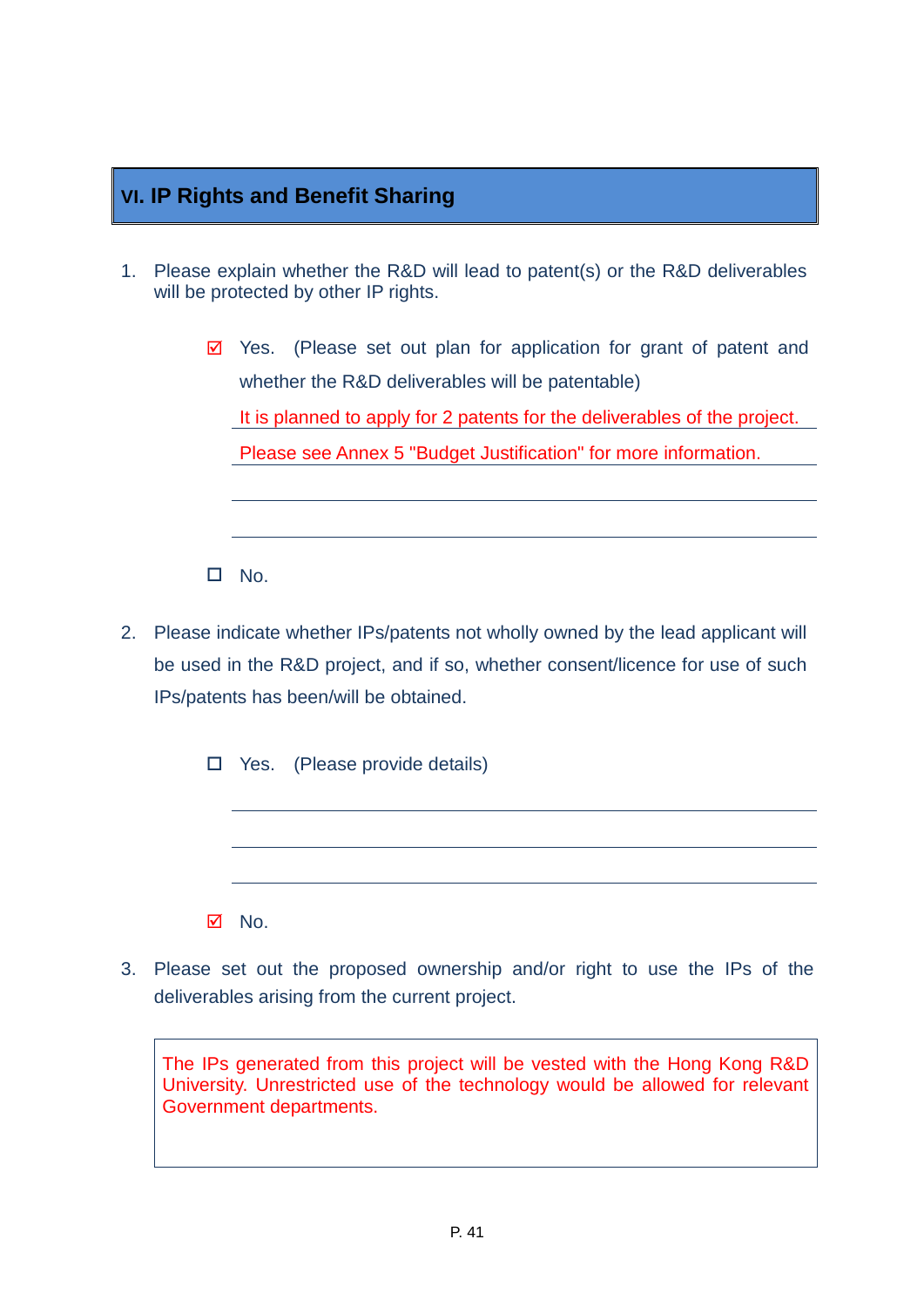4. Please provide details and justifications for the sharing of IP benefits, if any, among all parties concerned.

The IPs generated from this project will be vested with the Hong Kong R&D University. The revenues and benefits arising therefrom will be shared with the Hong Kong Scientific University on an equitable basis.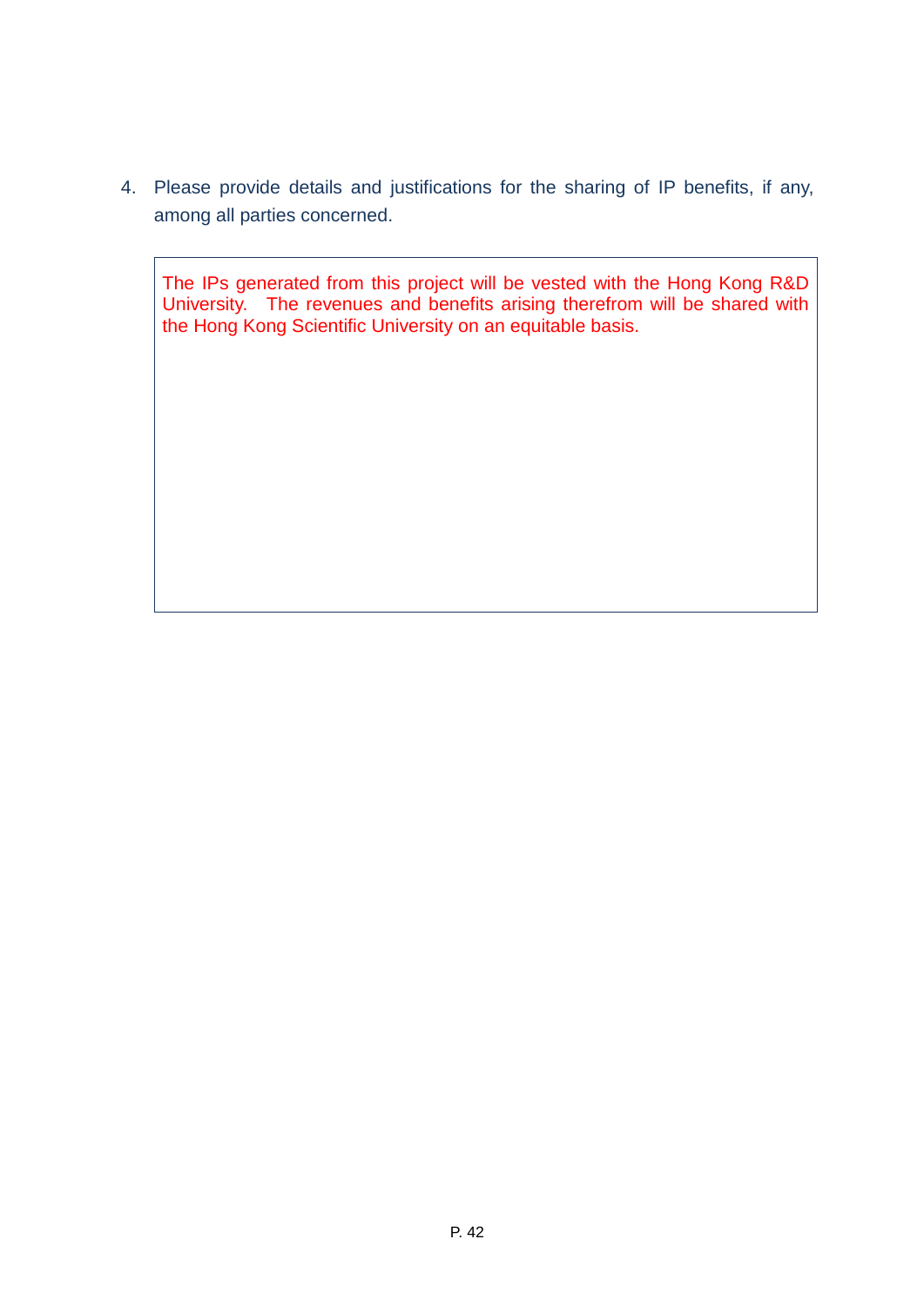# **VII. Management Capability**

1. Please set out the organisational structure and division of responsibilities among parties concerned to undertake/manage/market, etc. the project.

### *Lead Applicant*

The project will be conducted by the Hong Kong R&D University, including the management and administration of the project, as well as the development of the system.

*Co-applicant(s) (only applicable to collaboration projects)*

Hong Kong Scientific University will provide support in the development and the evaluation of the low cost power efficient environmental sensors.

### *Other Related Parties*

The project has gained support from the HK ABC Association for the provision of a trial site as well as the industry to provide market information when the product is ready for realization/commercialization.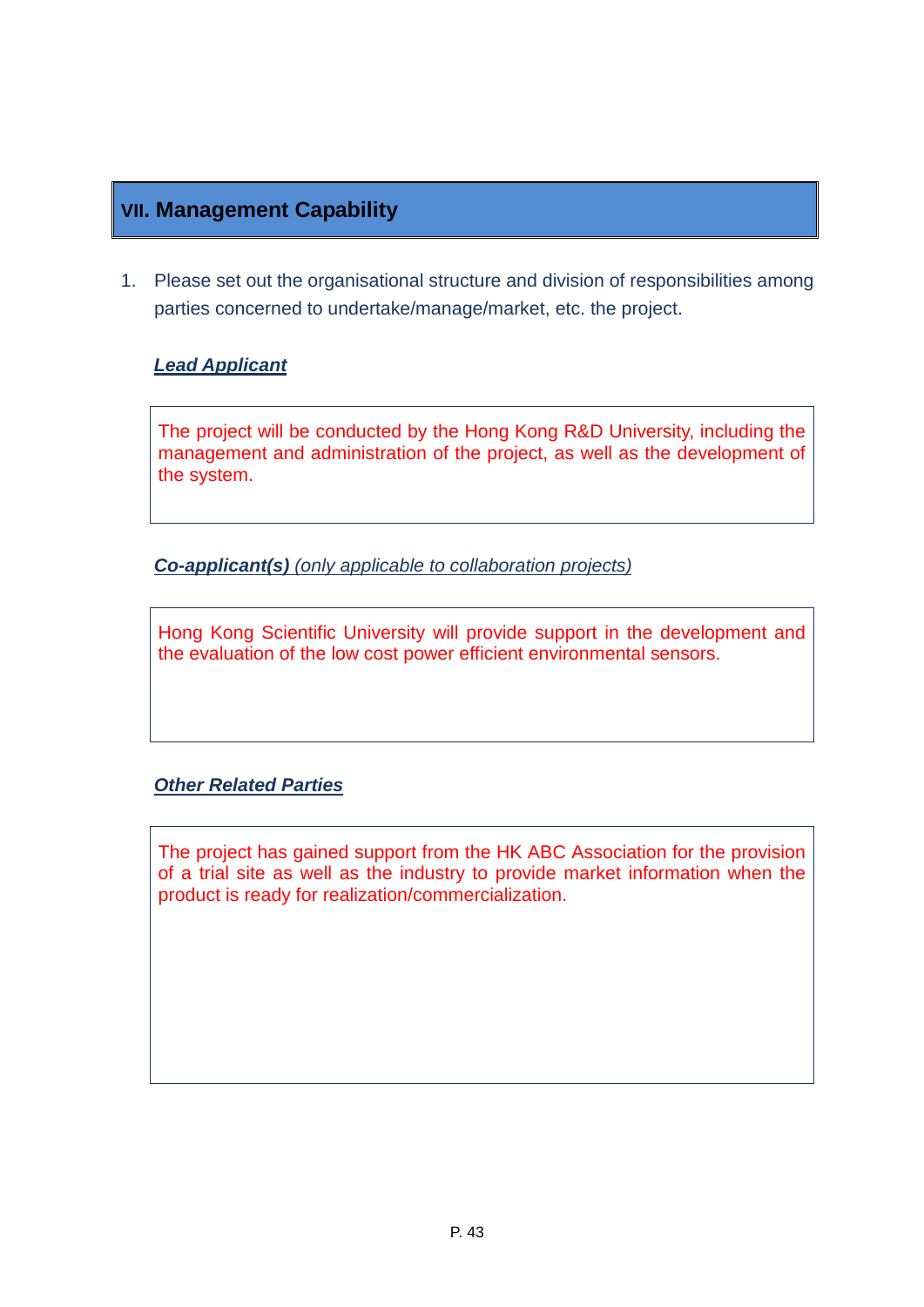2. Please provide details of all relevant parties involved in the downstream research and/or development of new products or services.

The project has gained support from the industry, namely ABC (HK) Ltd and XYZ Industries Ltd to provide market information and suggestions for the future positioning of the deliverables in the market.

HK ABC Association and the Jockey Club Charitable Trust will provide user feedback during the trial to facilitate the future realization/commercialization of the deliverables.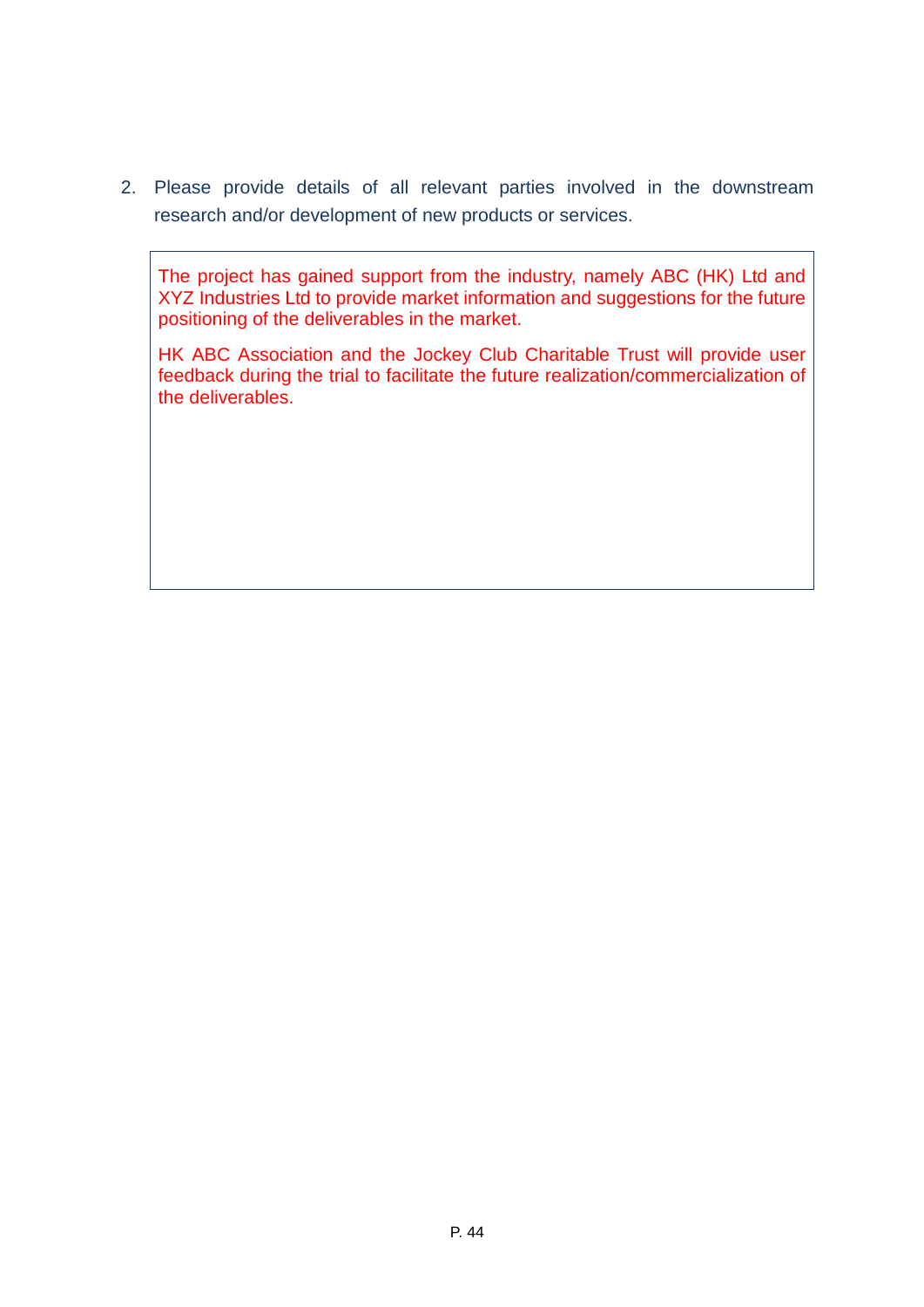3. Please advise whether there are any completed or on-going ITF/non-ITF projects in the same/related areas undertaken by the Project Coordinator and the research team members.

|  |  | $\overline{\mathbf{2}}$ Yes. (Please set out details of the project as follows) |
|--|--|---------------------------------------------------------------------------------|
|--|--|---------------------------------------------------------------------------------|

| <b>Project Title</b>        | Project Ref. No. (for ITF<br>projects only) | <b>Commencement</b><br><b>Date</b> | <b>Completion Date</b> |
|-----------------------------|---------------------------------------------|------------------------------------|------------------------|
| <b>Novel Adaptive</b>       | <b>ITS/999/19</b>                           | 12 Aug 2020                        | 11 Aug 2021            |
| <b>Control Algorithm of</b> |                                             |                                    |                        |
| <b>HVAC</b> for             |                                             |                                    |                        |
| Energy-efficient            |                                             |                                    |                        |
| <b>Buildings</b>            |                                             |                                    |                        |
|                             |                                             |                                    |                        |
|                             |                                             |                                    |                        |

 $\Box$  No.

4. Please indicate if the Project Coordinator has sufficient capacity to manage the project satisfactorily (e.g. the number of R&D projects under his purview or any other significant commitments during the Project Period).

Prof. Tai-man CHAN (PhD in Computer Science, Harvard) has over 20 years of R&D experience in the areas of signal processing, information theory, and digital communication.

Prof. Chan has sufficient capacity and capability to handle the project satisfactorily based on the number of R&D projects under his purview. (Please see CV in Annex 3 for more information).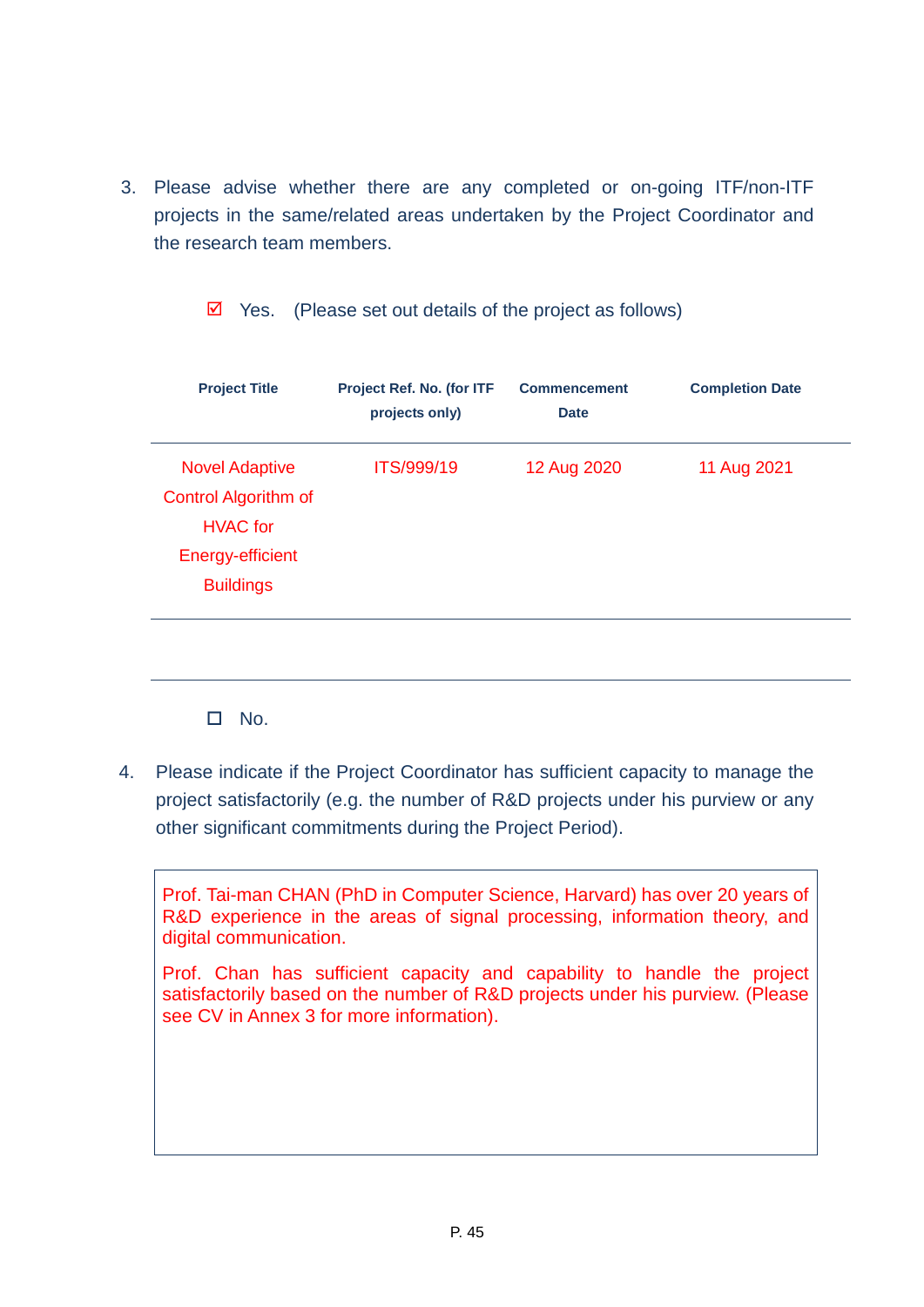Please number the supporting documents to be submitted together with this form as annexes, and provide the file description.

| Annex<br>No.   | <b>File Name</b>                   | <b>File Description</b>                                                  |
|----------------|------------------------------------|--------------------------------------------------------------------------|
| 1              | <b>Technical Background</b>        | Details of previous researches in<br>relation to this proposed project.  |
| $\overline{2}$ | Specifications of the deliverables | Details of the deliverables of this<br>proposed project.                 |
| 3              | CV                                 | CVs of the Project Coordinator and<br>the Research Team                  |
| 4              | <b>Project Implementation Plan</b> | The implementation plan of this<br>proposed project.                     |
| 5              | <b>Budget Justification</b>        | Breakdown and justifications for the<br>budget of this proposed project. |
| 6              | <b>Target Results and Benefits</b> | Planning for further downstream<br>research                              |
|                |                                    |                                                                          |
|                |                                    |                                                                          |
|                |                                    |                                                                          |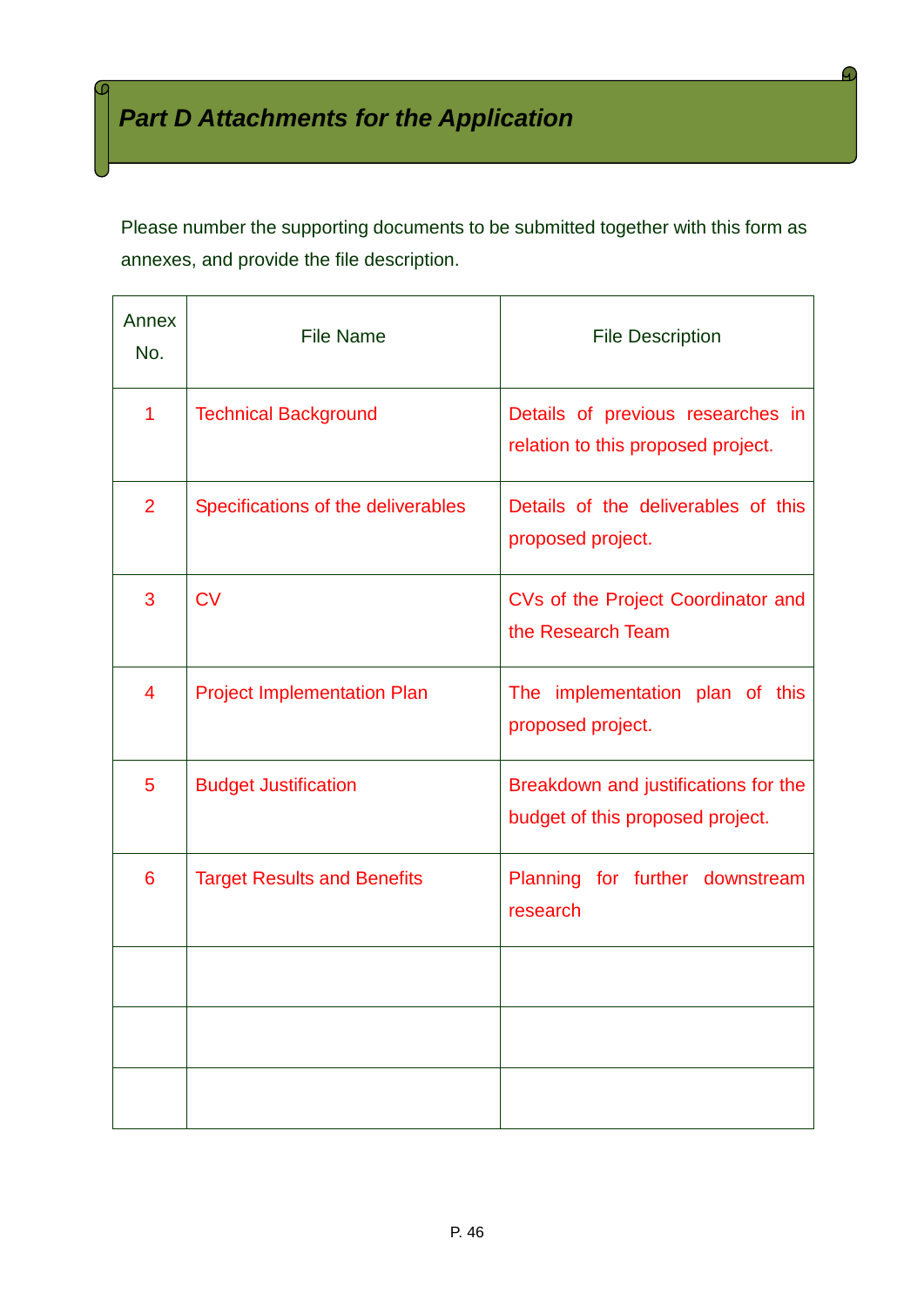I/We have carefully read and fully understand the *'Guide to Filling in the Application Form for the Innovation and Technology Support Programme (ITSP) (Mid-stream, theme-based)'* and the information in this form.

I/We certify that all the information provided in this form is true, complete and accurate. In the event that any information is found untrue, incomplete or inaccurate in future, ITC reserves the right to revoke its approval of any application, withdraw any grant approved, request for refund to the Government of any payment already made, and subject the case to legal proceedings.

I/We agree that information provided in this form will be used and/or disclosed by the Government to relevant parties to process the application, to conduct research and survey, and if the application is successful, to monitor the project, to exercise its rights and powers in relation to the project, and for other related purposes.

I/We declare and undertake that the lead applicant and co-applicant(s) for collaboration project shall conform in all respects with all legislation (including the Law of the People's Republic of China on Safeguarding National Security in the Hong Kong Special Administrative Region), regulations and by-laws of the Hong Kong Special Administrative Region in carrying out the project.

#### *Lead Applicant*

| Authorised Signature for and<br>on Behalf of the Lead Applicant |                                                               |                                      |
|-----------------------------------------------------------------|---------------------------------------------------------------|--------------------------------------|
| <b>Name</b>                                                     | Mr. CHAN Siu-ming                                             |                                      |
| <b>Post Title</b>                                               | Director, Office of Knowledge<br><b>Transfer and Research</b> | $-$ Chop $-$                         |
| Tel                                                             | +852-2333-3333                                                |                                      |
| Name of Lead Applicant                                          | <b>Hong Kong R&amp;D University</b>                           |                                      |
| Date                                                            | 01 / 03 / 2022                                                | <b>Lead Applicant</b><br><b>Chop</b> |